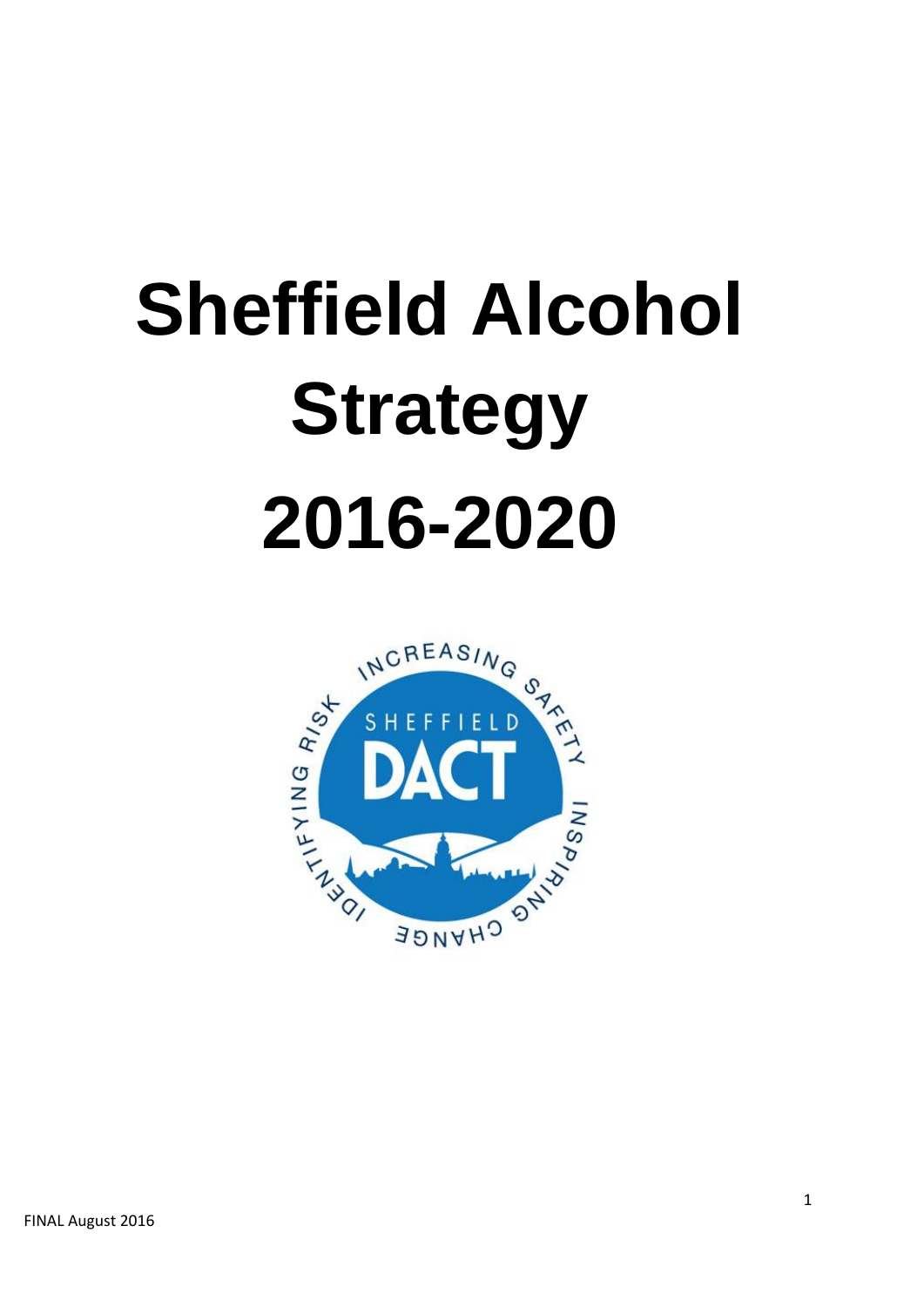## **CONTENTS**

| Page<br><b>Number</b> | <b>Section</b>                                                               |
|-----------------------|------------------------------------------------------------------------------|
| $3-5$                 | <b>Executive Summary</b>                                                     |
|                       |                                                                              |
| $6-9$                 | Section 1-Introduction                                                       |
|                       |                                                                              |
| $9 - 14$              | Section 2-Theme 1- Alcohol and Health                                        |
|                       |                                                                              |
| $15 - 18$             | Section 3 – Theme 2 – Alcohol, Treatment and Recovery                        |
|                       |                                                                              |
| 18-23                 | Section 4 – Theme 3 – Licensing, Trading Standards, and night time economy   |
|                       |                                                                              |
| 23-27                 | Section 5 - Theme 4 - Alcohol and Crime                                      |
|                       |                                                                              |
| $27 - 31$             | Section 6 - Theme 5 - Community responses, vulnerable groups and individuals |
|                       |                                                                              |
| 32-46                 | Appendix 1 - Action Plan                                                     |
|                       |                                                                              |
| 47-48                 | Appendix 2 – Attendees of expert group                                       |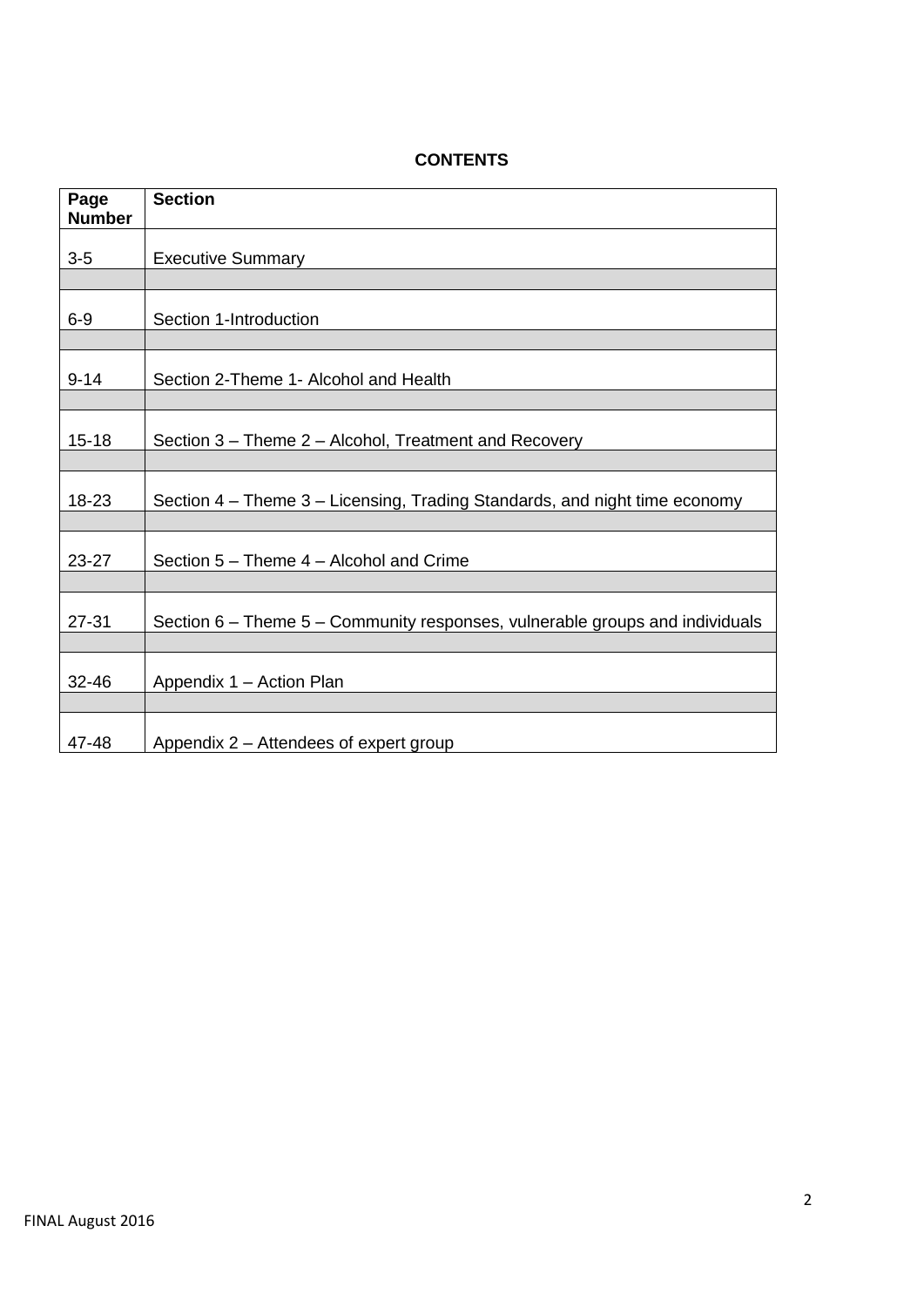## **Executive Summary**

While many people enjoy alcohol as part of their lives, alcohol can cause a number of harms. Some of these are direct harms to health such as increasing the risk of cancer, stroke and liver disease. But alcohol also lowers people inhibitions and this can cause harm too. We need to consider wider harms to society and the economy that can result from alcohol use, including neglect, antisocial behaviour, violence and theft that can harm those who drink and those impacted by the behaviour.

For some people, alcohol related harms will be the direct cause of their death. Sometimes this happens quickly (for example in a car accident where alcohol is a factor) but more often it happens slowly due to years of accumulated damage to health. This means there are often multiple opportunities to prevent this.

These issues are extremely complex. To try and break them down to areas where we can coordinate actions, this strategy uses five subject headings:

- **1. Alcohol and Health**
- **2. Alcohol, Treatment and Recovery**
- **3. Licensing, Trading Standards and the night time economy**
- **4. Alcohol and Crime**
- **5. Communities and vulnerable groups and individuals**

These themes are all interrelated, and this strategy recognises that they cannot be addressed individually.

We need to be able to help people who are addicted to using alcohol regularly. We need to be able to recognise people who are developing a problem early so that we can help them recognise and address it before it causes harm to themselves, those they love, and the wider society.

Also by considering how and when alcohol is available we can influence how the population tends to use it. We aim to encourage people to see alcohol as part of having a good time, rather than the only way to have a good time. We recognise that it has an important place in a vibrant night time economy for the city, but that if it is the only component of the night time offer then it can cause damage to the economy and result in people avoiding certain areas for fear of confrontation or antisocial behaviour.

Citizens and professionals are often reluctant to discuss an individual's alcohol use. It can be deeply personal and require us to think about how our choices affect not only ourselves, but the lives of those around us. There is significant stigma around being seen as "an alcoholic" which often makes the problems harder to fix.

This strategy is designed to balance the right of people to enjoy using alcohol with the need to minimise the harms it can cause. It looks at how Sheffield compares to the rest of the country, but is also ambitious in considering how we can make a great city even better.

#### **Where are we now?**

Compared to similar cities in the UK, Sheffield has relatively low rates of alcohol related hospital admissions and crime. However, alcohol related admissions to hospital are increasing and putting considerable strain on the health system at a time when it has to do ever more with limited resources. Alcohol related mortality continues to rise, although it is difficult to say if this is a result of the increased availability of cheaper high strength alcohol or if it is a consequence of the increases in drinking in the 1990s which have caused gradual effects on health over decades. Sheffield offers good, responsive services in the community, but the number of people accessing these is probably much lower than the number who could benefit from them.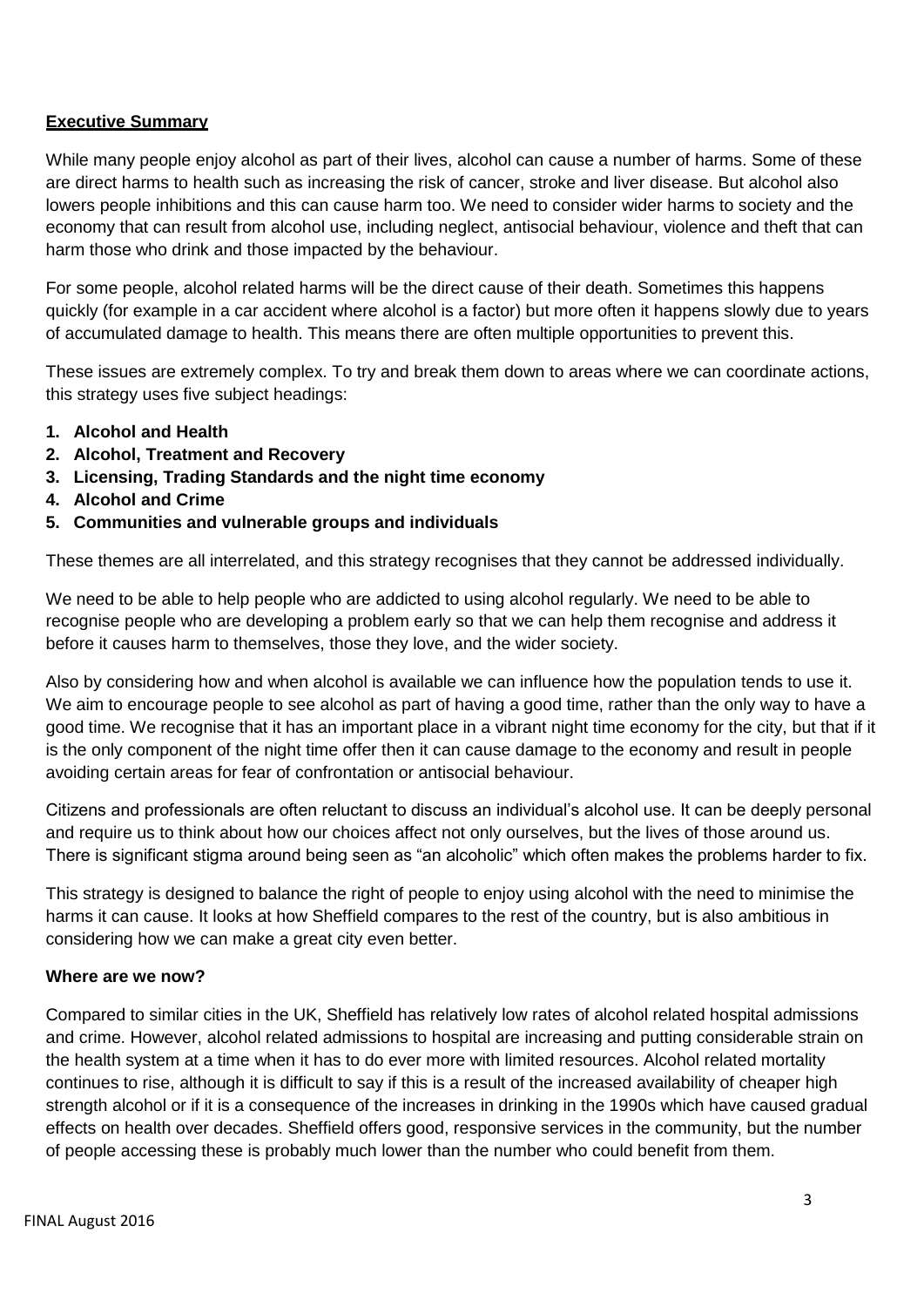Nationally alcohol is increasingly more affordable, and consumption has increasingly moved from pubs and clubs into homes. Total consumption peaked in 2004, but has decreased in recent years<sup>1</sup>. This is partly related to a fall in alcohol consumption by young people, but may also reflect an increase in consumption of homemade or illegally imported alcohol.

## **Where do we want to be, and how will we get there?**

*The over-arching ambitions for Sheffield as a result of this strategy are as follows:*

- To reduce the harms related to alcohol use in Sheffield
- To promote a vibrant night time economy in Sheffield which offers something for everyone
- We will reduce the health and social harms by:
	- a) Helping people to understand the health and social harms of alcohol;
	- b) Making it easier to identify people at risk of harm early by:
		- i. Normalising the conversation about alcohol (removing stigma and for professionals and citizens to allow open and frank discussions);
		- ii. Supporting professionals to start the conversation about alcohol;
		- iii. Screening as widely as possible and providing brief interventions which have a strong evidence base;
		- iv. Ensuring that SCC continues to commission services that are quickly available, and which help people to address the problems that they may have in their own drinking;
		- v. Improving the integration of hospital and community services to help reduce hospital admissions and reduce where possible the burden on health services;
		- vi. Ensuring services SCC commissions are well supported by other aspects of the recovery community;
		- vii. Targeted and intensive work into communities where harms are high.
	- c) We will improve the night time economy and address problems such as crime and antisocial behaviour by:
		- i. Exploring options to use licencing and planning powers to help shape a nighttime economy which has a number of offers in addition to alcohol, and which promotes development of retailers who offer other entertainment options in addition to alcohol (music or other live entertainment, food, social interactions etc.);
		- ii. Continuing to promote and support schemes such as Best Bar None which recognises and rewards licensed premises for responsible licensing practice;
		- iii. Exploring which options can help to reduce the fall in on-licence sales and arrest the switch to increasing off-licence alcohol sales;
		- iv. Working with law-enforcement and licencing colleagues to explore options that will help reduce the availability of cheap high strength alcohol in parts of the city where alcohol related crime and violence are the worst.

<sup>&</sup>lt;sup>1</sup> Source-British Beer and Pub Association Data. Available at <u>http://www.ias.org.uk/Alcohol-knowledge-centre/Consumption/Factsheets/Total-</u> [consumption-in-the-UK.aspx](http://www.ias.org.uk/Alcohol-knowledge-centre/Consumption/Factsheets/Total-consumption-in-the-UK.aspx)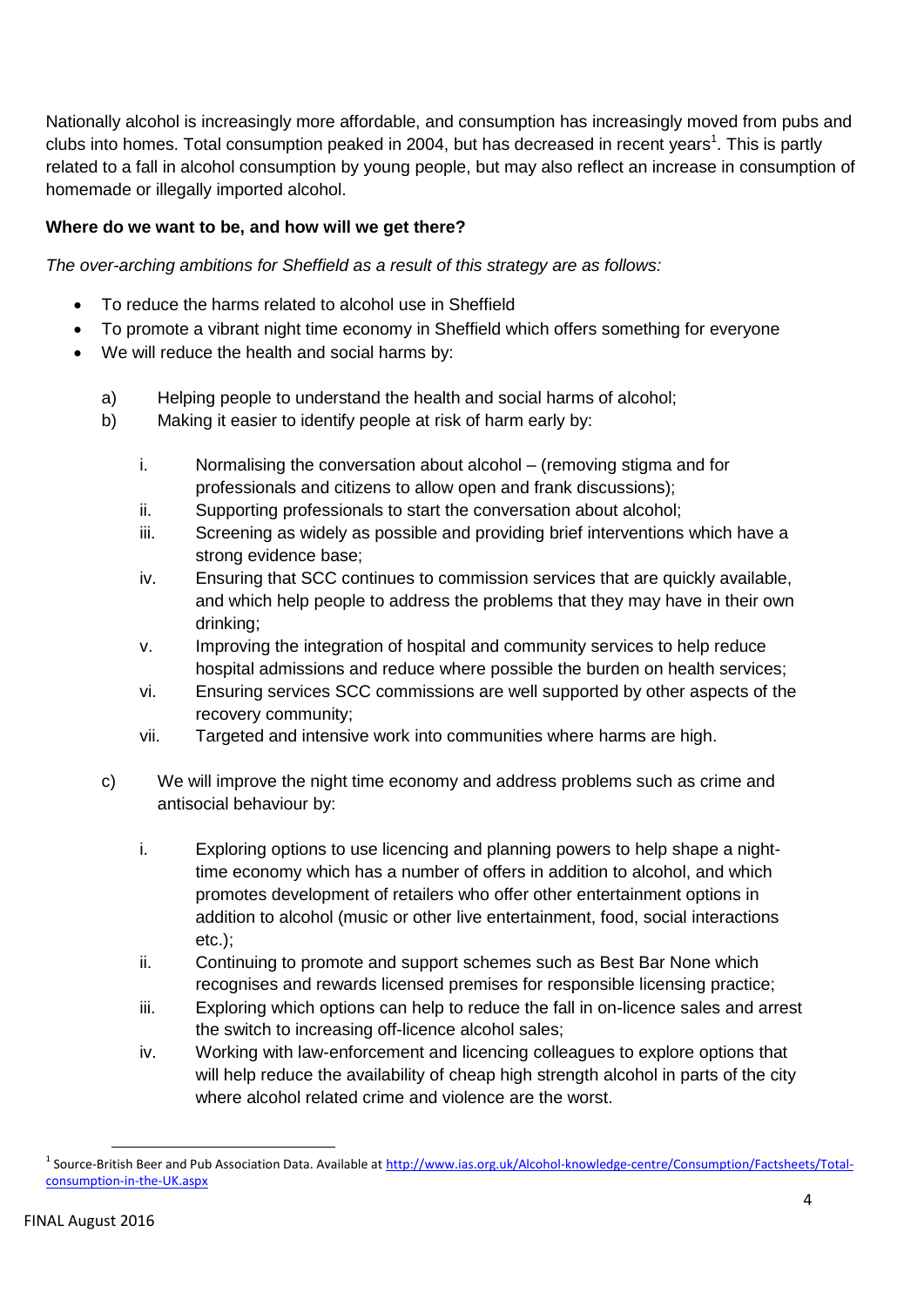The Sheffield Alcohol Strategy 2016-2020 provides a detailed analysis of the issues presented by alcohol use and misuse in the city, a summary of the strategic intentions to address these, and a thorough action plan that will be implemented by a Strategy Implementation Group chaired by the Director of Public Health.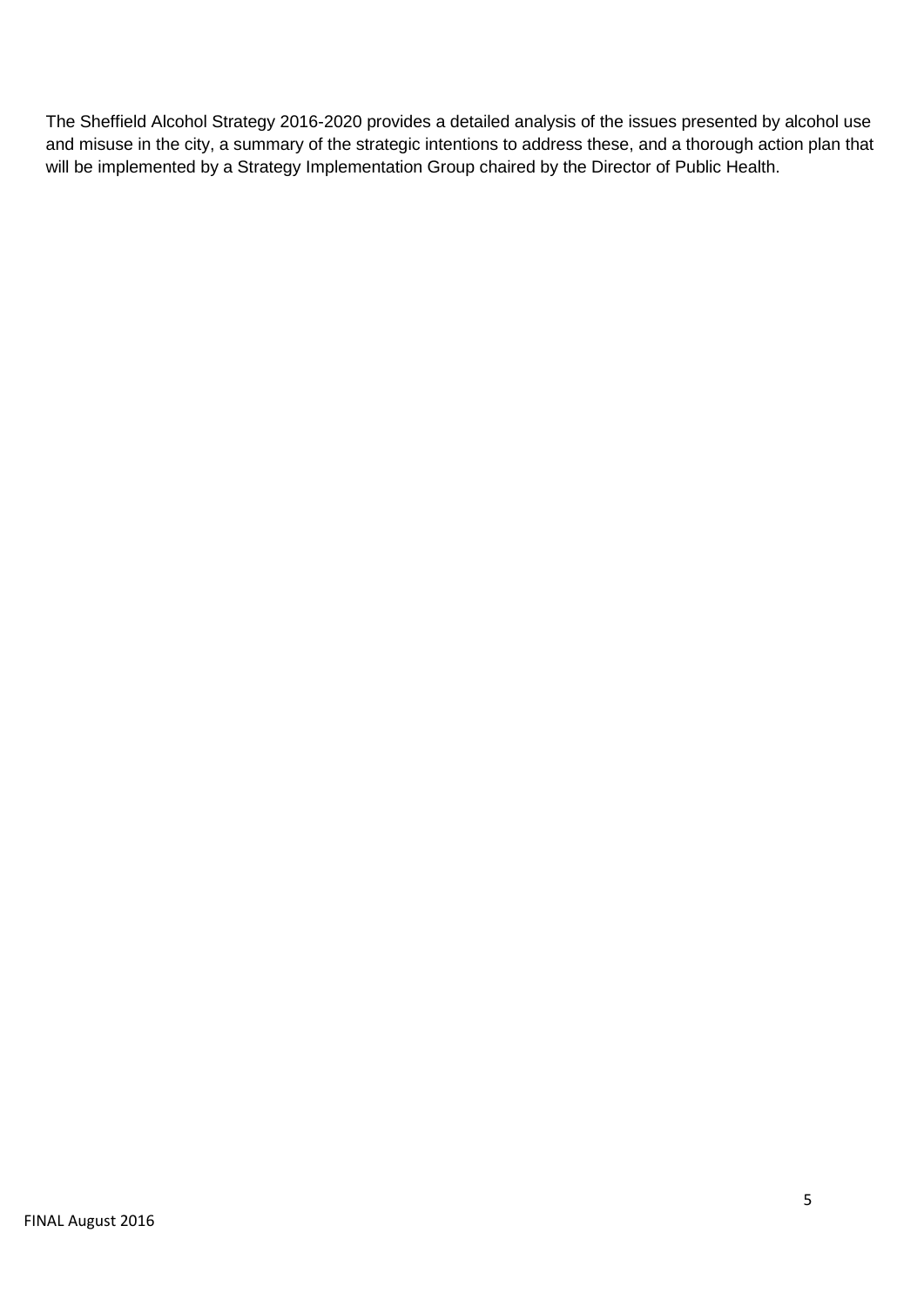## **Section 1: Introduction**

- 1. Through these themes the work done as part of implementing the strategy will address three over-arching strategic aims for the city:
	- To prioritise whole population approaches to education, identification and screening with the knowledge that in the long term this will impact on most significantly on alcohol consumption levels;
	- To reduce the harms from alcohol use and misuse;
	- To ensure quick access to appropriate support and recovery opportunities where alcohol misuse is identified.
- 1.1. Throughout these themes, the strategy will oversee different approaches which address the impact of alcohol use on the individual, the family, and society as a whole. It will also seek to implement a range of harm reduction strategies through prevention approaches to alcohol use disorders as described below<sup>2</sup>:

**Primary prevention**: population wide education, screening and awareness, as well as strategies to address alcohol use and potential misuse in known high risk areas in Sheffield;

**Secondary prevention**: early identification of higher risk alcohol use, through identification and screening, and delivery of brief interventions.

**Tertiary prevention**: provision of effective treatment which reduces or eliminates the long term harms, health impacts, and mortality impact of dependent alcohol use disorders and supports recovery from addiction.

1.2. The strategy will seek to have maximum impact on the alcohol consumption and harms across Sheffield by employing a range of actions that cover policy changes, challenging the structural norms and attitudes towards alcohol use, using universal services that the population has regular contact with, and ensuring there are quality services for the very high risk cases.

The strategy has been informed by Sheffield DACT's Alcohol Needs Assessment 2015 document, as well as wide consultation with stakeholders and experts in the field of alcohol related harm<sup>3</sup>.

- 1.3. Sheffield DACT is responsible for commissioning adult treatment services on behalf of SCC and therefore the predominant focus of this strategy is adults. However, DACT and the commissioning body for young people's services work closely together to ensure seamless transitions between services, and each theme references issues related to young people as well as impacts on the individual, the family, and wider society.
- 1.4. Alcohol use and misuse presents numerous complex issues and requires a balanced approach between the acceptance of alcohol use as social norm and the impact of this on approaches to identify alcohol use disorders, the autonomy of the individual to make decisions about their alcohol

<sup>&</sup>lt;sup>2</sup> [http://www.healthknowledge.org.uk/public-health-textbook/research-methods/1c-health-care-evaluation-health-care](http://www.healthknowledge.org.uk/public-health-textbook/research-methods/1c-health-care-evaluation-health-care-assessment/epidemiological-basis-pstrategies)[assessment/epidemiological-basis-pstrategies](http://www.healthknowledge.org.uk/public-health-textbook/research-methods/1c-health-care-evaluation-health-care-assessment/epidemiological-basis-pstrategies)

 $3$  Contributors listed at Appendix 2 of this document.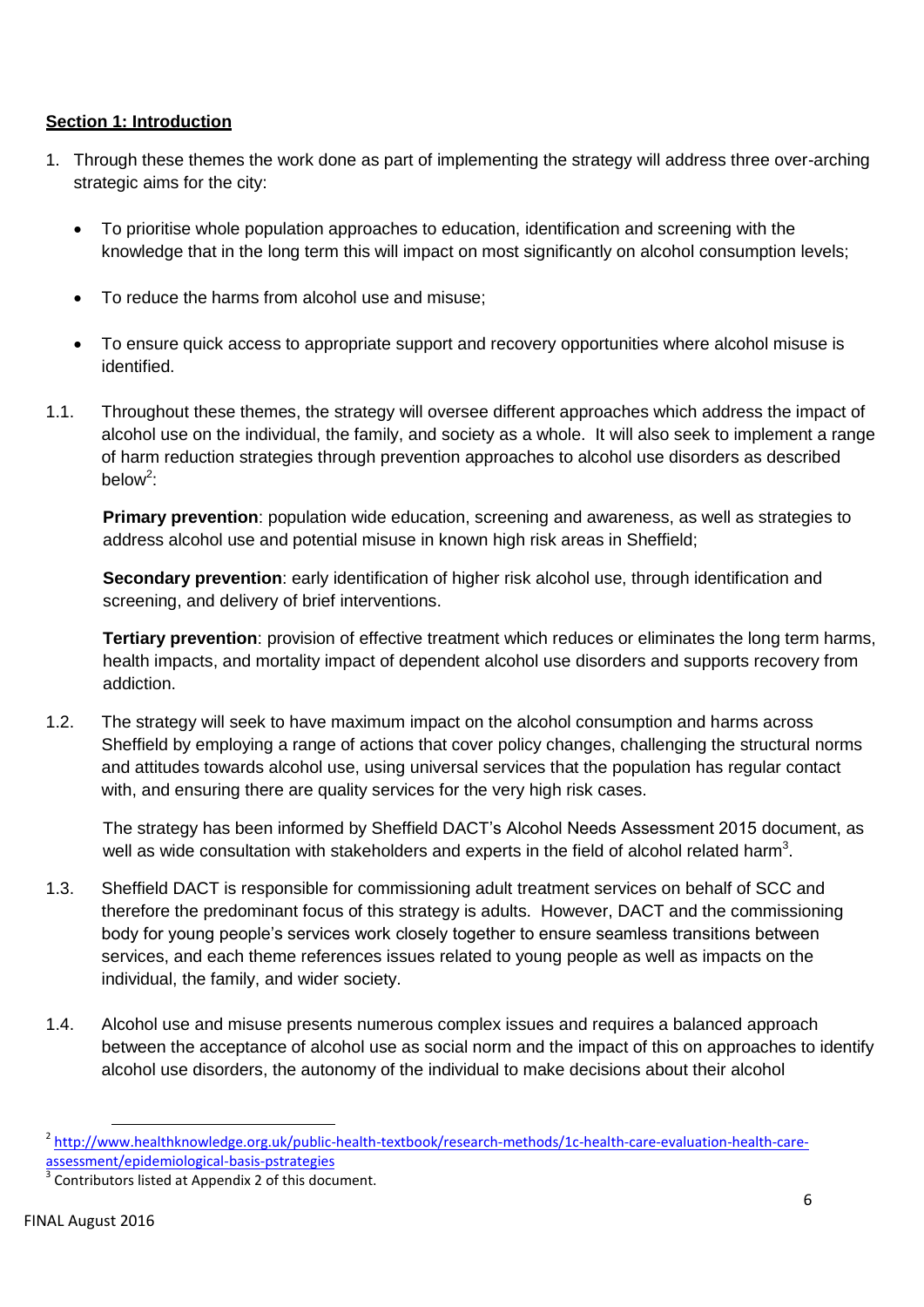consumption, the duty to inform and educate people about potential alcohol related harm, and the need to respond to alcohol misuse in an effective manner.

# **1.5. What the data tells us about Sheffield**

- 1.5.1. Data indicates alcohol use in Sheffield is similar to the national picture, with an estimated 73.2% of the population drinking within NHS guidelines, or abstinent. After abstainers, 19.5% (1 in 5) of the population drink at increasing risk (at increasing risk of alcohol-related illness<sup>4</sup>), 7.2% (1 in 14) at higher risk (at high risk of alcohol related illness<sup>5</sup> - this includes alcohol dependent individuals), and 26.9% (1 in 4) admit to binge drinking (drinking twice the daily recommended units in one day). While in the data below, Sheffield performs similarly to the England average on a number of indicators, the overwhelming trend is an increase in alcohol related admissions (both broad and narrow) which is contributing to rising healthcare costs resulting from this.
- 1.5.2. Alcohol costs Sheffield as a city an estimated £205.4 million per annum, with £38m<sup>6</sup> spent by the NHS, £67.8m spent by criminal justice agencies and licensing, £81.5m lost to the workplace/wider economy, and £20.6m on Children, Young People and Families on services for children and families affected by alcohol misuse.
- 1.5.3. The Local Alcohol Profiles for England data (LAPE) In the Local Alcohol Profiles for England (LAPE)<sup>7</sup> data (2015) gives an illustration of how Sheffield performs on alcohol related indicators compared to the rest of the country:

## *We perform similarly to the England average on the following indicators:*

- Alcohol related mortality;
- Admission episodes for alcohol related conditions (broad) (however, these are on an upward trajectory, particularly among the 40-60 age group);
- Alcohol specific mortality among females (however, this is on an upward trajectory and potentially could soon be measured as statistically worse than the England average);
- Mortality from chronic liver disease (all persons) (however, this is also on an upward trajectory);
- Alcohol related mortality (all persons).

## *We perform significantly worse than the England average on the following two indicators:*

- Alcohol specific mortality (for all persons, and males specifically);
- Admission episodes for alcohol related conditions (Narrow, all persons and females specifically).
- The alcohol specific mortality indicator has shown a worrying trajectory upwards in the past eight years (see diagram below):

<sup>&</sup>lt;sup>4</sup> Men who regularly drink more than 3-4 units a day, women who drink more than 2-3 units a day – Alcohol Learning Centre – 2010. <sup>5</sup> Men who regularly drink more than 8 units a day, women who regularly drink more than 6 units a day – Alcohol Learning Centre-2010.

 $^6$  Health costs are calculated using a combination of the 2008 methodology 'The cost of alcohol harm to the NHS in England'.

 $^7$  Local Alcohol Profiles for England (LAPE). www.lape.org.uk, 2015 data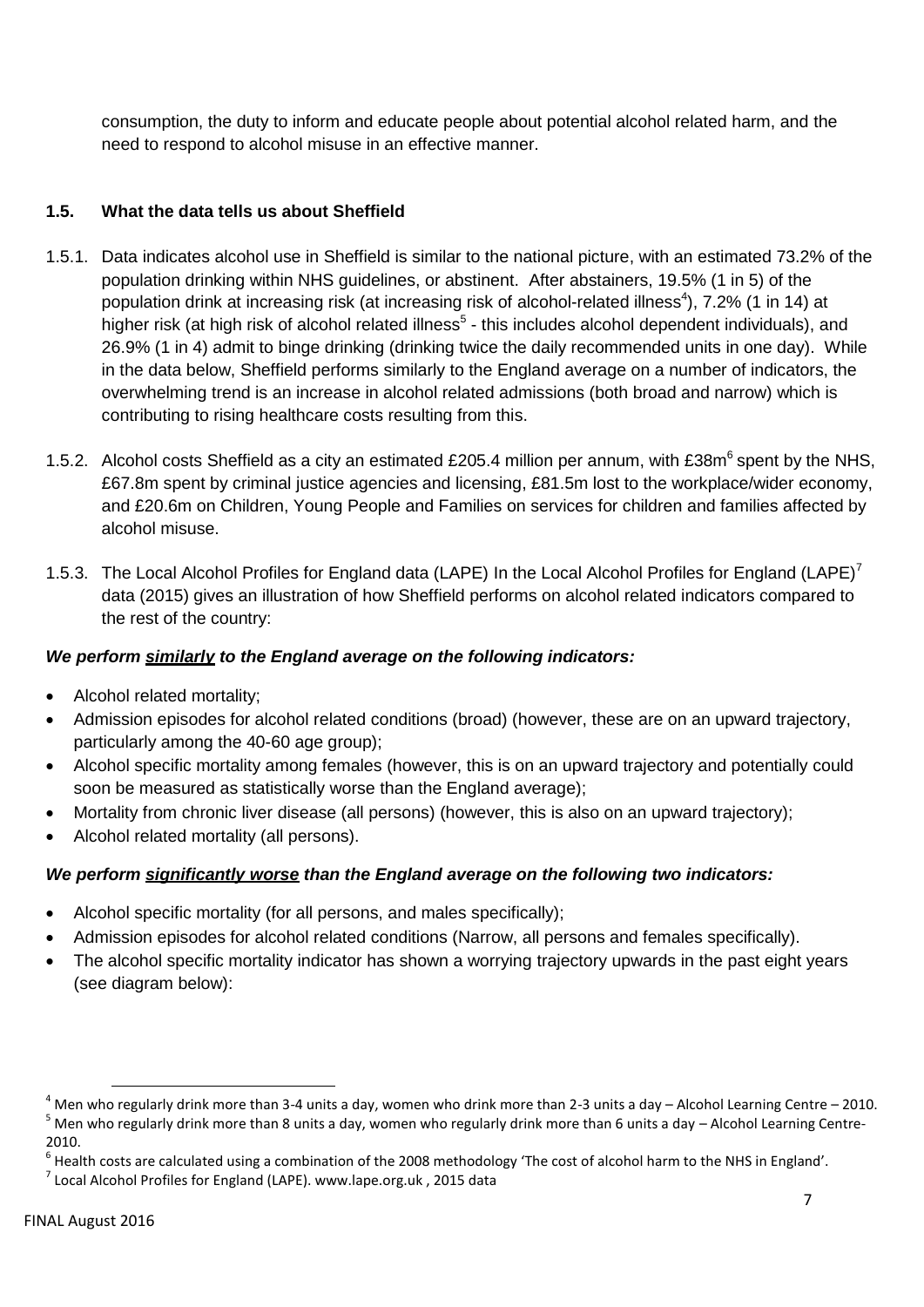

*Source: Calculated by Public Health England: Knowledge and Intelligence Team (North West) from the Office for National Statistics (ONS) Annual Death Extract Public Health Mortality File and ONS Mid-Year Population Estimates*

## *We perform significantly better than the England average on the following indicators:*

- Persons admitted to hospital for alcohol specific conditions (contrasting with our high rate of alcohol specific mortality);
- Persons under 18 admitted to hospital for specific conditions;
- Persons admitted to hospital for alcohol related conditions;
- 1.6. The strategy will seek to implement work to improve Sheffield's performance against these measurable indicators across the period of the strategy, as evidence of the effectiveness of actions taken relating specifically to alcohol related health harms. Further detail of Sheffield's performance against LAPE measures can be found in the embedded document below.



The strategy will link to Sheffield's other local strategies and plans, most notably the relevant objectives in the Sheffield Corporate Plan, 2015-18 $8$ , and the Sheffield Joint Health and Well-being Strategy, 2013-18 $9$ .

#### **The 'alcohol agenda' in Sheffield**

- 1.7. It is important to note that responsibility for identifying alcohol misuse lies with all organisations working with the population of Sheffield. This strategy will therefore seek to ensure that organisations are equipped with the information and ability to educate, identify issues and support people to access the most appropriate form of support to prevent further deterioration.
- 1.8. The agenda of 'making every contact count'<sup>10</sup> is essential in the implementation of this strategy: alcohol impacts on numerous areas of a person's life and its presenting harms may not always be

1

<sup>&</sup>lt;sup>8</sup> <http://www.sheffield.gov.uk/your-city-council/policy--performance/what-we-want-to-achieve/corporate-plan.html>

<sup>&</sup>lt;sup>9</sup> [http://www.sheffield.gov.uk/caresupport/health/health-wellbeing-board/what-the-board-does/joint-health-and-wellbeing](http://www.sheffield.gov.uk/caresupport/health/health-wellbeing-board/what-the-board-does/joint-health-and-wellbeing-strategy.html)[strategy.html](http://www.sheffield.gov.uk/caresupport/health/health-wellbeing-board/what-the-board-does/joint-health-and-wellbeing-strategy.html)

[http://www.makingeverycontactcount.co.uk](http://www.makingeverycontactcount.co.uk/)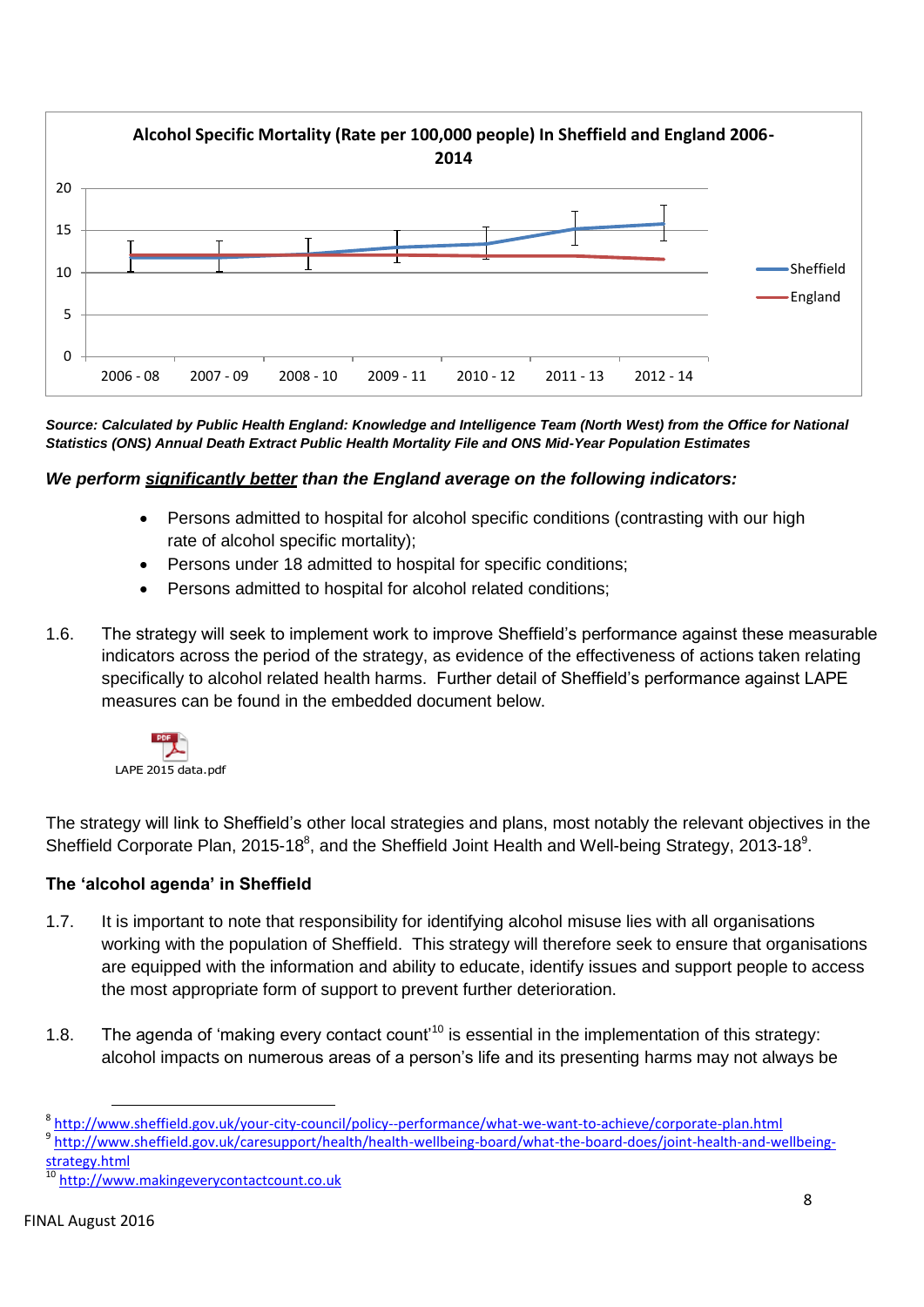identifiable in the most obvious places. Sheffield must aim to be a city where the recognition of alcohol related harm is embedded in the practice of both universal and specialist services.

## **Implementation**

- 1.9. The implementation of the Sheffield Alcohol Strategy 2016-2020 will be overseen by Sheffield DACT on behalf of SCC through an action plan monitoring all actions identified through the five themes of the strategy. The implementation board will be chaired by the Director of Public Health for Sheffield City Council.
- 1.10. The Department of Health<sup>11</sup> issued new alcohol consumption guidance in January of 2016. These are set out below. All educational materials, screening tools and guidance issued to individuals through the actions of this strategy will reflect this guidance:
	- You are safest not to drink regularly more than 14 units per week, to keep health risks from drinking alcohol to a low level.
	- If you do drink as much as 14 units per week, it is best to spread this evenly over 3 days or more. If you have one or two heavy drinking sessions, you increase your risks of death from long term illnesses and from accidents and injuries.
	- The risk of developing a range of illnesses (including, for example, cancers of the mouth, throat and breast) increases with any amount you drink on a regular basis.
	- If you wish to cut down the amount you're drinking, a good way to help achieve this is to have several drink-free days each week.

All specific actions, outcomes, and milestones are captured in Appendix 1, the Alcohol Strategy Implementation Plan.

## **Section 2: Theme 1 – Alcohol and Health**

- 2.0. The aim of the strategy is to educate individuals about the impact of alcohol on their health (both physical and mental) in order that they can make informed decisions about their alcohol consumption; promote widespread screening to identify issues as early as possible for those experiencing alcohol related health issues and approaching universal services and primary healthcare organisations for support. The over-arching aim of this theme of the strategy is to reduce the prevalence of alcohol related ill health, reduce hospital admissions, and alcohol specific mortality. This can be achieved through primary, secondary, and tertiary prevention processes. Success against these aims will be measured by using annual LAPE data to track improvement across the 4 year strategy period (see action plan at Appendix 1).
- 2.1. Aside from the financial impact referenced in the introduction there is a need to explore the personal costs to the individuals and communities of ill health caused by alcohol use. Stakeholders consulted on the issue of alcohol and health commented that a lack of comprehension about the harm alcohol does to health contribute significantly to the amount of alcohol people drink.
- 2.2. Alcohol use is linked to a number of attributable health problems; some 'unexpected' due to lack of awareness of the impact of alcohol on the body. The table below shows health conditions that can be

**<sup>.</sup>** <sup>11</sup> [https://www.gov.uk/government/uploads/system/uploads/attachment\\_data/file/489795/summary.pdf](https://www.gov.uk/government/uploads/system/uploads/attachment_data/file/489795/summary.pdf)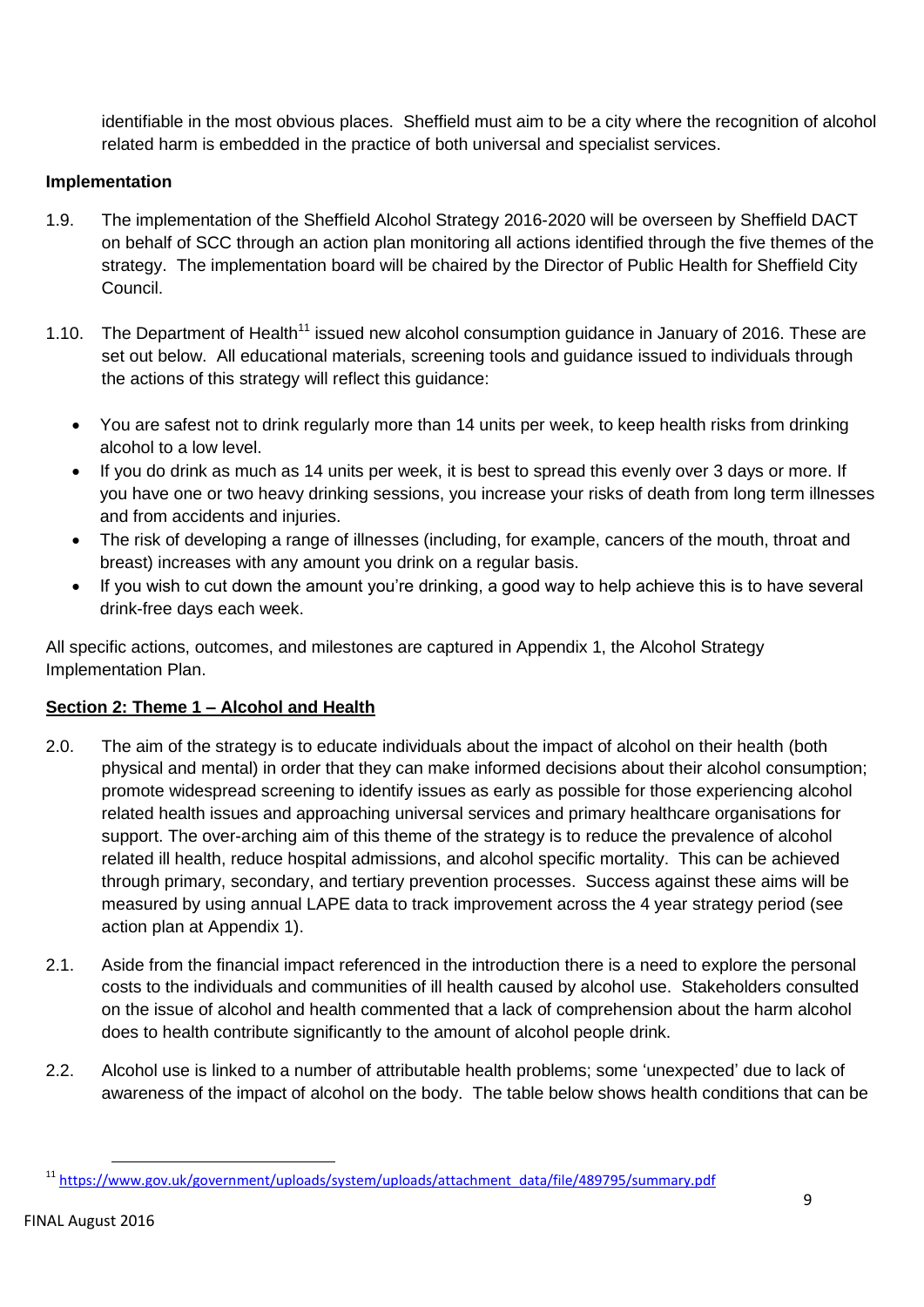caused or exacerbated by alcohol use, and how Sheffield ranks against the England average for incidences of and / or hospital admissions related to the conditions $12$ :

| Condition                                                                                                                                                               | Rank against England<br>Average for related<br><b>Hospital admissions</b> | Trend                                        |
|-------------------------------------------------------------------------------------------------------------------------------------------------------------------------|---------------------------------------------------------------------------|----------------------------------------------|
| Liver disease                                                                                                                                                           | Better than average.                                                      | Increasing                                   |
| Cancer (alcohol has a causal relationship with 7 types of cancer<br>including: mouth, throat, bowel and breast cancer - smoking and<br>drinking alcohol increases risk) | <b>Similar</b>                                                            | <b>Stable</b>                                |
| Heart conditions and hypertension                                                                                                                                       | Better than average.                                                      | Increasing                                   |
| <b>Diabetes</b>                                                                                                                                                         | No LAPE data.                                                             | Unknown                                      |
| Alcohol poisoning (including deliberate self-poisoning)                                                                                                                 | Similar to average.                                                       | <b>Stable after</b><br>period of<br>increase |
| Mental ill health/behavioural disorders                                                                                                                                 | Worse than average.                                                       | <b>Stable</b>                                |
| Dementia/alcohol related brain damage                                                                                                                                   | No LAPE data.                                                             | Unknown                                      |

- 2.3. It is important that people understand the risk that excess alcohol use poses to their health and wellbeing. The strategy should lead the way in citywide education and screening. People can only make informed decisions about their alcohol use if they are equipped with the knowledge of the impact it has on health and wellbeing.
- 2.4. There is a need for identification and early intervention to prevent alcohol use becoming misuse, and this can be delivered in a range of settings; however, healthcare settings offer key opportunities for successful engagement.

## **2.5. Universal and targeted alcohol screening - alcohol screening tool<sup>13</sup>**

- 2.5.1. A number of screening tools are used throughout the UK to assess alcohol use; either universally or targeted to a certain group of individuals. In Sheffield the current commissioned treatment service has developed a screening tool (piloted in pharmacies in 2012 and rolled out to all treatment services, 31 GP practices, and a number of other health and social care settings). The tool offers a direct referral to treatment if needed, as well as personalised harm reduction advice tailored to the individual being screened. To date, over 2000 individuals have been screened in Sheffield – 1,178 of them during 2015/16 evidencing the growing use of the tool among Sheffield agencies.
- 2.5.2. The effectiveness of alcohol screening and brief intervention is evidence based (SIPS 2010<sup>14</sup>) The agenda of early intervention is supported by Sheffield's Joint Health and Wellbeing Strategy which states the following: 'We will prioritise upstream activity, support early intervention and prevent issues escalating at the earliest opportunity.' The screening tool's further use and development offers the opportunity to use an existing resource to more widely raise the profile of alcohol on the city's agenda. Plans are in place to develop the tool further to allow self-screening across the population of Sheffield using the tool in an electronic format, so that it can be used in a whole population approach to

**<sup>.</sup>** <sup>12</sup> <https://www.drinkaware/co/uk/check-the-facts/health-effects-of-alcohol>

<sup>13</sup> <http://www.alcoholscreeningsheffield.co.uk/> - created by Sheffield Health and Social Care, 2012

<sup>&</sup>lt;sup>14</sup> Screening and Intervention Programme for sensible drinking (SIPS), 2010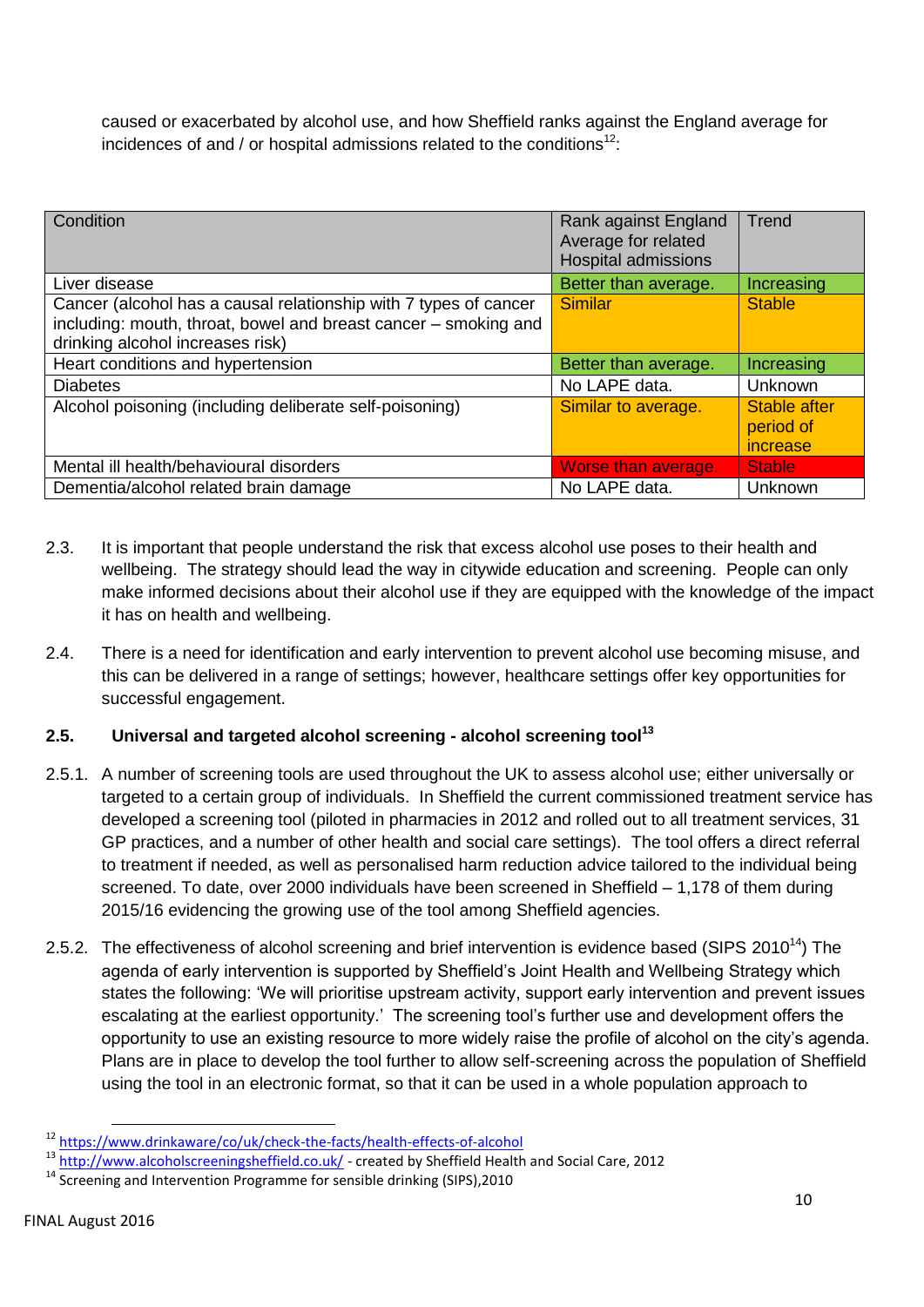awareness, education, and early identification. The following healthcare settings are identified as offering excellent opportunities to engage with the wider population on the issue of alcohol:

- **2.6**. **Pharmacies** offer a unique opportunity to engage individuals that may have not yet approached their GP but are seeking some form of medical advice. Community pharmacies in particular have significant footfall and as such offer the opportunity to engage large numbers of people; the expansion of the Healthy Living Pharmacy programme has given these pharmacies greater capacity.
- **2.7**. **GP Practices** GP surgeries see high volumes of individuals 'problem' drinkers are estimated to present at their GP twice as often as non-problematic drinkers. Therefore screening and directing people to the right place support would, in the long term, reduce the burden alcohol use disorders place indirectly on primary care. NICE Guidance<sup>15</sup> recommends universal screening: however, this is not practical within GP surgeries due to the length of appointments. Where universal screening is not possible, targeted screening can be used to efficiently screen where there may be a higher risk of the problem being present. For example, in primary care this could involve screening those who present with conditions with a likelihood of relating to alcohol misuse: anxiety and depression, hypertension, gastric reflux issues. Work is on-going with the Sheffield Clinical Commissioning Group (CCG) and Sheffield Teaching Hospitals (STH) to make screening a priority in health care settings.
- 2.8. From 1 April 2015 it became a contractual requirement for GPs to identify newly registered patients aged 16 and over drinking at increased or higher risk levels. However, as this solely involves new patients this will not capture enough people in the practice's community and further reach is required. 31 (27%) surgeries in Sheffield currently have a licence to use the electronic screening tool. Expansion of the proportion of GP surgeries utilising the tool will be a focus of the strategy period. Community Support Workers (CSWs), employed by SCC, work into the majority of GP surgeries across the city. All CSWs will be trained to use, and given a log in to access, the alcohol screening tool. Utilising their support in population screening will remove some of the burden of time pressure from GPs, and spread the knowledge of the alcohol screening tool further.

This work would fulfil aims of the 'Healthy Conversations' and 'Making Every Contact Count' agenda which has an evidence base towards improved outcomes for the individual, family, and society<sup>16</sup>.

- 2.9. **NHS Health Checks** also offer an additional opportunity to address the issue of alcohol; the check should be offered every five years, to all 40-75 year olds, by their GP surgery. In 2013/14, alcohol screening was added as a requirement. However, not all surgeries are utilising the screening tool to deliver this. This is a priority action for the strategy period.
- 2.10**. Links to smoking** As smoking and increased risk alcohol use can pose a higher risk of developing specific conditions such as mouth and throat cancer, it is important to link the work of services supporting alcohol users and smokers. One of the actions for the strategy will be to scope out joint working approaches between the SCC commissioned alcohol services for including exploration of the use of the alcohol electronic screening tool within smoking cessation services and ensuring alcohol services monitor smoking status and offer referral and support and encourage them to access smoking cessation interventions. The current provider of alcohol treatment services in Sheffield, Sheffield Health and Social Care (SHSC), went fully smoke free from 31 May 2016: this includes their inpatient detoxification provision. As such, people accessing their services are required to be smoke free on

<sup>&</sup>lt;sup>15</sup> Alcohol Use Disorder: Preventing Harmful Drinking, PH 24, 2010

<sup>&</sup>lt;sup>16</sup> <http://www.ahpf.org.uk/files/AHP%20Public%20Health%20Strategy.pdf> - A strategy to develop the capacity, impact and profile of allied health professionals in public health 2015-2018.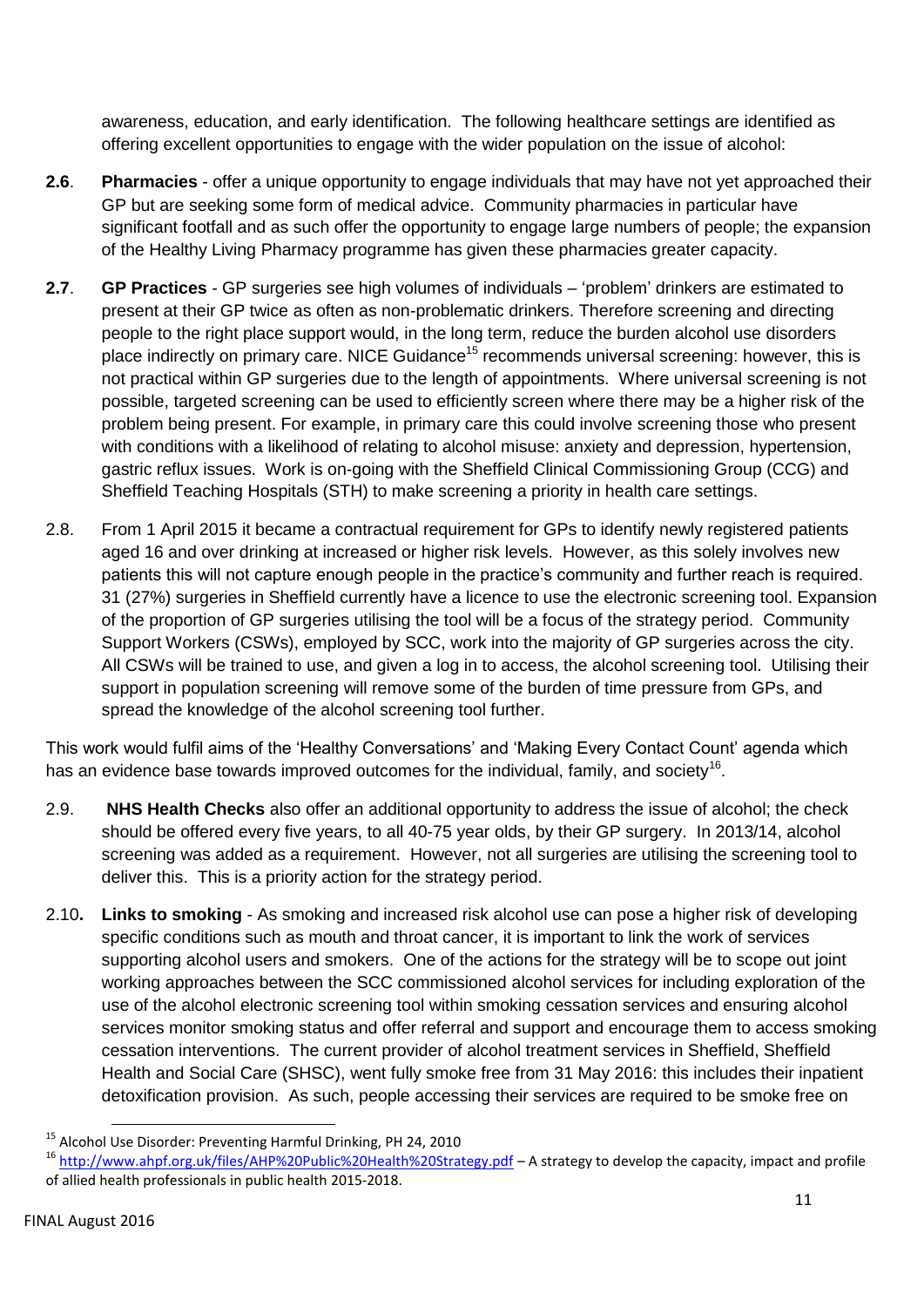site, and will be offered nicotine replacement therapy alongside their inpatient treatment. This increases the opportunity to address alcohol and nicotine use together.

# **2.11. Hospital admissions and A and E attendances**

2.11.1. In England around 7% of all hospital admissions are due to alcohol-related conditions; accounting for around 1 in 8 NHS bed days and day cases. In addition, 35% of A and E attendances are alcohol related (rising to 70% at peak times between the hours of midnight and 5am). England alcohol-related and specific admissions to hospital have increased between 2008/09 and 2013/14 and Sheffield trends mirror this.

This strategy aims to put in place initiatives that will support improvement in these areas. However, it is worth noting that there is a two year lag on national LAPE data so the actions put in place in 2016/17 will not translate into performance data until 2018.

- 2.11.2.Large numbers of individuals with alcohol misuse issues are likely to be found in all wards of STH further information in hospital based initiative section) having been admitted for numerous reasons, but with alcohol as a contributory or causal factor. This should be utilised as an opportunity to screen, offer a brief intervention, and a referral where necessary to access alcohol support services: ultimately preventing re-admissions to hospital for alcohol related and specific issues, and supporting sustainable health outcomes. Not all individuals admitted to hospital with alcohol use disorders are identified if their condition is not clearly attributable to alcohol misuse; however, evidence suggests that for those whose conditions are clearly attributable there is a high rate of relapse post discharge and re-admission to hospital. A local study<sup>17</sup> illustrates this. Of 142 patients admitted with alcohol use disorders and subsequently discharged the readmission rate was 50%, relapse rate was 80% by 100 days post discharge and 100% within 1-2 years. After 2 years, 31 had died, and 100% had been re-admitted at least once. When asked why they had relapsed, 53 could give no particular reason or trigger, suggesting the post discharge offer requires evaluation in terms of this particular cohort of patients; those with regular hospital admissions due to alcohol use disorders, and experiencing high relapse rates.
- 2.11.3. SCC commissions an Alcohol Liaison Nurse (ALN) role in its community treatment transition to community treatment. It is widely accepted that this resource (supported by an alcohol worker from the community service as well), is not sufficient when compared to the prevalence of this issue in STH admitted patients. Unfortunately there is no further resource to allocate to this work stream, therefore the community treatment provider has been asked as part of the recent re-tender of alcohol services to re-scope the offer with a view to making it more effective, however, this involves the support from colleagues in STH. The aim is to standardise screening across STH sites, in order that STH staff identify the patients with an alcohol related issue.
- 2.11.4. Once identified, then the ALN and team will take responsibility for engaging the patient, assessing them, and brokering further support and treatment requirements in the community. Once this is in place, it should impact positively on readmission rates for alcohol conditions: as it is, of those referred to in the study above, 43% received a brief intervention from an alcohol worker during their admission, and 39% went on to attend the community alcohol service: neither of these interventions impacted on eventual readmission to hospital. Therefore, the ALN will work closely with Sheffield Alcohol Support Service (SASS) who are offering a peer based in reach initiative to STH for those with alcohol related

 $\overline{a}$ 

<sup>&</sup>lt;sup>17</sup> Study completed by Professor D Gleeson, Consultant, Hepatology, NGH, 2014 (based on patients admitted during October 2012 and March 2013.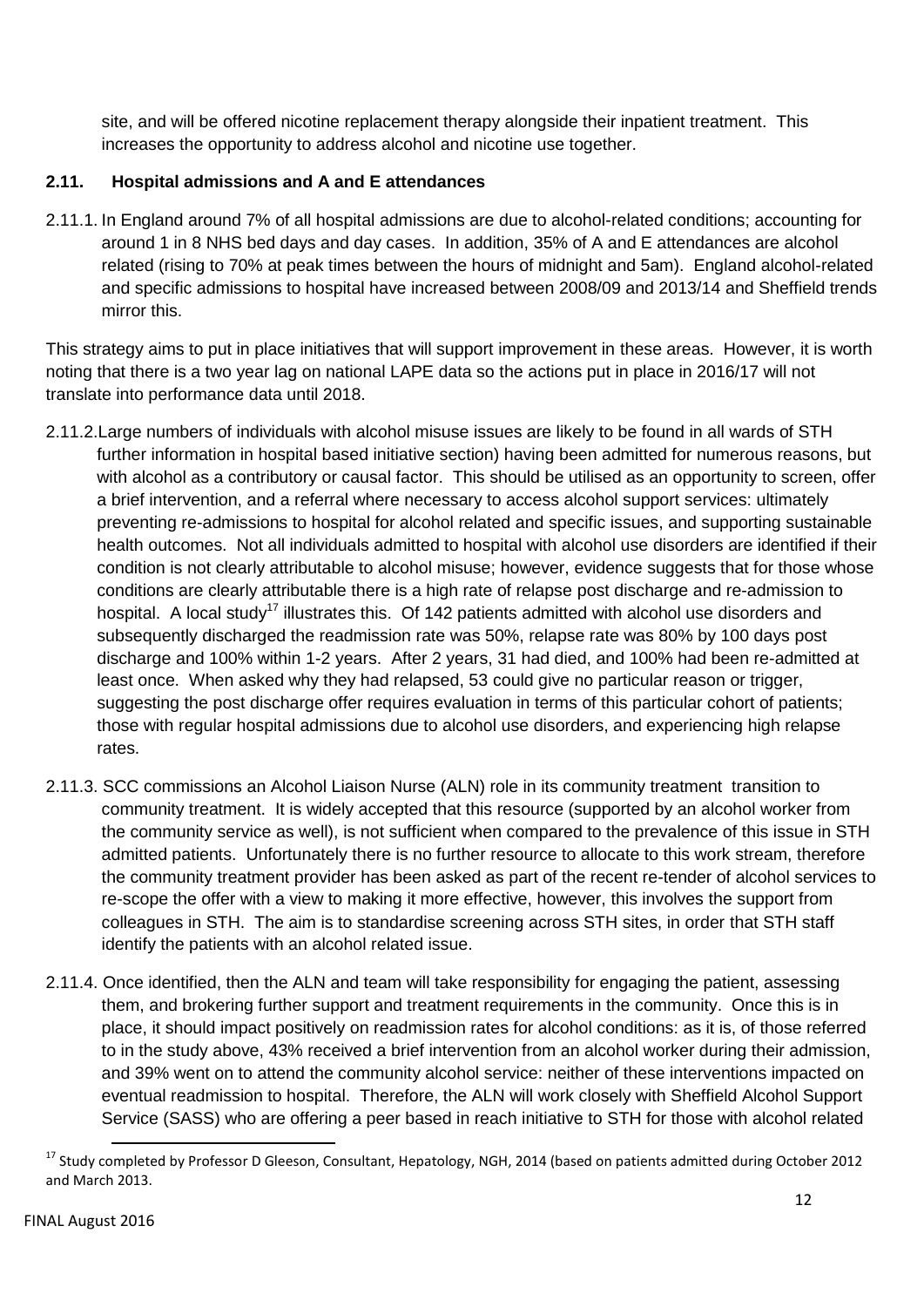admissions: they will provide support and guidance to the patient through the discharge process and support them practically by accompaniment to community treatment appointments etc. It is hoped this 'end to end' approach within hospitals will impact on reducing alcohol admissions, and preventing readmission, making sustainable recovery more likely for the individual.

2.11.5. A role has also been identified for Community Support Workers to support this aim: they can potentially be informed of someone's discharge from hospital and provide one to one support to that individual when they are back in the community supporting them to access their community treatment and providing more generic support to make a more positive outcome likely.

## **2.12. Alcohol and Liver Disease**

- 2.12.1. PHE data<sup>18</sup> indicates deaths from Liver Disease (LD) are increasing in England, in contrast to most other EU countries. Alcohol is the most common cause of LD in England, responsible for over a third of cases. In Sheffield there is a rate of 10.2 deaths per 100,000 populations which is on a par with the Yorkshire and Humber average but higher than the 8.7 per 100,000 England average.
- 2.12.2. PHE Longer Lives website<sup>19</sup> recommends GPs be supported to carry out early risk assessment for liver disease, using a validated tool such as the Southampton Traffic Light (STL) Calculator<sup>20</sup>. Sheffield's Joint Health and Wellbeing Plan has identified a 'worrying upward trend in ill health due to liver disease', and as such, this strategy should seek to support the early identification of liver disease alongside the work to screen for alcohol misuse. The risk of LD may potentially make the difference for individuals when deciding whether to accept a referral to treatment or not, as a tangible health risk. However, the STL has not been independently validated and as such, it may be more useful for local clinicians to develop an index of alcoholic liver disease.
- 2.12.3. PHE Longer Lives guidance recommends the use of awareness raising campaigns specifically addressing the dangers of alcohol and the 'silent nature' of liver disease. Alcohol Concern<sup>21</sup> state 'when your liver is damaged, you generally won't know about it – until things get serious'.

# **2.13. Alcohol Related Brain Injury (ARBI) and links to dementia**

- 2.13.1. Studies have confirmed that excessive and long term alcohol use can permanently damage the structure and function of the brain.<sup>22</sup> Of the 142 patients from the local study, 56% had brain atrophy. A small number were due to thiamine deficiency; causing Wernicke's encephalopathy and Korsakoff's psychosis (WKS). The main symptoms are loss of memory, confusion, drowsiness, loss of spontaneity and poor balance - symptoms of the condition are often mistaken for intoxication, or mental ill health. It is a treatable condition; however, identification is a problem. The majority of ARBI is caused by the direct toxic effects of alcohol on the brain.
- 2.13.2. It is likely that individuals suffering from ARBI may be perceived as unwilling to engage with services, or unwilling/unable to keep appointments with providers, and responsiveness to 'talking therapies' may be limited because of this. This should be considered when planning support interventions for this group and how community treatment can be effective for them.

**<sup>.</sup>** <sup>18</sup> <http://fingertips.phe.org.uk/profile/liver-disease>

<sup>19</sup> <http://longerlives.phe.org.uk/health-interventions/liver#are/E08000019/par/E92000001>

<sup>20</sup> <http://livertrafficlight.info/stl/>

<sup>21</sup> <https://drinkaware.co.uk/check-the-facts/health-effects-of-alcohol>

<sup>&</sup>lt;sup>22</sup> Alcohol related dementia – an update to the evidence – Ridley, Draper and Withal, Alzheimer's Research and Therapy, 2013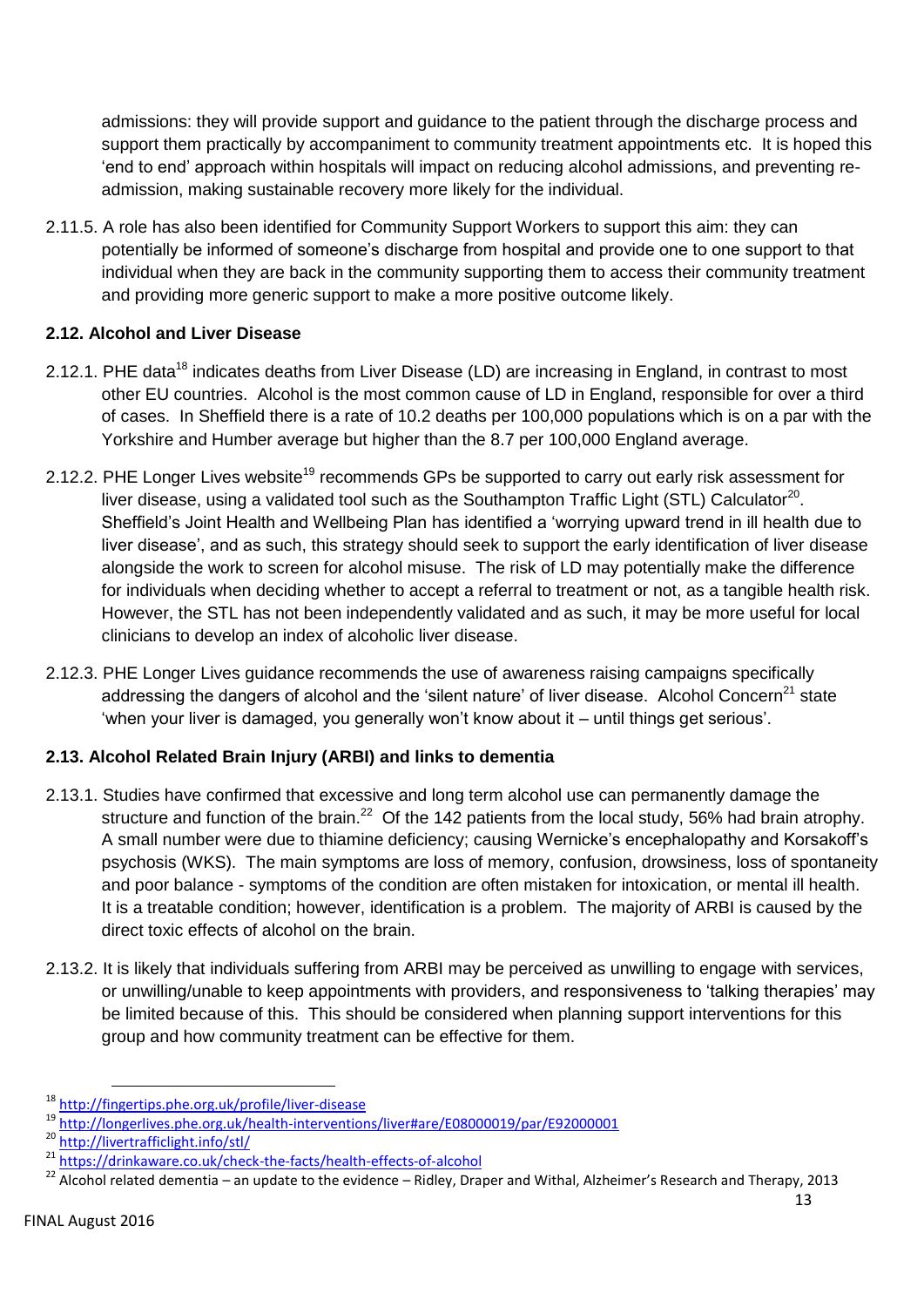## **2.14. Alcohol Related Deaths**

2.14.1 Following the pattern of alcohol related health issues, alcohol related mortality among males in Sheffield is of particular concern; these continue on an upward trajectory.<sup>23</sup> LAPE data estimates there were 130 deaths wholly due to alcohol misuse in Sheffield in 2012/13, of which 100 were males. LAPE records Sheffield as 'worse than the national average' for the indicator 'alcohol specific mortality – males'. The highest levels are among deprived populations; there is a specific focus in the Community Responses and Vulnerable Groups theme of the strategy on working to improve alcohol related outcomes for males in deprived areas of the city.

There is no national guidance for Local Authorities on monitoring alcohol related deaths as there is for drug related deaths and as such, Sheffield does not have a formal process in place at present.

## **2.15. Yorkshire Ambulance Service**

Yorkshire Ambulance Service (YAS) has an alcohol referral pathway running county-wide which supports paramedics to refer patients to specialist alcohol services across the region after assessment using the CAGE<sup>24</sup> tool, and delivery of IBA. During quarter 1 of 2013/14, YAS attended 10,178 calls where alcohol use was suspected: 5.9% of total calls received. Joint working with YAS is essential to ensure that alcohol misuse is addressed where alcohol has contributed to an emergency call out and discussions are planned about the feasibility of using the screening tool.

## **2.16. Young people (16s and under attending children's A and E**)

Sheffield Children's Hospital (SCH) has confirmed that specific data is not collected on alcohol ingestions in this age group beyond their standard admission coding. Intelligence from staff suggests this is a rare occurrence, and that there is information about the young people's substance misuse treatment service available at SCH. It would be advisable to formalise a pathway for when incidents such as this occur, with the support of the Sheffield Safeguarding Children's Board (SSCB) Substance Misuse Safeguarding Team. It should also be noted that a number of 16 year olds present at adult A and E, and the Community Youth Team (CYT) have agreed a pathway with Northern General Hospital to ensure those individuals are offered appropriate support at the point of discharge.

## **2.17. Pregnancy and alcohol**

There is conflicting information about alcohol and pregnancy available; however, the Department of Health (DoH) recommends that pregnant women avoid alcohol completely. STH's maternity provision screens expectant mothers for substance misuse, and midwives monitor for alcohol use among this cohort as standard. From August 2016, the electronic screening tool will be embedded into the tablets used by midwives, and every pregnant woman in Sheffield will be screened using the tool. If an issue is identified, there will be an automatic referral to the vulnerabilities midwives and intensive support and treatment offered. This will impact positively on the woman's health, and that of her unborn child and the family unit. It will support early intervention and as such is likely to impact positively on rates of Foetal Alcohol Syndrome (FAS), and the number of babies of alcohol misusing women being subject to social care procedures.

**<sup>.</sup>** <sup>23</sup> [www.lape.org.uk](http://www.lape.org.uk/)

<sup>&</sup>lt;sup>24</sup> CAGE is an internationally used assessment instrument for identifying alcoholics, with a total of 4 questions. Developed by Dr John Ewing, founding Director of the Bowles Centre for Alcohol Studies, University of North Carolina at Chapel Hill. CAGE is an internationally used assessment instrument for identifying alcohol dependence. [http://www.patient.co.uk/doctor/cage](http://www.patient.co.uk/doctor/cage-questionnaire)[questionnaire.](http://www.patient.co.uk/doctor/cage-questionnaire)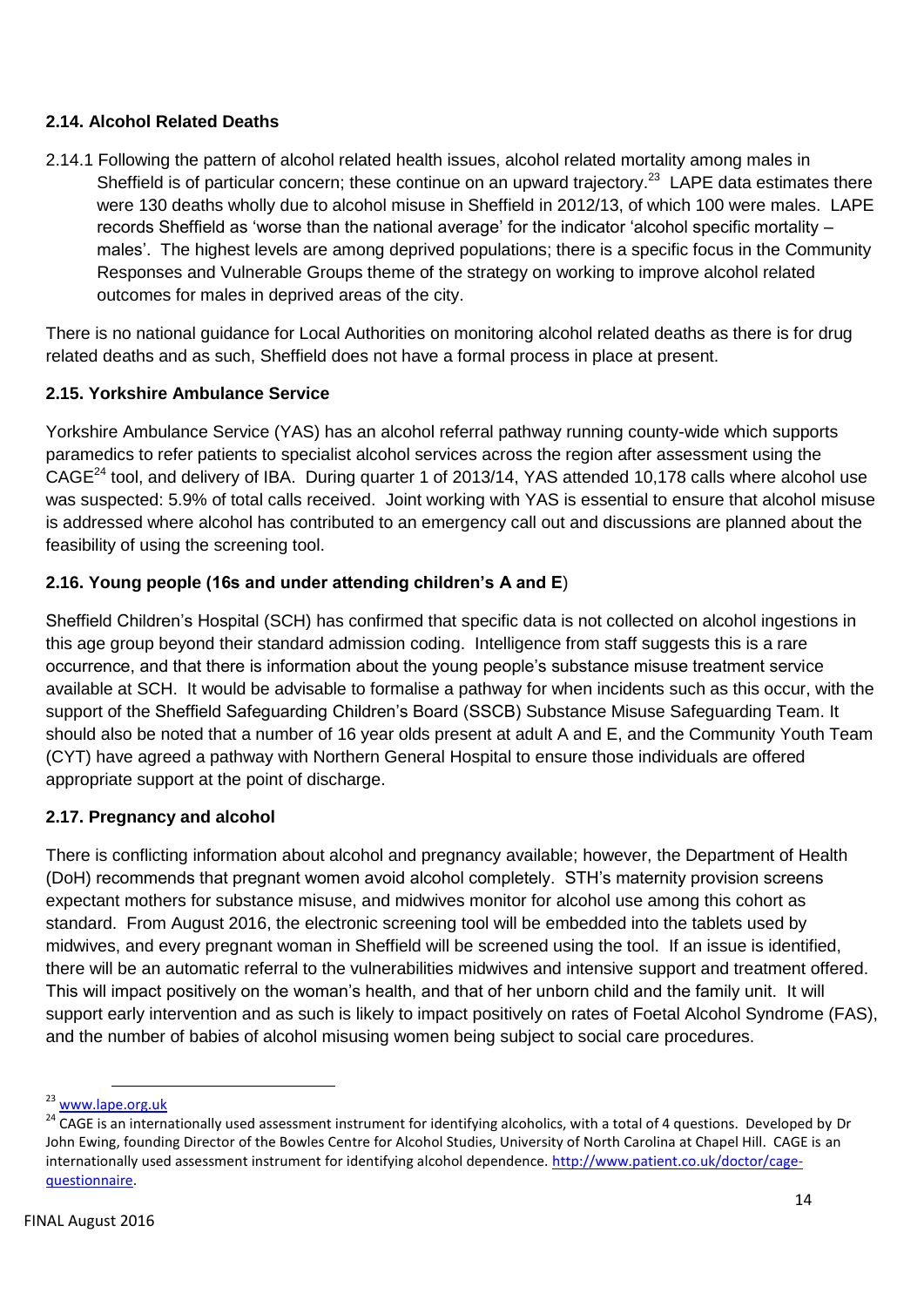# **Section 3: Theme 2 – Alcohol Treatment and Recovery**

3.1. Sheffield's Joint Health and Wellbeing Strategy states the following as an action:

Action 2.6: 'Commission appropriate interventions to reduce harm and promote pathways to structured treatment services for those abusing alcohol or misusing illicit or illegal substances, including reducing the 'hidden harm' to children living in households where adults abuse alcohol or drugs.'

- 3.2. Since Sheffield DACT formally took over the commissioning of alcohol treatment for Sheffield in 2007 significant progress has been made in commissioning a robust, easy access treatment system with no waiting times. The current community treatment service offers a 'walk in' provision, and those telephoning or being referred for an appointment are offered one within a maximum of 5 days. There is considerable evidence to the harms being caused by alcohol misuse in Sheffield.
- 3.3. In 2014/15, 75% of assessments commissioned were utilised. In 2015/16, it was 69%. As such, Sheffield is in a position where demand for treatment does not equal the need for treatment. As well as screening more widely and 'finding' more individuals needing an intervention, the strategy period will also oversee the increase in engagement tools used to offer people an intervention that meets their needs, for example the increased use of telephone assessments to offer a flexible support intervention where someone is unwilling or unable to attend the service in person.
- 3.4. The 'front door' to alcohol treatment in Sheffield is through the Single Entry and Assessment Point (SEAP) which is a single contact access point. Self-referrals and referrals by GPs are the largest source of referrals. High levels of self-referral are encouraging; indicating that SEAP is well promoted and has an identity in the city, and information about it is easily accessible. Services offer a range of interventions, staged by intensity in line with NICE guidance, including: assessment, identification and brief advice, extended brief interventions, psychosocial interventions, and specialist prescribing for alcohol misuse in the community (community detoxification, nutritional prescribing and prescribing for relapse prevention).
- **3.5. Alcohol screening tool** originating from the treatment service, the tool has been essential in increasing screening across agencies in Sheffield. Multi Agency Support Team (MAST) workers now use this as standard on any parents they are working with, and, as described above, this will be standard practice within midwifery. MAST referrals to alcohol treatment have increased by 150% since the use of the tool was standardised. Even where people do not consent to a referral, there is an evidence base<sup>25</sup> suggesting that the brief intervention consisting of the conversation and the personalised harm reduction advice issued as a result of the screening outcome, will impact on people's behaviours going forward: the ultimate aim of the tool is not to refer everyone to treatment, but to offer a staged approach depending on the individual's response.
- 3.6. SCC and Sheffield CCG negotiated during 2015/16 that one of the Commissioning for Quality and Innovation (CQUIN)<sup>26</sup> frameworks will be the application of the alcohol screening tool for all new mental health assessments in Sheffield. In quarter 4 of 2015/16, 45 Community Mental Health Nurses were trained in the use of the tool and their screening and referral activity has increased immediately.

<sup>&</sup>lt;sup>25</sup> http://www.shef.ac.uk/polopoly fs/1.43285!/file/Alcohol-2 2.pdf - Alcohol Use Disorders: Preventing Harmful Drinking, School of Health and Related Research (SchHARR) – University of Sheffield.

<sup>26</sup> <http://www.partnershipincare.co.uk/what-are-cquins>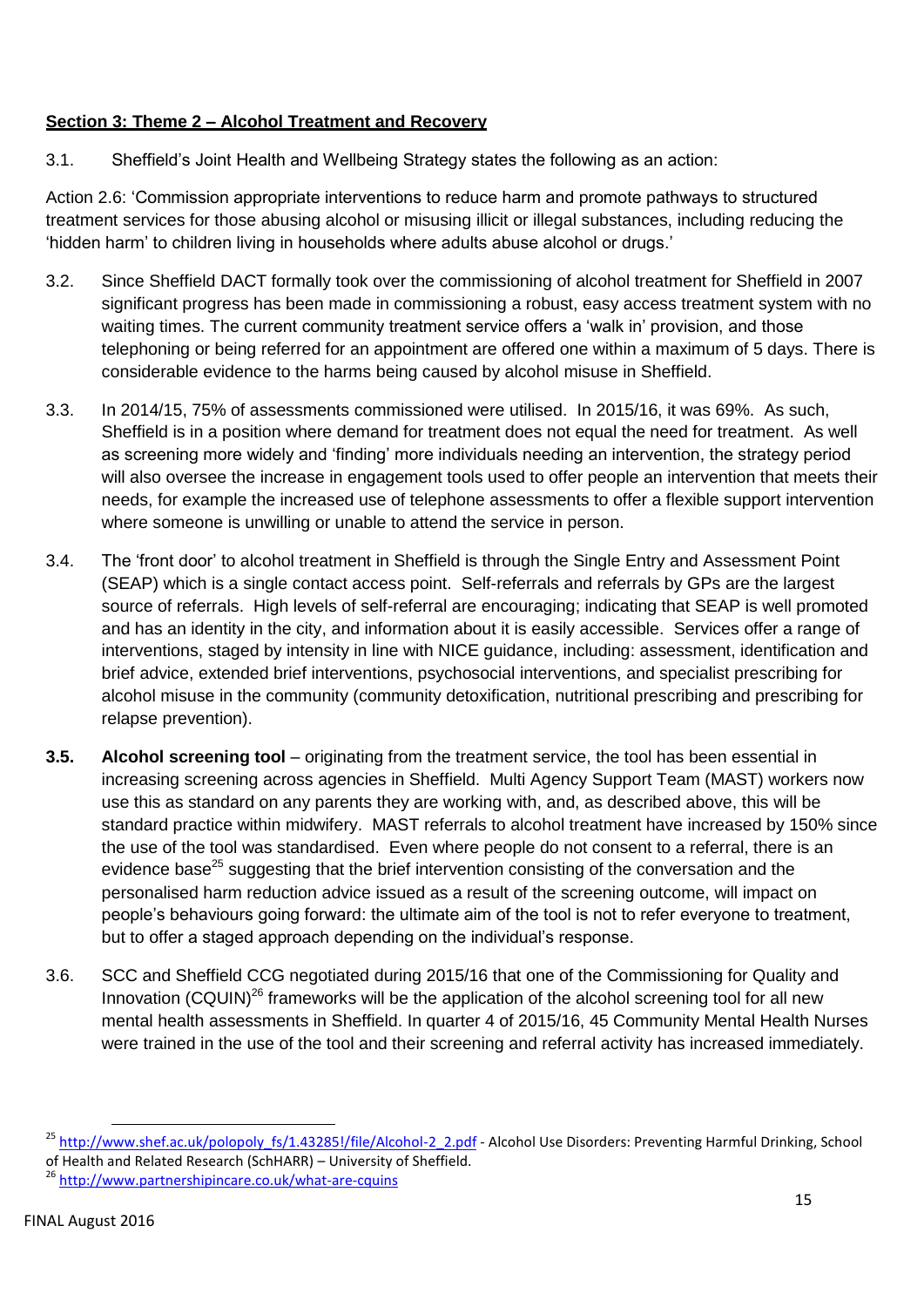## 3.7. **Hidden Harm – the children of alcohol misusing parents**

- 3.7.1. The welfare of the children of substance misusing parents is widely recognised as a priority. SCC commissions a specific service to address this: SSCB Safeguarding Children Substance Misuse Service, which provides specialist advice, consultancy and support to alcohol (and drug) treatment providers to ensure that the welfare of children with substance misusing parents remains paramount and safeguarding concerns are identified and addressed. The service provides a liaison role, tracking all cases pertaining to children of individuals in substance misuse treatment services through safeguarding, and sharing information between agencies. This service works with the treatment provider's named safeguarding lead and service managers. The service is available for support and enquiries from the treatment provider, and will provide feedback on quality within the service. Sheffield DACT and the SSCB Safeguarding Children Substance Misuse service both conduct annual safeguarding audits within all commissioned treatment providers, and the outcomes of the audit are shared for learning. Further use of the screening tool in agencies working with the whole family will be key in identifying alcohol misuse impacting on family life and relationships, and the welfare and safety of children in the home.
- 3.7.2. In a recent themed audit on cases of children living with alcohol misusing parents, case workers stated the tool enabled them to have a difficult conversation with parents much more easily. The two ultimate recommendations of the audit were that a) the use of the tool should be rolled out further into other agencies working with the family, and b) that earlier engagement with treatment services led to better outcomes and should be promoted. These recommendations will be rolled out through the subsequent learning practice group.

#### 3.8**. Inpatient detoxification**

3.8.1. Inpatient detoxification (IPD) is used for a number of reasons, including as preparation for residential rehabilitation, or as an alternative to community detoxification where there are too many risks to carrying out the detox in the community. Currently, substance misuse IPD is provided from one of five beds located on Burbage Ward. There is always a high demand for alcohol detoxification in the specialist provision. Even more<sup>27</sup> individuals receive alcohol detoxification on wards of STH following an unplanned admission where the patient has been found to be alcohol dependent. This is placing significant resource pressures on STH. Protocols for STH to identify patients on site, and direct them to the liaison workers will be prioritised during this strategy period. Rapid access back to community treatment provision is a key area for focus in addressing this particular issue, as well as prevention of admissions and readmissions through actions identified in Theme 1. The audit carried out on the sample of 142 patients of the gastroenterology ward that were admitted with alcoholic liver disease for detoxification and treatment, indicated a significant proportion were readmitted within a year, and relapsed (see Section 1).

## 3.9. **Residential rehabilitation**

Sheffield DACT manages the annual budget for purchasing substance misuse related residential rehabilitation on behalf of SCC. Places are spot purchased on a case by case basis.

 $27$  STH estimates this to be around 800 per annum as a minimum.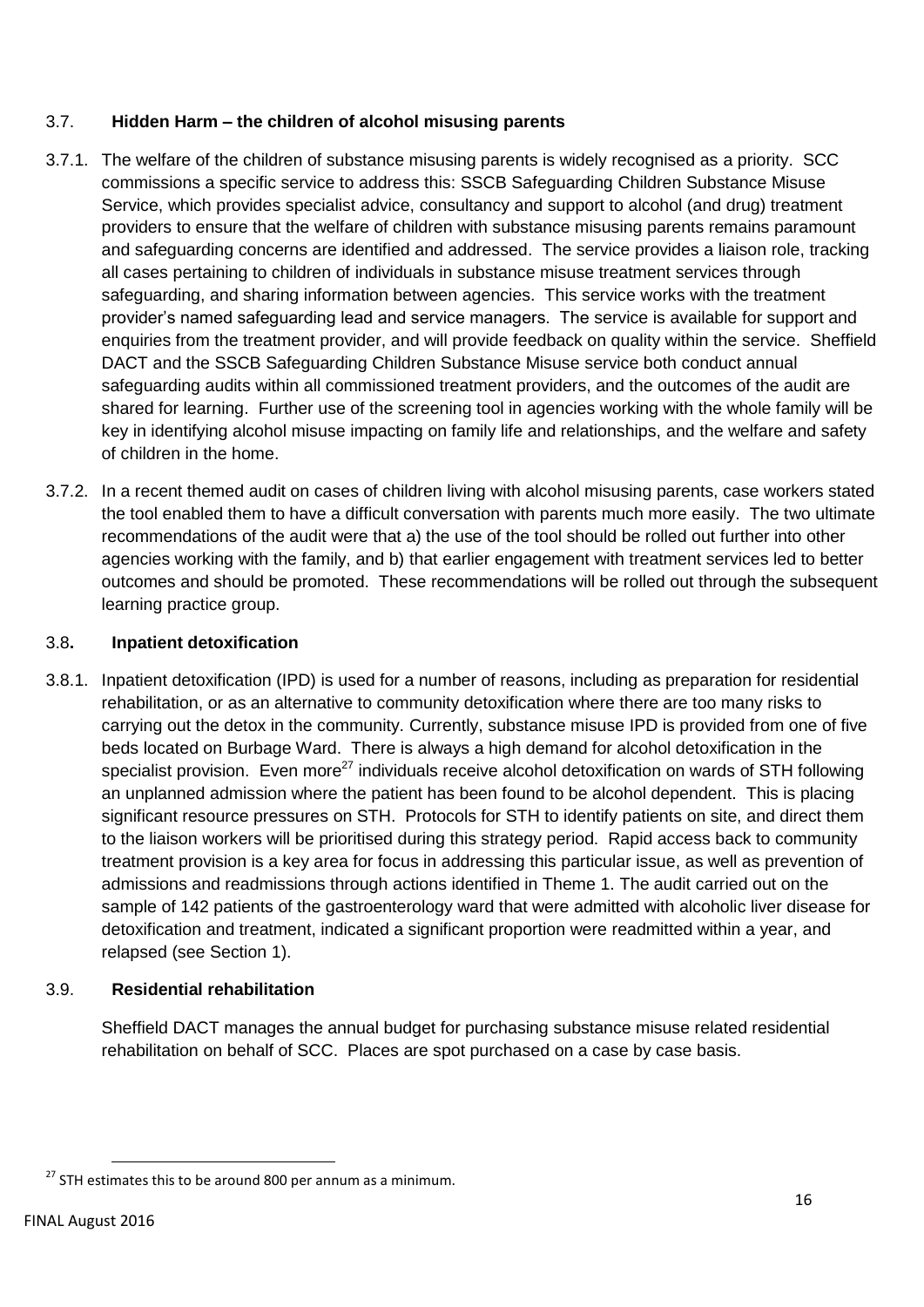- 3.10. **Treatment outcomes** NICE quidance<sup>28</sup> states commissioning should focus the on outcomes of treatment, which supports the Government's Alcohol Strategy 2012 aim to increase the effectiveness of treatment for dependent drinkers. However, there is an on-going debate both nationally and locally about what constitutes successful outcomes from alcohol treatment and whether this is based solely on a successfully completed treatment episode, or should be a longer term measure including not representing to treatment within a set time period. The PHOF indicator for substance misuse measures re-presentation within a 6 month period.
- 3.10.1. From 1 October 2016 community treatment services will be required to seek consent from people successfully discharged from treatment to contact them at 3 and 6 months post treatment to check whether they have remained in recovery. This data will be collected during the strategy period to build a local evidence base for the efficacy of treatment interventions.

## **3.11. Mutual aid and recovery in Sheffield**

- 3.11.1. Mutual aid is peer led, open access support which is used by those who do not wish to attend formal structured treatment, in addition to formally commissioned treatment, or by those who have completed treatment for relapse prevention and on-going recovery. Sheffield currently offers over 47 discrete mutual aid groups including AA and SMART Recovery. Links to all mutual aid groups are available on DACT website and the list is updated regularly $^{29}$ .
- 3.11.2. Mutual aid is not formally commissioned, therefore SCC does not have a commissioner / provider relationship with these groups, nor does it have any responsibility for the governance of these services. However, the benefits of mutual aid for recovery are numerous, and the Advisory Council on the Misuse of Drugs wrote to the Government in  $2013^{30}$  and asked 'that the roles of recovery community organisations and mutual aid, including Alcoholics Anonymous… and SMART Recovery, are to be welcomed and supported as evidence indicates they play a valuable role in recovery'. Work is currently being undertaken by SCC in partnership with other stakeholders, to create a vibrant recovery culture in the city of Sheffield, for all recovering and recovered individuals with substance misuse issues. Engagement with these groups and the recovery offer in the city gives individuals the opportunity to build emotional wellbeing and resilience, which in turn increase the chance of sustainable recovery.
- 3.11.3. DACT chairs a regular Service User Recovery Reference Group (SURRG), which brings together service users and providers; this now has regular attendance from mutual aid group leads in Sheffield. Part of the remit of this group is to plan recovery activity for Sheffield to ensure it remains visible and inspiring. They also attend Sheffield Addiction Research Recovery Group (SARRG) which is a peer led group aiming to support recovery focus groups and promote their activities. SARRG's longer term vision is that Sheffield becomes known as the recovery capital of the UK, providing a model of advanced recovery research and action for others to follow $31$ .
- 3.11.4. SCC and its commissioned providers have strong links with Sheffield Alcohol Support Service (SASS), a third sector provider working specifically on alcohol and recovery. The Alcohol Recovery Community (ARC) is an established recovery community in Sheffield and SASS is supportive of commissioned

<sup>&</sup>lt;sup>28</sup> Services for the identification and treatment of hazardous drinking, harmful drinking and alcohol dependence in children, young people and adults – commissioning guide – NICE

<sup>29</sup> <http://sheffielddact.org.uk/drugs-alcohol/help-and-support/mutual-aid-support-groups-for-drugs-and-alcohol>

<sup>&</sup>lt;sup>30</sup> Letter from the Advisory Council on the Misuse of Drugs (ACMD) to Norman Baker MP, 28 November 2013

<sup>31</sup> [www.shu.ac.uk/faculties/ds/slc/sarrg.html](http://www.shu.ac.uk/faculties/ds/slc/sarrg.html)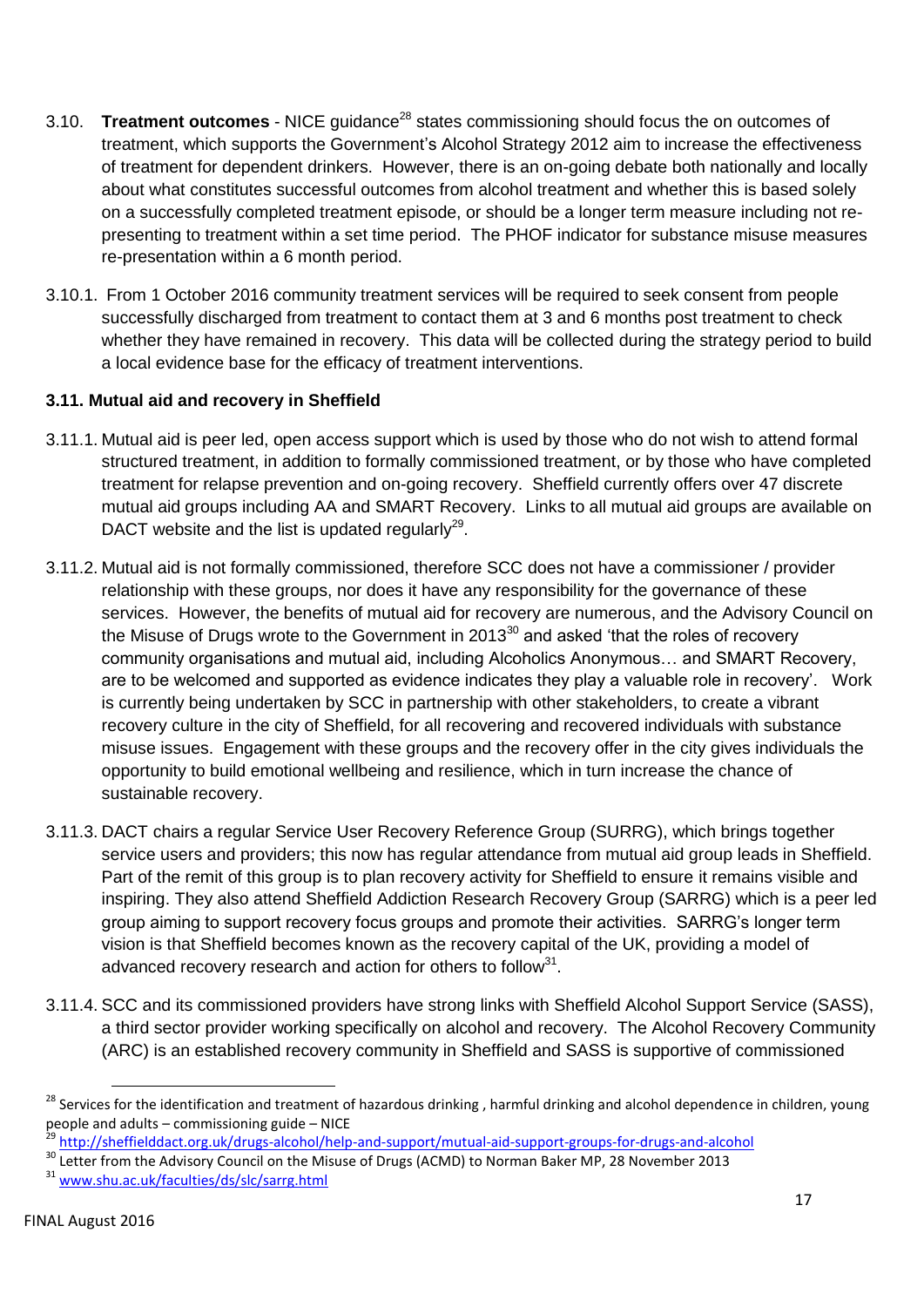treatment services, attending monthly Provider and Referrer Group meetings and planning joint work to ensure service users are offered formal treatment interventions and mutual aid.

# **3.12. Young people and alcohol treatment**

- 3.12.1. Treatment for young people aged 18 and under is provided by 'The Corner'. Alongside the specialist substance misuse support and treatment offered in partnership with the Youth Justice Service and Community Youth Teams to under 18s, the service provides education and support to young people as part of the prevention agenda in young people's services. This includes delivery of targeted educational group work sessions in schools, youth clubs and community centres focusing on alcohol and its effects alongside the range of other drugs as relevant to the young people concerned. During 2014-15, 556 young people accessed targeted group work programmes. The service also delivered the alcohol awareness agenda as part of 'Crucial Crew', the personal safety educational programme delivered to Key Stage 2 pupils in Year 6 of primary school (10 and 11-year-olds) at the Lifewise Centre in Rotherham. During 2014-15, 5,835 young people received this intervention. Going forward this will no longer be delivered by the Corner, however, this will be picked up by Police Community Support Officers (PCSOs) supported by the service.
- 3.12.2. The Corner and adult substance misuse services have an agreed transitions protocol to manage the transition from young people's to adult services if and when this is required. Between 2011/12 and 2012/13 there was a 22% reduction in the total number of young people treated for alcohol misuse. The trend in numbers reducing for young people presenting for treatment is also seen nationally.

# **Section 4: Theme 3 – Licensing, Trading Standards and the Night Time Economy**

- 4.1 Throughout this theme there will be a balance between supporting Sheffield to achieve the strong economy identified as a goal in the Corporate Plan (which will be encouraged by a night time economy which diversifies itself), and minimising harms from alcohol use in the night time economy, to ensure the health and well-being of its citizens. Below are some examples of what has already been achieved in this area in Sheffield:
- **4.2 Purple Flag** In 2011, Sheffield was the first city in Yorkshire to be awarded 'Purple Flag' status. This is a national accreditation status given to 'town centres that meet or surpass the standards of excellence in managing the evening and night-time economy<sup>32</sup>.
- **4.3. Best Bar None** is a Home Office supported accreditation scheme for responsible practice by licensed premises, and its assessment is based on the principles of licensing practice. Currently in its 7th year, 39 premises are accredited. In 2016, Sheffield was awarded 'Best Overall Scheme' and 'Most Innovative Scheme' at the national Best Bar None awards.
- 4.4. Intelligence gathered at the March 2015 expert group indicated that one of the concerns about the work being done in the night time economy and alcohol in Sheffield is not visible enough. Addressing this is a priority for the Business Improvement District (BID) work $^{33}$ .
- 4.5. Work on alcohol and the night time economy (NTE) in Sheffield must be pragmatic: people use alcohol as part of their leisure time and social life, to discourage this completely would be unrealistic. What is realistic, however, is to influence overall reductions in alcohol consumption in the city by implementing

 $\overline{a}$ <sup>32</sup> [http://www.atcm.org/programmes/purple\\_flag/WelcometoPurpleFlag](http://www.atcm.org/programmes/purple_flag/WelcometoPurpleFlag)

<sup>33</sup> [www.sheffieldbid.com](http://www.sheffieldbid.com/)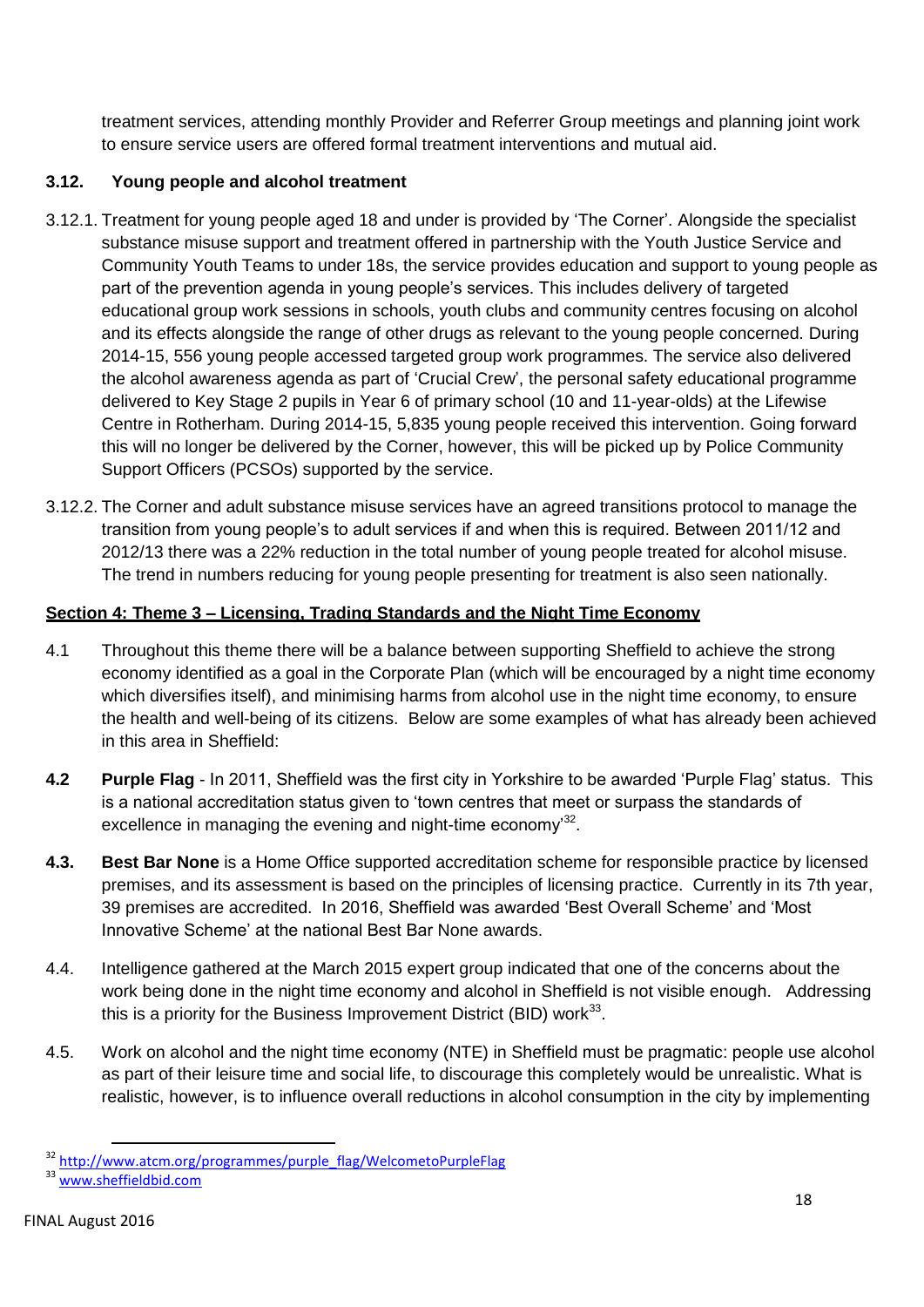high level policy changes, for example, through work with Licensing on a number of policy areas, and reducing alcohol related harm.

# 4.6. **Pre-loading**

- 4.6.1 This is a term applied to the consumption of alcohol prior to visiting licensed premises. Often this can be a cheaper option. Intelligence from local license holders suggests that the impact of pre-loading on their businesses is significant: people buy fewer drinks, but are just as intoxicated as if they had been drinking all night; this then creates a risk for the venue to manage that they have not been instrumental in creating.
- 4.7. **Anti-social behaviour** has an impact on the night time economy in Sheffield this is covered in Theme 4 – Alcohol and Crime. However, it is worth noting that during 2013/14 the main location that incidents took place outside of the home, was at a bar or club (reporting 503 incidents across the year). Harm reduction measures such as the provision of polycarbonate glasses have had some success: glassing related incidents reduced in the last strategy period from 44 in 2011/12 by 52% to 23 in 2013/14. The majority of incidents take place on Friday, Saturday and Sunday evenings (83%), between the hours of 10pm and 3am. The victim is usually aged between 18-29 years of age, and over half are male.

# 4.8. **Alcohol and new psychoactive substances**

- 4.8.1. Public Policy Exchange<sup>34</sup> suggests there is a newly emergent night time economy in the UK, where the focus is the use of New Psychoactive Substances (NPS) or 'legal highs' alongside alcohol, rather than solely excessive/competitive alcohol consumption as has been seen in the past. Evidence is cited from the Office of National Statistics<sup>35</sup> (ONS), suggesting there has been a marked reduction in binge drinking among 18-24 year olds, with 40% more of this age group stating they did not drink alcohol when asked in 2013, than the same group when asked in 2005.
- 4.8.2. There is very little data available about prevalence of NPS use either nationally or locally, however, anecdotal information from licensees, drug treatment services and the popularity of 'head shops' in the city indicate use is prevalent. On completion of a recent audit provided by PHE on what action local drug and alcohol teams are taking addressing NPS, the importance of out-reach into the night time economy and licensed premises, taking information to where users are, was highlighted. This will be an action in the implementation plan. Sheffield Trading Standards continues to work to seize NPS sold in Sheffield retailers. There is new legislation being implemented during 2015 on NPS and the strategy will reflect the national work on this.

## 4.9. **Licensing and alcohol**

4.9.1. Anyone operating premises or holding events involving the sale or supply of alcohol must have a licence. SCC's Licensing Service administers the Licensing Act 2003 and requires by law that licensed premises are compliant with licensing legislation. DACT have input into the regular 'Statement of Licensing Policy' prepared by Licensing. In summer 2016 Licensing advised it had been asked by Cabinet to prepare a 10 year Citywide Licensing Strategy and would be holding workshops to consult with key stakeholders on the content of said strategy. The content of the Licensing Strategy should be

**<sup>.</sup>** <sup>34</sup> <http://www.publicpolicyexchange.co.uk/>

<sup>35</sup> [http://www.ons.gov.uk/ons/rel/ghs/opinions-and-lifestyle-survey/adult-drinking-habits-in-great-britain-2013/stb-drinking-](http://www.ons.gov.uk/ons/rel/ghs/opinions-and-lifestyle-survey/adult-drinking-habits-in-great-britain-2013/stb-drinking-2013.html)[2013.html](http://www.ons.gov.uk/ons/rel/ghs/opinions-and-lifestyle-survey/adult-drinking-habits-in-great-britain-2013/stb-drinking-2013.html)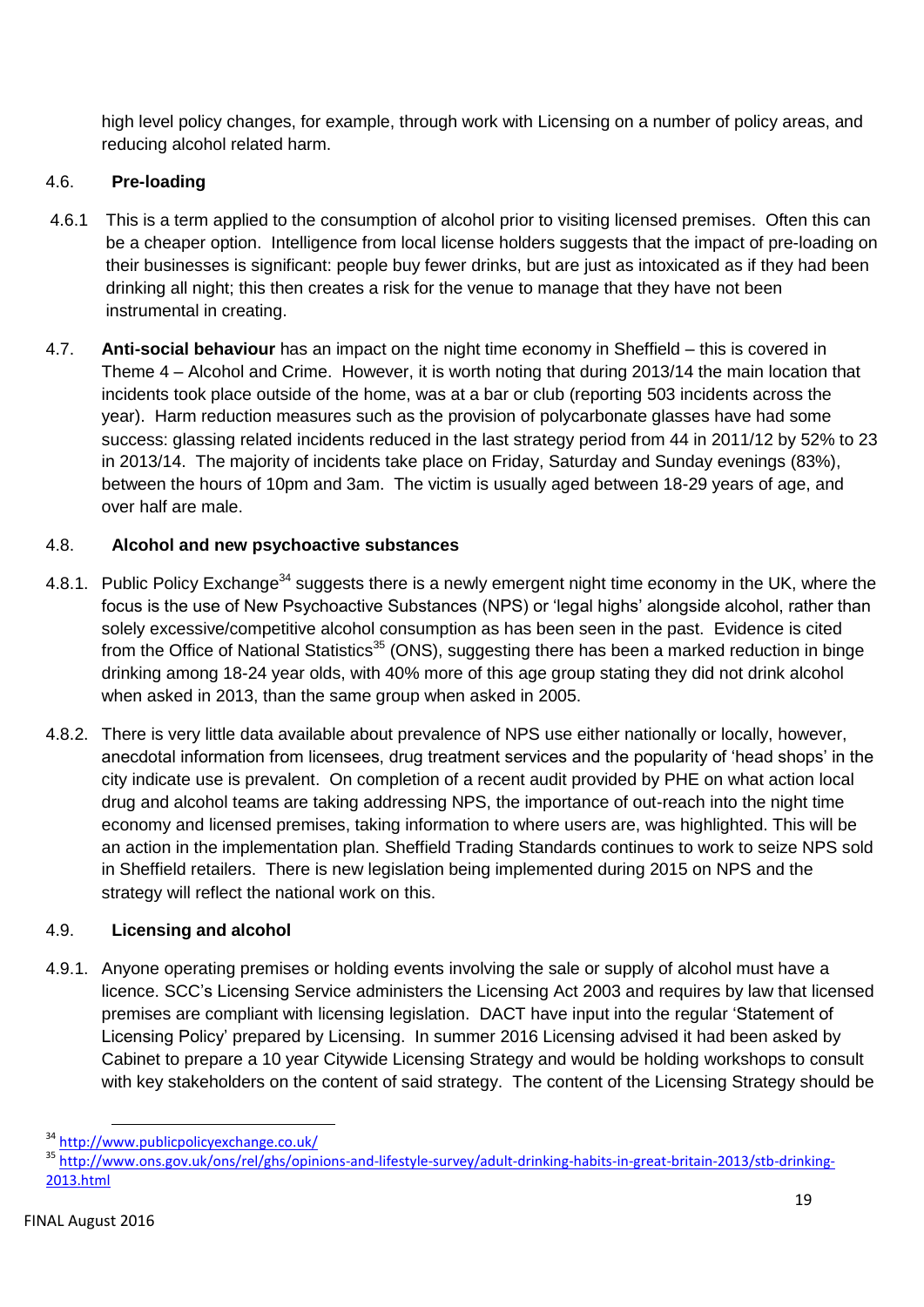informed by the Sheffield Alcohol Strategy and key members of the strategy implementation group should be involved in the work to ensure the agenda of licensing policy and its impact on alcohol related harms remains a priority.

4.9.2. The purpose of the system of licensing is to promote four fundamental objectives ("the licensing objectives").

Those objectives are –

- The prevention of crime and disorder;
- Public safety;
- The prevention of public nuisance;
- The protection of children from harm.
- 4.9.3. There are a number of 'responsible authorities' under the Licensing Act 2003; public bodies that must be notified of applications and are entitled to make relevant representations in relation to applications. They include the local area police, the fire service, the environmental health authority, the enforcing authority under the Health and Safety at Work etc. Act 1974, the local authority's Director of Public Health and the Safeguarding Children Board, amongst others.
- 4.9.4. There should be much more joint work between Licensing, DACT and Public Health during the strategy period. Current processes are not adequately joined up: licensing oversee much of the activity taking place in the night time economy, and the strategy being implemented is dependent on an access point to influence licensing activity. A shared strategic direction would be useful in long term planning about management of the night time economy and those implementing this strategy would seek to lobby for implementation of policy tools to reduce alcohol related harm. For example, local approaches to cumulative impact policy (CIP) will be determined through these processes and there is a strong evidence base to suggest that CIPs are effective in impacting whole population alcohol consumption and also positively impacting on alcohol related health harms, anti-social behaviour and crime, and other impacts of alcohol use<sup>36</sup>. At present, Sheffield does not implement a CIP.

## 4.10. **Cumulative Impact Policy (CIP)**

- 4.10.1. The issue A high density of premises selling alcohol or providing late night refreshment can lead to alcohol related harms and nuisance. These problems occur as a result of large numbers of drinkers being concentrated in an area, for example when leaving premises at peak times or when queuing at fast food outlets or for public transport. CIPs are not referred to in the 2003 Licencing Act specifically but in Home Office guidance issued under the Act. The Act requires a licensing authority to publish a statement of licensing policy at least 5 yearly, and the statement can (following consultation), include a CIP.
- 4.10.2. The response The planned work on a 10 year Licensing Statement would be an opportune time to evaluate such a proposal for Sheffield. In order to do so, robust data would need to be provided by key organisations to evidence a need, and acquiring buy in from those agencies would be an action for the implementation group. The Licensing Act 2003 presumes that any application for a new licence/variation on an existing licence will be granted unless to do so would contravene the licensing objectives. A CIP 'creates a rebuttable presumption' that applications for licences which are likely to

<sup>&</sup>lt;sup>36</sup> Alcohol:cumulative impact policies, Briefing Paper July 2015, fileL///C:/Users/HP028280/Downloads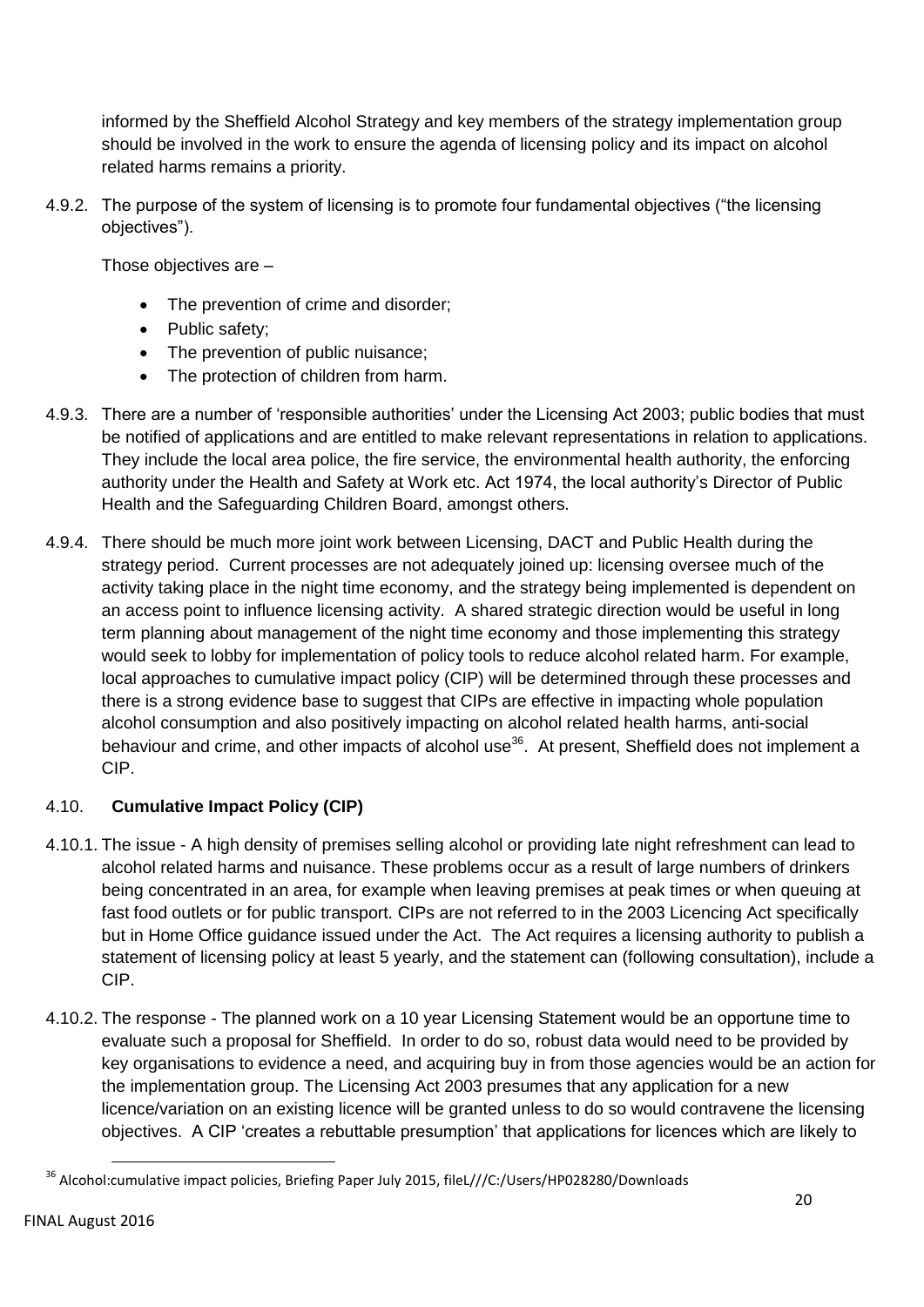add to the existing cumulative impact will be refused or subject to limitations 'unless the applicant can demonstrate that there will be no negative cumulative impact on the licencing objectives'. However, it should also be noted that a special policy can never be absolute and should allow for the circumstances of each application to be considered properly, and every application must be considered individually. There is a significant process to implement in order to evidence need for, and consult on a CIP and ensure it is implemented fairly and legally, and it should be the aim of this strategy to explore all options regarding this as a policy response to alcohol harms in Sheffield.

# 4.11. **Minimum Unit Pricing and Reducing the Strength**

- 4.11.1. The issue In 2012 the Government committed to introducing a minimum unit price (MUP) for alcohol<sup>37</sup>. This means a baseline price for alcohol, below which it legally couldn't be sold. This approach targets predominantly high strength alcoholic drinks that are sold very cheaply, and that are often consumed by high risk drinkers and younger people. The Government called for a minimum unit price of 45p per unit, however, organisations such as Alcohol Concern cite 50p per unit as being more likely to reduce consumption and therefore harm. The Government has not introduced the MUP, despite a consultation being held nationally on it at the time of the proposal. As such it is left to local authorities to decide on their approach to this issue.
- 4.11.2. The response Given that the Government has not introduced a national minimum unit price at this time, one of the actions of the Sheffield strategy will be to explore alternative policy measures to achieve the same objectives. We are aware that other areas have considered a range of policy approaches to achieve this and we will consider these on their merits and the available evidence during the strategy implementation period.

## 4.12. **Test purchasing**

- 4.12.1. The issue South Yorkshire Police, Trading Standards, young people's services and the Licensing Project Manager from Sheffield's Safeguarding Children Board deliver training for staff working in licensed premises in the city in relation to underage/proxy sales and the need to safeguard children from harm. This training also aims to educate those selling alcohol about the importance of responsible sales due to the harms caused by alcohol. There is often a high turnover of staff in licensed premises, which does pose a challenge. Staff of any new premises granted a license are offered the training. Sheffield also has a 'Children's Charter' created through joint working, challenging irresponsible licensing behaviour.
- 4.12.2. The response Regular test purchasing is carried out to ensure that underage young people are not able to buy age restricted products in Sheffield. Criteria to select premises include being a new business, in a 'hotspot area', not having been tested for a period of time, or having recently failed a test purchase and being re-tested. Test purchasing can also be done in response to complaints or intelligence. Regular sharing of data on outcomes of test purchasing would allow DACT to oversee levels of underage sales in the city.
- 4.13. **Festivals, sports and major city events** In most cases, large events in Sheffield will engage the Safety Advisory Group (SAG), a multi-agency group established to provide specialist advice and guidance in relation to safety at concerts, festivals and other events. SYP have substance misuse on the agenda for event organisers to consider and an organiser pack is given out which includes a risk assessment template – this is good practice and unique to Sheffield. Conditions are attached to the

**<sup>.</sup>** <sup>37</sup> <http://www.alcoholconcern.org.uk/what-we-do/campaigns/minimum-unit-pricing/>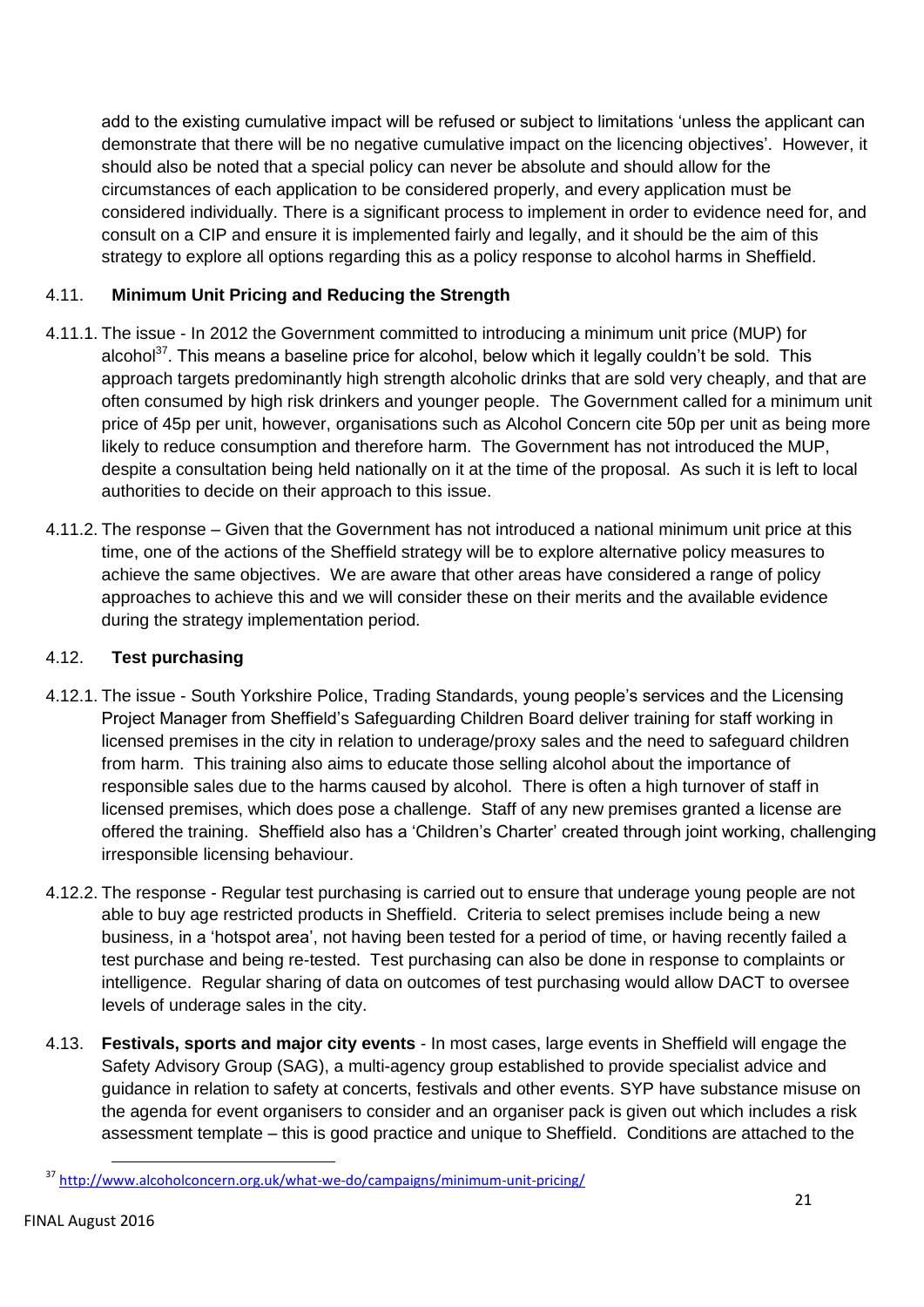granting of a temporary licence to run an event where appropriate, which may include attending training. This allows Safeguarding Children to influence the event's running and ensure it is adequately protective of young people, and SYP to ensure it is protecting all potential attendees. Often commissioned substance misuse treatment providers will attend large organised events to promote awareness and education about substance misuse and encourage engagement with treatment where needed.SCC's Health and Safety enforcement team will review applications to hold an event and where necessary advise to ensure safety issues such as alcohol related harm are covered.

4.14 **Responsible retailers** - This scheme has been running since 2001 and recognises responsible retailers, providing education and staff training on avoiding illegal sales. Retailers that meet the criteria and have approval from South Yorkshire Police receive certificates of merit. The scheme is a benefit to participants as it allows access to staff training, and recognises positive behaviour. It has also been proven to discourage requests for underage sales in shops where the scheme has been in place for some time.

## 4.15. **Illicit / Counterfeit alcohol**

- 4.15.1. The issue Trading Standards also work on the issue of illicit alcohol– this is either fake alcohol that is being sold in counterfeit bottles replicating known brands, or genuine branded alcohol that is being sold without any payment of duty. Counterfeit alcohol can be very dangerous to the individuals drinking it, as it contains substances used in industrial alcohol that are not fit for human consumption. Over 2000 bottles were seized in Sheffield between April and August 2013, and targeted work has been carried out to address this risk.
- 4.15.2. The response In 2012/13 Sheffield DACT worked with Trading Standards on a campaign named 'Stamp it Out' to raise awareness of counterfeit alcohol and prevent its sale and use. The campaign focused on both retailers and consumers and sent a clear message about the risks being posed by selling or using this counterfeit project. This work has been effective: 21% of premises inspected in 2011/12 having illicit alcohol seized, compared with 8.3% in 2014/15.<sup>38</sup> No counterfeit alcohol was found either most recently. This project was shortlisted for a Ministry of Justice award in 2015 in the Trading Standards and Environmental Health category.

#### 4.16. **Impact of alcohol on the Sheffield workforce and overall economy**

4.16.1. The issue - In addition to the significant impact alcohol use has in and on the night time economy of a city, the general economy is also impacted. Survey data suggests that in recent years, an increasing proportion of working people have been drinking above recommended guidelines. Impact assessment work has calculated that lost productivity due to alcohol in the UK costs the economy around £7.3bn per year. Up to 17 million working days are lost annually because of alcohol-related sick leave, at a cost of £1.7bn. This also links to the night time economy due to a study identifying a causal link between 'opening hours and absence' in the last decade. Nationally, a third of employees taking part in a survey admitted to having been to work with a hangover. 77% of the employers interviewed identified alcohol as a 'major threat' to employee wellbeing, and impacting on sickness absence levels. $^{39}$ 

 $\overline{a}$ <sup>38</sup> Data provided by Sheffield City Council Trading Standards, 2015

<sup>39</sup> [www.ias.org.uk/.../Alcohol%20in%20th%20workplace%20factsheet%2.](http://www.ias.org.uk/.../Alcohol%20in%20th%20workplace%20factsheet%252)..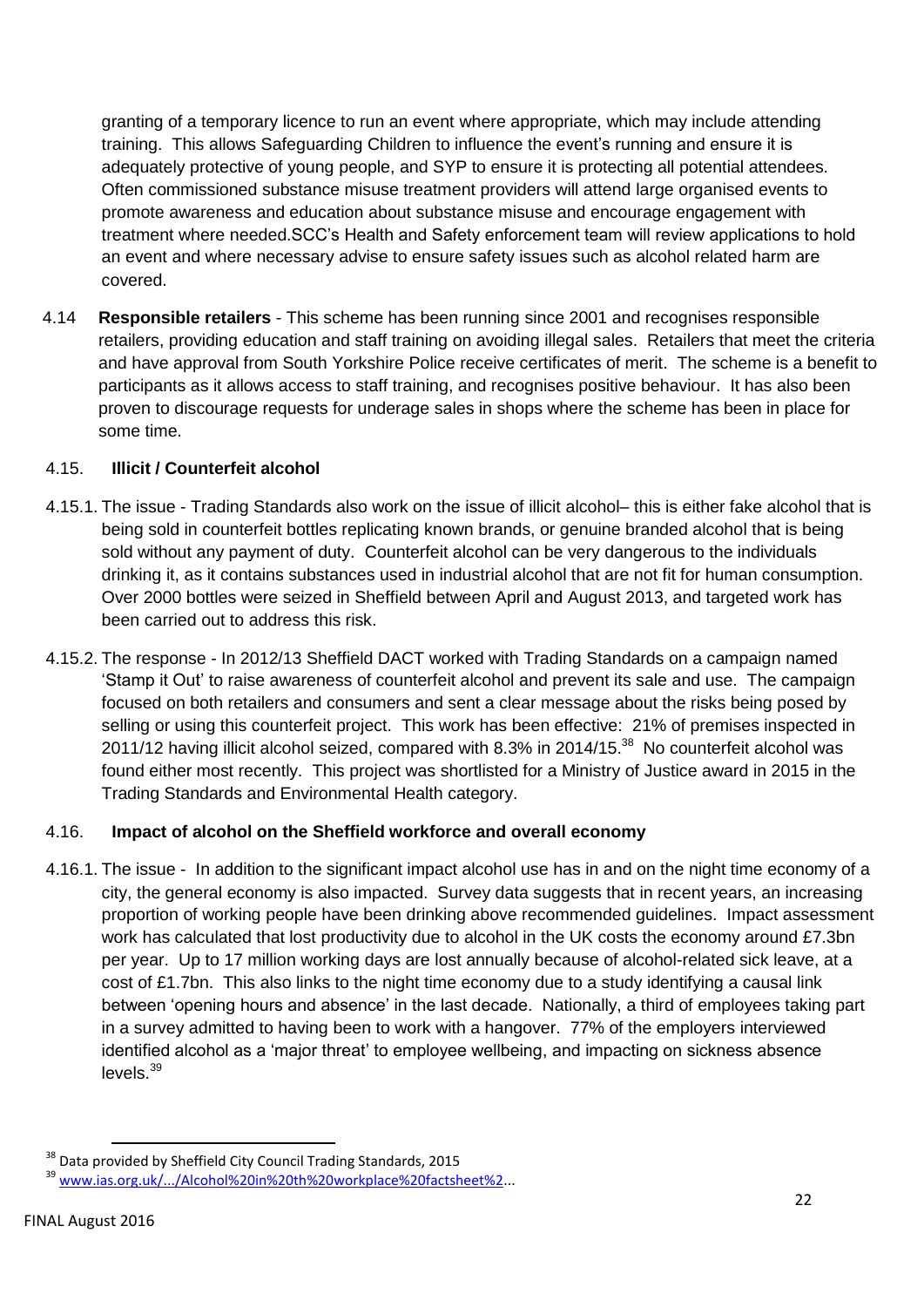4.16.2. The response - Work must be undertaken locally to address the impact of alcohol use on employees, employers, and the economy locally by engaging large employers in the city and raising their awareness of the issues, ensuring they have appropriate substance misuse workforce policies, and supporting them to intervene and support their employees to the right support if they need it.

## **Section 5: Theme 4 – Alcohol and Crime**

- 5.1. There is a direct link between amounts of alcohol used and offending, and, an 'Offending Crime and Justice' survey found that adults who binge drink were significantly more likely to have offended in the past 12 months than other groups – a smaller scale study supporting this showed that individuals 'preloading' before they went out, were 2.5 times more likely to be involved in violence. Alcohol and crime are part of Local Alcohol Profiles for England (LAPE) performance indicators: Sheffield has levels of alcohol related crime record (in 2014 – last available data) at 5.37 per 100,000 populations – ranked 200 out of 326 cities.
- 5.2. Local responses to reducing incidents of crime, but ensuring reporting is encouraged, and there is the need to maintain awareness of the following issues<sup>40</sup>: the more alcohol consumed will increase the likelihood of violence and that violence will lead to more serious injury, alcohol misuse can be used as a tool to prepare for violence, and alcohol consumption can change cognitive behaviours which impacts the ability to recognise warning signs of violence. The aims of this section of the strategy are to prevent where possible, reduce, and address alcohol related crime with appropriate interventions.
- 5.3. In Sheffield the highest levels of alcohol related crime<sup>41</sup> occur in Central Sheffield (646 incidents in 2013/14), Burngreave (129 incidents), Firth Park (124 incidents), Walkley (107 incidents) and Southey (105 incidents). By far the majority of alcohol related crime takes place in Central Sheffield – this is the area with the highest concentration of licensed premises, retailers selling alcohol, and offers the main leisure opportunities involving alcohol. Targeted work has been done to address alcohol related antisocial behaviour and associated crimes in community settings:

## 5.4. **Designated Public Place Orders (DPPOs)**

- 5.4.1. Currently in place in the city centre, Woodhouse and Shiregreen, and made under s13 (2) or the Criminal Justice and Police Act 2001. A DPPO permits South Yorkshire Police (SYP), where they have reasonable belief that a person is or has been consuming intoxicating liquor in a designated public place, to require the person not to consume anything which they believe to be alcohol and/or to surrender the alcohol. It further permits SYP to dispose of the alcohol. Anyone failing to comply with this is committing an offence and will likely be issued a fine.
- 5.4.2. The power to make DPPOs was revoked by the Anti-Social Behaviour, Crime and Policing Act 2014. The 2014 Act gave the Council a new power to make Public Space Protection Orders (PSPO). PSPOs restrict the consumption of alcohol in a public place if it has, or is likely to have a detrimental effect on the quality of life of those in the locality. In the event of a future PSPO the order would allow SYP to issue those failing to comply with a Fixed Penalty Notice or to prosecute.

 $\overline{a}$  $^{40}$  Protecting People Promoting Health, 2012, citing Chaplin.R/et al, 2011.

<sup>41</sup> 2013/14 full year data – alcohol needs assessment.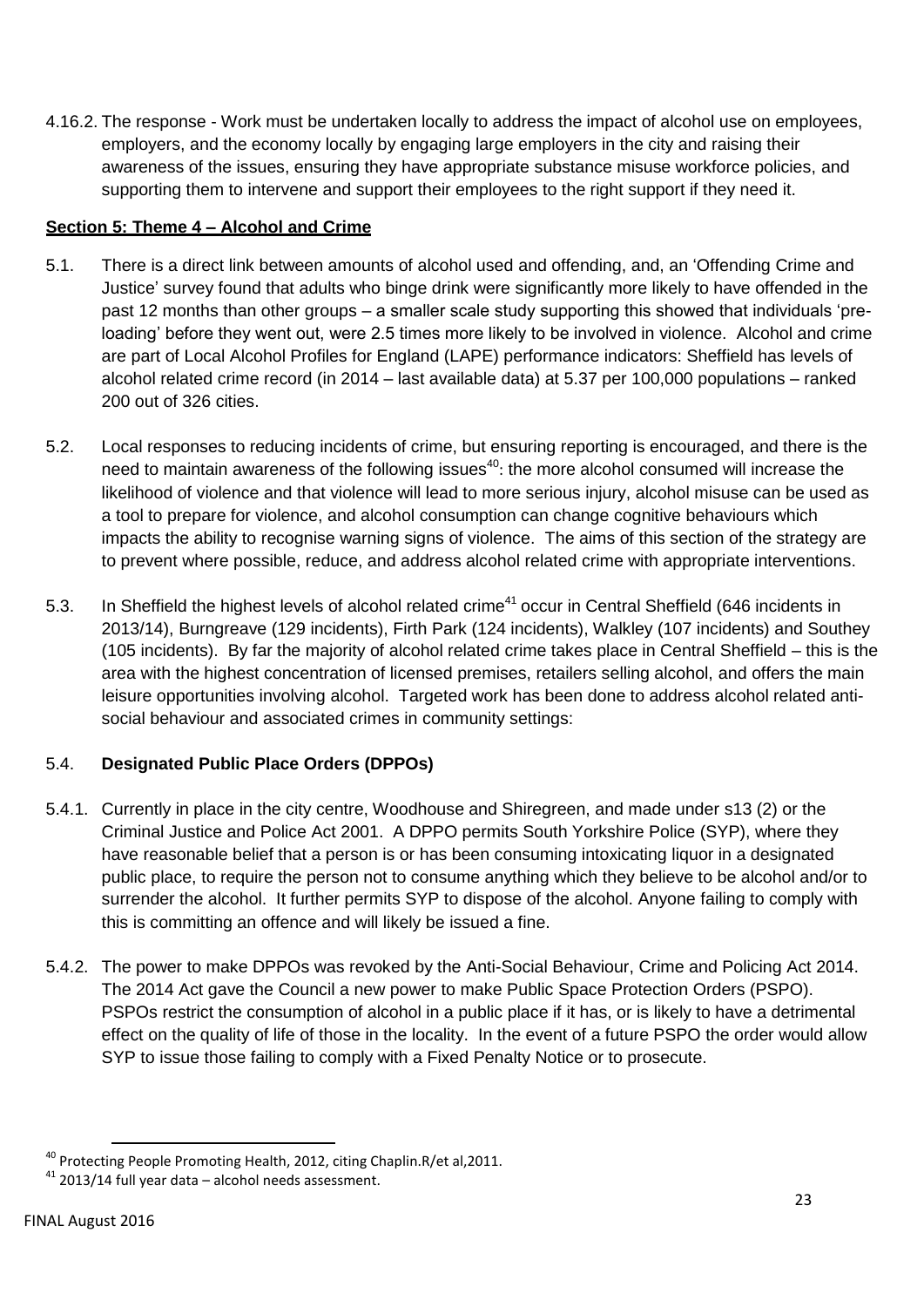- 5.4.3. Intelligence from officers enforcing the DPPO is that it has been a useful tool in reducing alcohol related incidents in areas that they work; particularly during the hours the night time economy is operational. In the city centre it can be difficult to separate problematic 'street drinking' incidents from those general night time economy incidents. However, the city's response to a particularly vulnerable group must be specialist and account for the cohort's vulnerabilities – therefore this is addressed under Theme 5 – Community Responses and Vulnerable Groups.
- **5.5. Substance Misuse Steering Groups -** These multi-agency groups are held in Sheffield wards where substance misuse has been identified as a priority. The DACT chair the group which provides a coordinated partnership response. Issues covered include street drinking, underage drinking, antisocial behaviour and illegal alcohol.
- 5.6. **Alcohol, domestic abuse and sexual offences** Alcohol has links to domestic and sexual violence. ONS data published from the Crime Survey of England and Wales for 2013/14 suggested that 36% of victims of domestic violence and 36% of victims of sexual offences believed the perpetrator was under the influence of alcohol at the time of the offence. Recent local analysis of domestic abuse cases discussed at the Multi Agency Risk Assessment Conferences (MARAC – system of managing domestic abuse cases where this high risk of serious harm or homicide) showed 22% of victims had alcohol misuse issues: 50% of these were in treatment, but 50% of the perpetrators had alcohol misuse issues, of which only 20% were in treatment.
- 5.7. **Perpetrators of domestic abuse** In 2014, the Institute of Alcohol Studies<sup>42</sup> estimated between 25-50% of perpetrators of domestic abuse had been drinking at the time they attacked their victim, and that in cases where severe violence is inflicted are twice as likely to involve alcohol. Alcohol is more strongly linked to physical violence than emotional abuse or coercive control. At the time of writing the strategy there is no voluntary perpetrator programme in Sheffield however, a business case is under consideration. There is a court mandated programme, Building Better Relationships (BBR), provided by the Community Rehabilitation Company (CRC). Numbers attending the BBR programme will be significantly fewer than those who can potentially be identified as being under the influence of alcohol as a perpetrator among domestic abuse calls that the police attend.
- 5.7.1. SYP record an 'intoxication flag' for the perpetrators of domestic abuse crimes and incidents. Where the substance is an aggravating factor, this is recorded in 100% of crimes. In 2013/14 723 Sheffield domestic abuse offences were recorded as being aggravated by alcohol. Work is ongoing with SYP to implement a 'consent to contact' scheme whereby the victim and / or perpetrator in a domestic abuse incident will be offered a follow up phone call from alcohol services if they consent.
- 5.7.2. Alcohol is NOT the cause of domestic or sexual abuse, however, for perpetrators who have alcohol misuse issues that are not being recognised or addressed; identification and support offered at the time of an incident or as part of a sentence could provide a constructive way of addressing a potential aggravating factor. It is also important to note that being abused or assaulted while under the influence of alcohol does not make the victim culpable; it is always the perpetrator that must be held responsible as it is their choice to target an individual made more vulnerable through being intoxicated. Integrated Offender Management (IOM) criteria is being expanded in Sheffield during 2015 to include the perpetrators of domestic abuse. This will also offer an opportunity for joint working between domestic abuse, criminal justice, and substance misuse treatment agencies.

**<sup>.</sup>**  $^{42}$  Institute of Alcohol Studies, 'Alcohol, Domestic Abuse and Sexual Violence', 2013.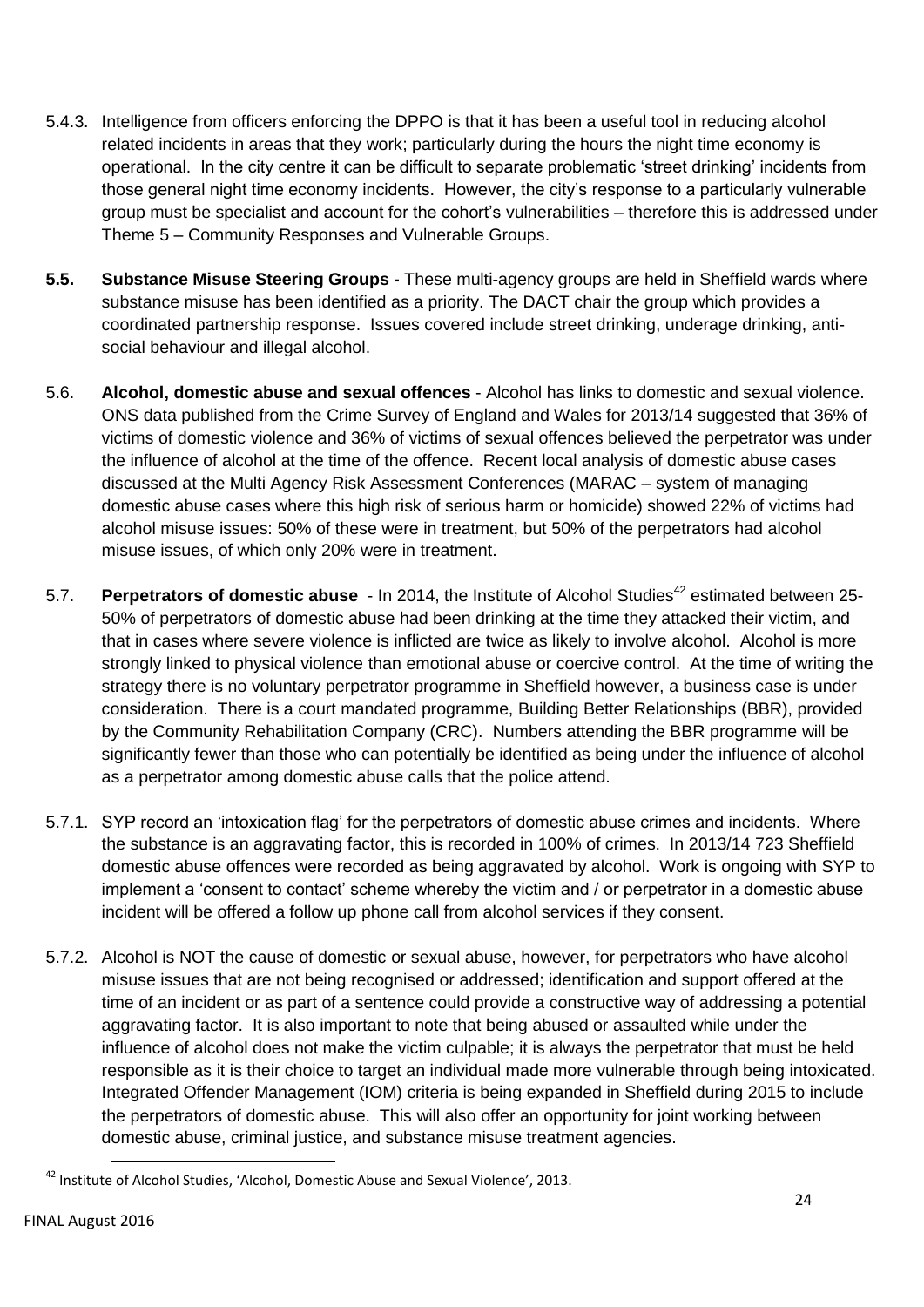- 5.8. **Victims of domestic and sexual abuse** An increased likelihood of domestic abuse victims misusing alcohol is supported by NICE quidance<sup>43</sup> on domestic violence and abuse. It is important to recognise this and the impact it is likely to have on victims at all stages from a first incident to receiving support from domestic abuse services, or entering a refuge. In 2014, Sheffield's commissioned alcohol treatment service provided an induction to domestic abuse services on the use of the tool with the aim of increasing awareness for the need to screen victims for alcohol misuse. However, no referrals have been made into alcohol treatment.
- 5.8.1. Commissioners will address this issue with domestic abuse services as part of performance management and the induction into alcohol screening will be extended to local sexual abuse services. It is particularly key that this is addressed due to the identified 'Trilogy of Risk' identified by Ofsted in families with safeguarding children issues – the common combination of mental health issues, substance misuse and domestic abuse led to situations of high risk and potential harm for young people (see Theme 5 – Community Responses and Vulnerable Groups).
- 5.8.1. NICE guidance on domestic abuse recommends the following with regard to alcohol misuse:
	- Domestic abuse support services should refer victims to relevant alcohol support services;
	- Substance misuse support services are able to identify and refer appropriately victims of domestic abuse into support services for the abuse.
- 5.8.2. It is also important to look at the impact of alcohol use on both victims and perpetrators of cases that meet the threshold for Adult Safeguarding interventions. Local intelligence indicates that there are a significant number of cases in which an adult causing harm has alcohol misuse issues, as well as victims of financial abuse, sexual abuse or self-neglect with alcohol misuse issues. At the time of writing the strategy, SCC and South Yorkshire Police are exploring a 'consent to contact' scheme for officers to offer to both victims and perpetrators of domestic abuse when attending alcohol aggravated incidents.
- 5.9. **Criminal Justice routes to alcohol treatment** There are a number of schemes in place in Sheffield to ensure that individuals committing alcohol related offences have access to treatment. These have been implemented during the last strategy period as a response to alcohol related offending. The schemes work well, but there is further development work to ensure the schemes are more widely known about, applied by criminal justice agencies, and complied with.
- 5.9.1. **Fixed Penalty Notice Waiver (FPNW)** applied by SYP for incidents of low level alcohol related antisocial behaviour (for example, drunk and disorderly). The offender must pay a £90 fine or attend a one hour session with SCC's commissioned treatment provider. The scheme has a completion rate of 92% and allows access screening and advice among a cohort who would be unlikely to approach treatment. Repeat issue of tickets is low, and indicates a preventative success. At present the scheme is only operated in the city centre. Some force areas will cease to allow disposals such as this from 2015 onwards; should this happen in South Yorkshire, alternative approaches for addressing low level alcohol related offending will be sought.

 $\overline{a}$ 

<sup>&</sup>lt;sup>43</sup> NICE, 'Domestic violence and abuse: how health services, social care and the organisations they work with can respond effectively', 2014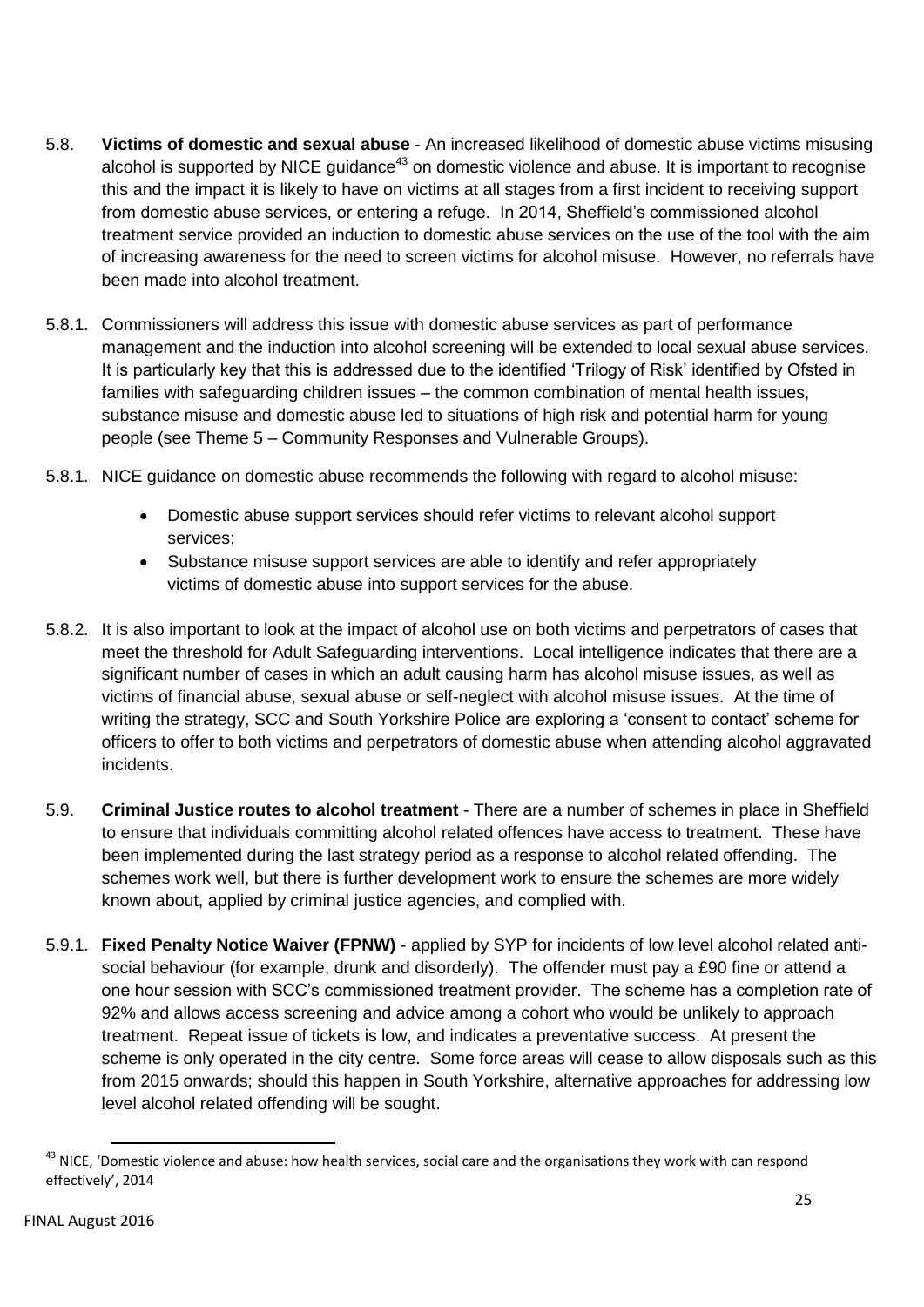- 5.9.2. **Alcohol Conditional Bail (ACB)** -applied in cases of more serious alcohol related offences (for example, assault and drink driving). When bailed from the custody suite, the offender is made an appointment with the alcohol treatment provider who will assess for alcohol misuse / dependence and make a recommendation as to whether the offence was linked and further interventions are required. This recommendation can then be used in the sentencing process and further treatment can be mandated. ACB has an 80% attendance rate when applied, but numbers commencing structured treatment as a result are low, as are the number issued by South Yorkshire Police.
- 5.9.3. **Alcohol Treatment Requirements (ATR)** used for offenders with severe alcohol misuse or dependency who are at high risk of re-offending because of their alcohol use. Individuals are identified by the probation service (now provided by Community Rehabilitation Company and National Probation Service) and their alcohol misuse is assessed while awaiting a court appearance; the treatment providers' recommendation is then included in the pre-sentence report and an ATR can be mandated as part of a community sentence. The treatment element of the ATR is delivered by the alcohol treatment provider in the form of psychosocial interventions. Probation Officers are likely to have contact with a significant number of individuals that have alcohol misuse issues; often this may not have been previously identified. Senior officers for the CRC have expressed a willingness to embed the electronic screening tool in their routine practice.
- 5.9.4. **Bailment scheme** for young offenders using false identification Security and retail staff have been trained to scrutinise ID offered at the point of sale/admission to licensed premises and to recognise and report false documentation. A restorative justice process is in place to refer young offenders to the Police and Safeguarding Children Board so they are educated about the health and personal safety risks of underage drinking and then potential legal consequences of using false ID.
- 5.9.5. **Restorative justice South Yorkshire** Work is being done via the local Criminal Justice Board and the Office of the Police and Crime Commissioner to offer victims of crime the opportunity to self-refer to restorative justice interventions if they feel this would help them recover. It would be useful to offer access to screening and support.
- 5.9.6. **Custody Suites** Staff working for Sheffield's Arrest Referral team provide custody suite cover on a daily basis working with offenders who test positive for drugs. These workers also screen those individuals they work with for alcohol use, using the electronic screening tool. They also conduct 'cell sweeps' in quiet times to identify substance misuse issues among those in custody who were not referred to them after a positive drug test, to identify any missed cases. Sheffield is currently developing a Liaison and Diversion service which will be delivered from the new custody suite covering both Sheffield and Rotherham Districts, which aims to ensure that any person (of any age) coming into contact with the criminal justice system has access to appropriate health assessment and associated support services.
- 5.9.7. **Prison** The Institute of Alcohol Studies states<sup>44</sup> that there is a failure within the prison service to address alcohol misuse in prisons, despite warnings by the Prison Reform Trust about its harmful impact on re-offending rates and alcohol related crime. In a sample of 13,000 prisoners, 19% reported having an alcohol misuse issue when they entered prison. However, they also identified that in each stage of a prison sentence, the alcohol related needs of a prisoner were less likely to be assessed or

<sup>44</sup> <http://www.ias.org.uk/Alcohol-Knowledge-centre/Crime-and-social-impacts/Factsheets/Alcohol-and-prison-services.aspx>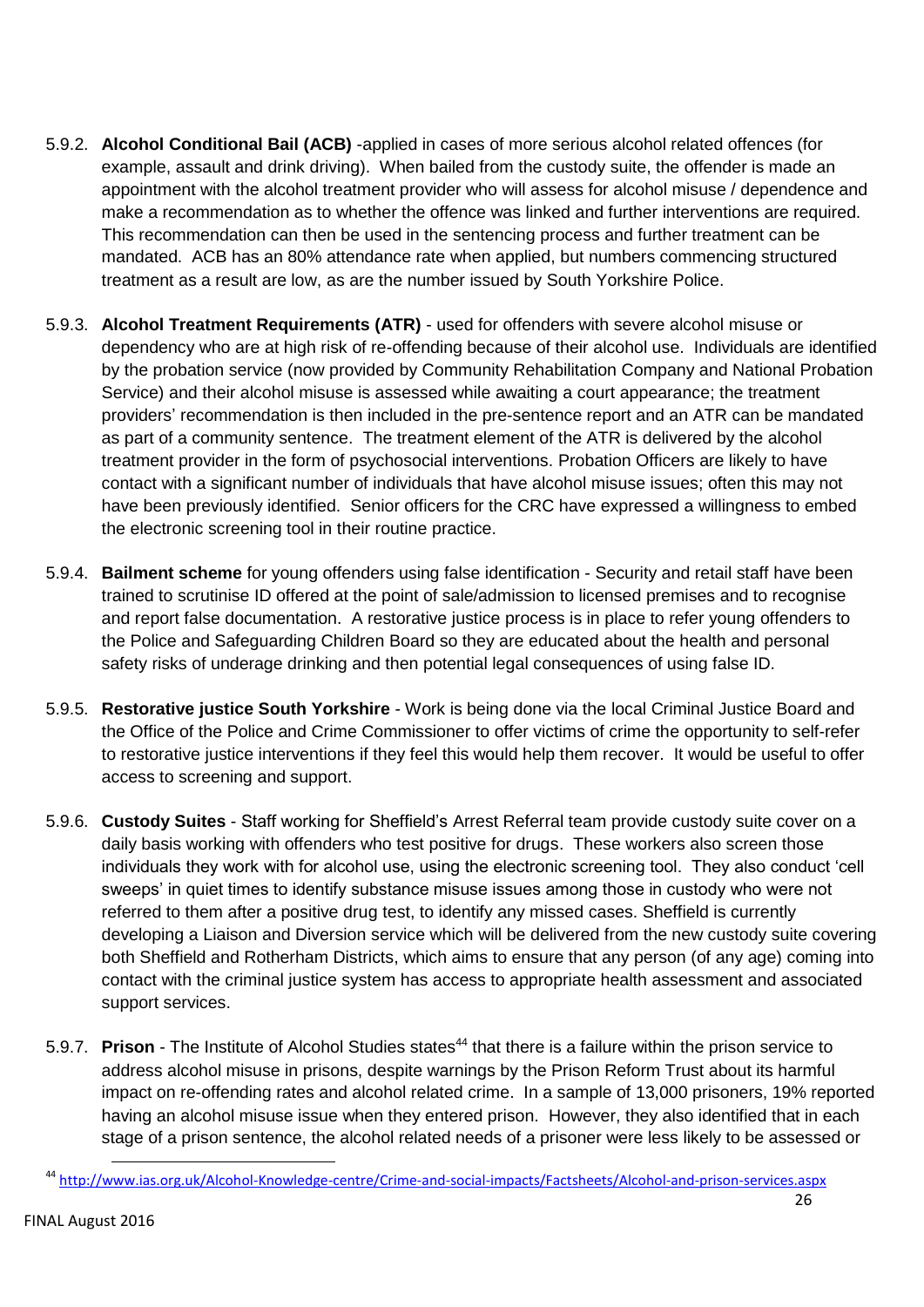addressed, than needs relating to illicit drug use. Whereas individuals with drug misuse issues in prison are released back to priority community drug treatment appointments, there is no such provision for prisoners with alcohol misuse issues. There will be Sheffield residents serving sentences in local prisons with alcohol misuse issues that need identification and support, and may need referral to treatment post release in order to prevent relapse and re-offending.

5.9.8. **Victims of crime** - It is likely that there are individuals who start to misuse alcohol in the aftermath of a crime committed against them. A study<sup>45</sup> has indicated that victims of crime will often increase their use of alcohol (or drugs), without realising. Many participants responded that they were using the alcohol to try and control the feelings of trauma after the incident. Rather than focusing purely on the perpetrators of crime, the study recommends an equal focus on addressing substance misuse among victims. Victim support services provide support to victims of crime in Sheffield. The 'Witness' Service in addition provides support to witnesses of crime. Both of these services will be seeing individuals that are misusing alcohol wholly or in part due to their involvement with the criminal justice system as a non-offender.

## **Section 6: Theme 5 – Community Responses and Vulnerable Groups / Individuals**

- 6.1. There are numerous vulnerabilities which make certain groups or individuals more likely to drink, misuse alcohol, or be disproportionately adversely affected by the harms caused by alcohol misuse. It is impossible to capture every one of them in a strategy, and one of the overarching principles of this strategy is that it should be responsive to emerging issues, and flexible enough to change its focus should priorities change during the four year strategy period. As such, and reflected in other themes; the initial action for this theme is for alcohol awareness and routes to support interventions being rolled out to organisations working with vulnerable groups and individuals, so that they may effectively support the agenda. That being said, there are some specific groups that have been identified for the 2016-2010 strategy that will be looked at specifically.
- 6.2. **'Street Culture'** Historically referred to as 'street drinkers', this group of individuals have multiple and complex needs including, though not limited to, poly substance use, treatment resistance, rough sleeping and begging. The term 'street culture' for individuals engaged in these behaviours acknowledges the issue is wider than solely alcohol use, and this group presents a particular challenge in Sheffield. Multiple issues make this group difficult to engage and responses must be tailored to their needs. Sheffield DACT has commenced a piece of work in 2015 which provides a targeted response to this group and involves a regular meeting of core agencies, and planning their support in an holistic manner through partnership working and information sharing. This includes an anti-begging campaign for Sheffield launched in September 2015 as part of National Recovery Month. The majority of individuals who meet the criteria for this group have alcohol misuse issues, which is why it is essential the strategy supports and promotes the use of this group and the partnership working. The Sheffield Vulnerable Adults Risk Management Model (VARMM) supports the management of risks for this group.
- 6.3. Whilst some of the individuals in the group are referred to as 'treatment resistant', further exploration is needed about the specific barriers to treatment and recovery for those in this group. For example, individuals who are chronic alcohol misusers and engaged in a street based lifestyle may not be 'refusing' treatment, but rather, are not equipped to accept or engage in it for numerous reasons, including the likelihood of alcohol related brain injury (covered in Theme 1) or the impact of other

**<sup>.</sup>** <sup>45</sup> <http://www.abc.net.au/news/2015-04-06/study-finds-crime-victims-rely-on-more-alcohol-drugs/6373422>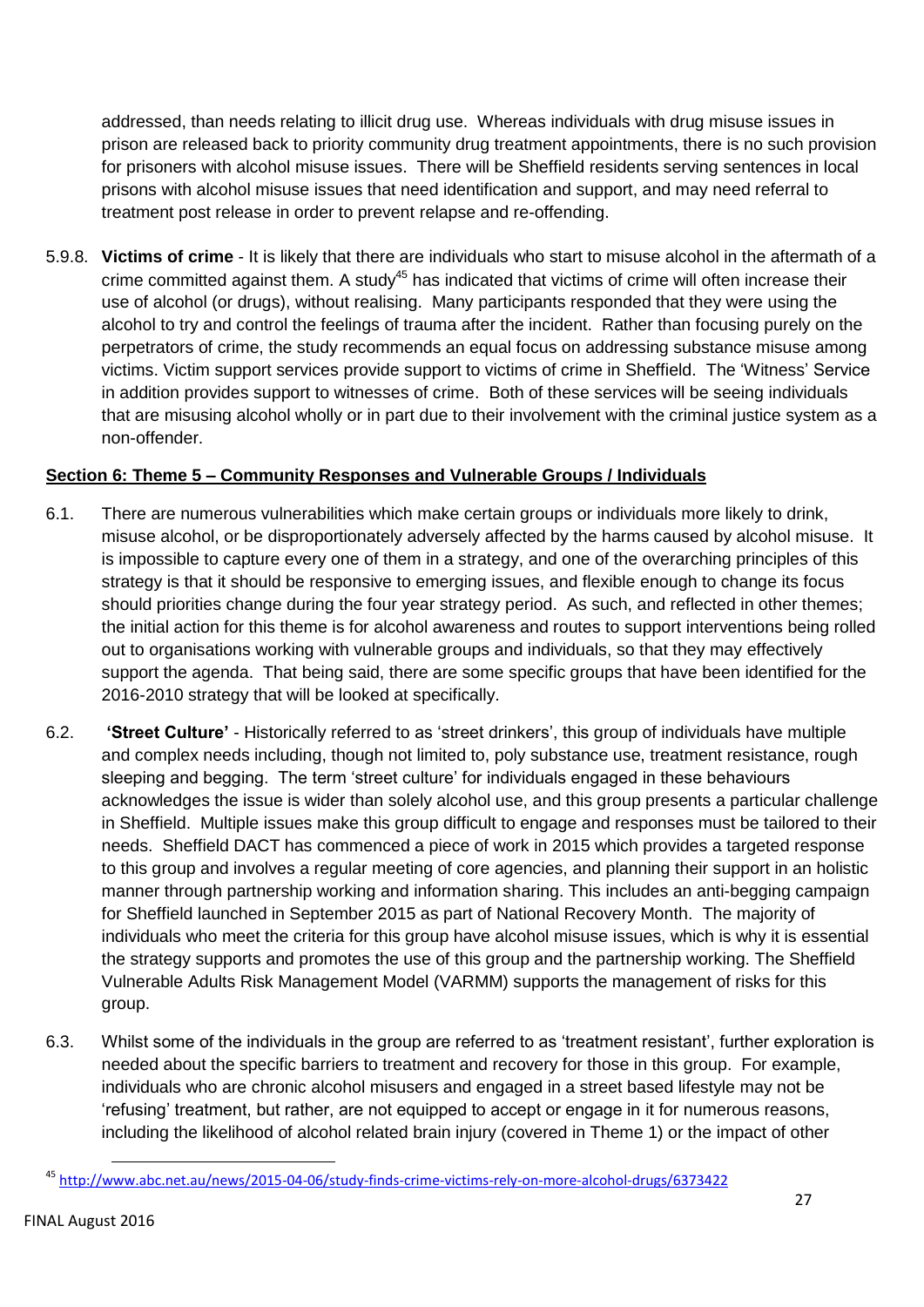physical health problems. Often individuals are given information on the right service to access, but feel unable to access without any support, and the support role, or advocacy, does not fit into any agency role. Advocacy and support for individuals involved in street culture could make a big difference in engagement levels.

- 6.4. This issue also links to alcohol and homelessness; individuals presenting as homeless or requiring supported accommodation regularly present with alcohol misuse issues, and complex individuals that are difficult to house, such as the cohort above, in particular. Approaches to management of alcohol within general needs level homelessness and management of complex cases/support provision should be reviewed during the strategy period with SCC ensuring that alcohol misuse is prioritised for action in the new Homelessness Strategy being scoped at the time of writing this strategy.
- 6.5. **Young People** Young people have been referred to in each of the previous sections as for every theme there is a specific tailored response that should be in place for younger people. However, it is worth noting that there is a particular vulnerability among young people using alcohol which are the legal implications of using fake identification for buying alcohol, anti-social behaviour, physical health issues developed early due to misusing alcohol, and the associated risks of unplanned sexual contact (though this is applicable to all age groups and not solely young people – see action plan). Sheffield's LAPE measure for under 18s alcohol related hospital admissions are significantly better than the England average; this is positive and work should continue.
- 6.6. **Children and young people living with alcohol misusing parents / inter-generational alcohol misuse** - The misuse of alcohol by parents negatively affects the lives and harms the wellbeing of more children than the misuse of illegal drugs does. However, parental alcohol misuse is often not taken as seriously in spite of alcohol being addictive, easier to obtain, and legal. The effects of parental alcohol misuse on children may be hidden for years, whilst children try to cope with the impact on them and manage the consequences for their families.<sup>46</sup>
- 6.6.1. Sheffield's Safeguarding Children Board Manager chairs a quarterly meeting on 'Hidden Harm'. This specifically addresses the issue of safeguarding children and young people who live in households with parental/family member substance misuse.
- 6.6.2. Much of the work of Sheffield's services, including substance misuse services, in relation to hidden harm and supporting children and young people whose parents misuse drugs and alcohol is contained in the Sheffield Hidden Harm Strategy 2013-2016. $47$  This strategy is currently being updated and it will be linked directly to this strategy through its strategic and specific aims for alcohol misusing parents, families, and the children in those households.
- 6.6.3. In Sheffield (2013/14), around 20% of child protection conferences had parental alcohol misuse as a significant factor in the family. In addition, 18% of pregnant mothers disclosing drug and alcohol misuse that were discussed at the SSCB Multi-Agency Pregnancy Liaison and Assessment Group (MAPLAG) were known to be misusing alcohol; it is recognised that this is likely to be lower than the true number. Of ted noted in their evaluation<sup>48</sup> of Serious Case Reviews that the most common combination of issues within families for the parents were domestic abuse, mental health and substance misuse. This combination is considered to suggest a risk of harm and in a sample of

1

<sup>&</sup>lt;sup>46</sup> Silent Voices, 2012[, http://www.google.co.uk/#q=silent+voices+report+2012](http://www.google.co.uk/#q=silent+voices+report+2012)

<sup>47</sup> [www.safeguardingsheffieldchildren.org.uk/welcome/sheffield-safeguarding-children-board/safeguarding-children-substance](http://www.safeguardingsheffieldchildren.org.uk/welcome/sheffield-safeguarding-children-board/safeguarding-children-substance-misuse-service/hidden-harm.html)[misuse-service/hidden-harm.html](http://www.safeguardingsheffieldchildren.org.uk/welcome/sheffield-safeguarding-children-board/safeguarding-children-substance-misuse-service/hidden-harm.html)

<sup>48</sup> https://www.safeguardingsheffieldchildren.org.uk/.../SSCB%20Annual%20Report%20..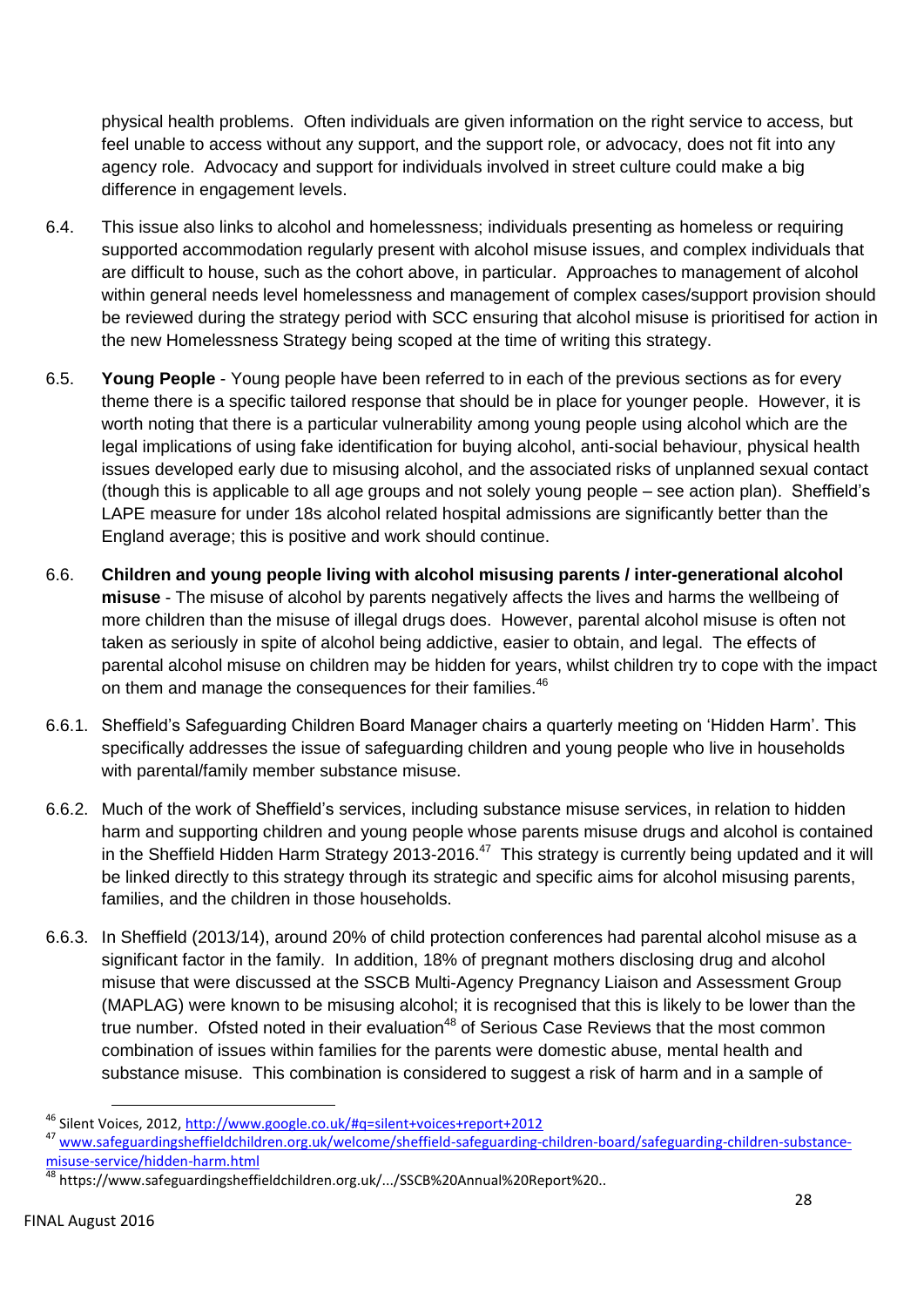national cases the issues were present as a 'significant' factor as follows and are referred to as the 'Trilogy of Risk':

- 63% cases had parental mental health problems;
- 53% cases had domestic abuse in the home;
- 33% cases had parental substance misuse in the home.

The Theme 5 action plan will be written with attention to identifying this trilogy of risk in a family situation.

- 6.7. **Mental ill health** There is strong evidence linking alcohol misuse and mental ill health, with alcohol misuse among those with a psychiatric disorder twice as high as within the general population<sup>49</sup>. Individuals with mental ill health and alcohol misuse problems are described as having a 'dual diagnosis', and this group are traditionally seen as difficult to treat. Almost half (47%) of individuals with a mental health issue will abuse alcohol or drugs at some point, and it is estimated that 1 in 5 people diagnosed with depression will have recently abused drugs or alcohol.
- 6.7.1. It is important that this message is conveyed widely in Sheffield as part of the alcohol strategy individuals dealing with mental health symptoms and diagnoses are particularly vulnerable to the use of substances to self-medicate their symptoms, and awareness should be raised both among individuals with mental health issues and practitioners involved in their support. LAPE data from 2015 also tells us that Sheffield performs worse than the England average for admission episodes for alcohol related mental and behavioural disorders so am improvement in performance against this indicator will evidence effectiveness of planned interventions.
- **6.8. Poly substance use** During 2014/15, 31.4% of new alcohol treatment journeys were for individuals that stated they used an illicit drug alongside their primary alcohol misuse. The most common drug of misuse alongside alcohol was cannabis. This is a significant proportion of those seeking treatment for their alcohol misuse, and as such it would be safe to acknowledge the probability that there is a significant amount of poly-substance use on-going among those who have not yet, or don't plan to, seek support for alcohol misuse. All of the services have thorough assessment provision to allow for identification of the substance of primary misuse and where an individual will be best treated. Commissioned drug services carry out the electronic screening tool as part of their assessment process.
- 6.9. **Responding to alcohol misuse in communities** NICE Guidance issued in 2015<sup>50</sup> provides four guiding statements about best practice in addressing alcohol misuse in communities. These are as follows:
	- Use of local crime and related trauma data to map the extent of alcohol-related problems to inform policy;
	- Trading Standards, the Safeguarding Children Board and the police to identify and take action against premises that sell alcohol to people under the age of 18;
	- Schools and colleges to ensure that alcohol education is included in the curriculum;
	- Schools and colleges involve parents, carers, children and young people in initiatives to reduce alcohol use.

 $\overline{a}$ 

<sup>&</sup>lt;sup>49</sup> Mental Health Foundation, 'Understanding the relationship between alcohol and mental health', 2013

<sup>&</sup>lt;sup>50</sup> NICE. 'Alcohol: preventing harmful alcohol use in the community', March 2015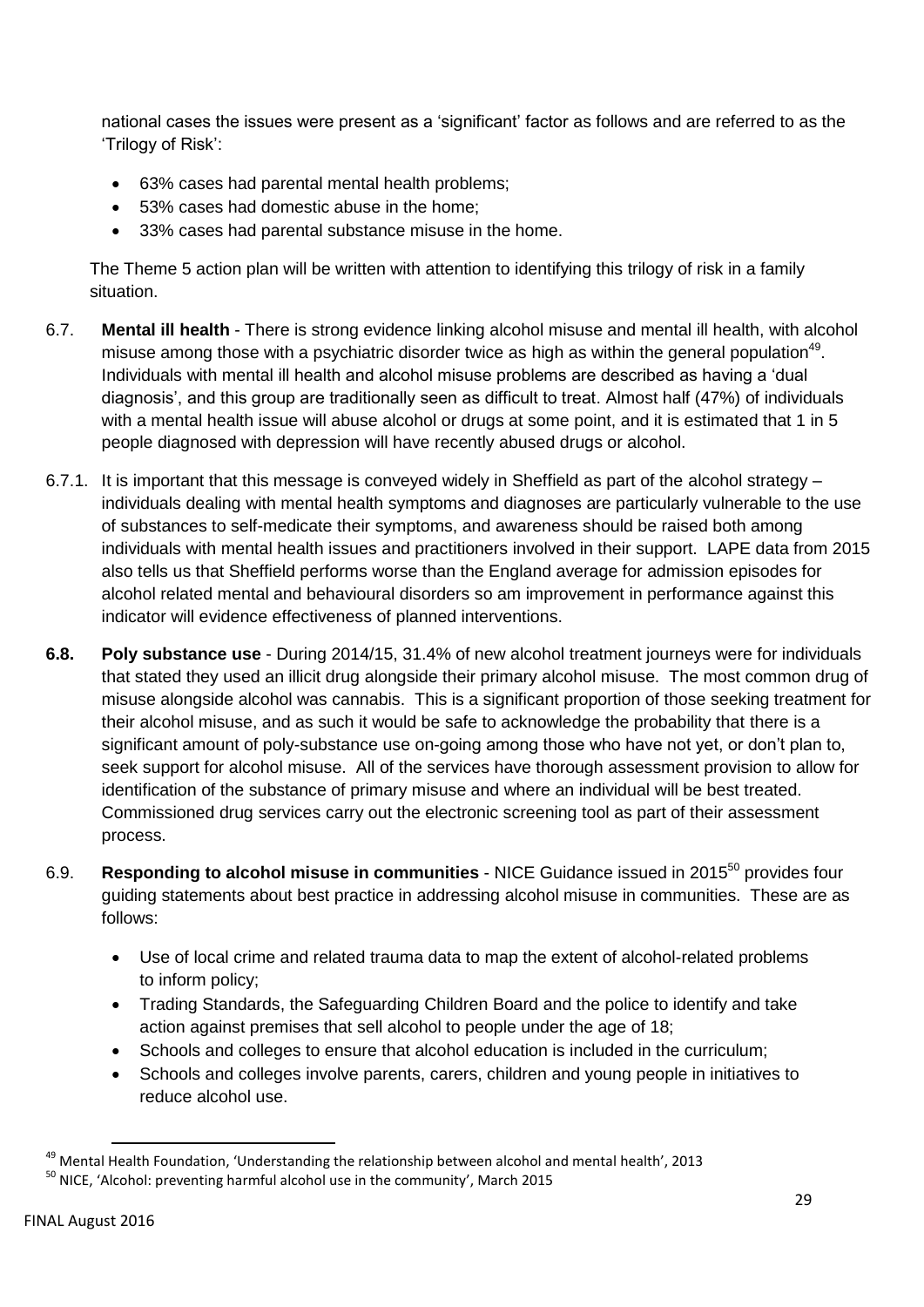

# 6.10. **Alcohol misuse and socio economic status** - Health inequalities impact alcohol misuse and its harms $<sup>51</sup>$  – evidence shows</sup> that wealthier socio-economic groups consume more alcohol overall, however, individuals in more deprived socio-economic groups who consume higher levels of alcohol have more alcohol related health issues. Hospital admissions related to alcohol and deprivation levels by area in Sheffield, as illustrated in the diagram to the left, indicate a direct correlation between deprivation and alcohol related

health harms: this requires action.

The World Health Organisation (WHO)<sup>52</sup> reports higher levels of alcohol related harm in deprived socio economic groups. In the UK, the number of alcohol related deaths for

males is high among deprived groups, creating a social gradient. In Sheffield this is mirrored, with one of the worst performing indicators in Sheffield being 'alcohol related deaths – males' and 'alcohol related admissions-males' and with a significant proportion of the deaths being from deprived areas. PHE<sup>53</sup> ranks Sheffield as a '4' on health inequalities deprivation ranking where '5' is most deprived.

- **6.12. Older People** It is estimated that 1.4 million individuals in the UK aged over 65 exceed alcohol unit recommendations, and that 3% of men and 0.6% of women between the ages of 65-74 are dependent drinkers. 39% of the Sheffield treatment population are males aged between 45-64. LAPE 2015 data indicated that for the 2014/15 period, Sheffield performed significantly worse than the England average for hospital admissions for all persons aged 40-64 for alcohol related conditions. In quarter 1 of 2015/16, 9.1% of individuals in alcohol treatment were aged over 60 years. Sheffield has been selected as a demonstration area for the Big Lottery funded 'Drink Wise Age Well' project, which aims to reduce alcohol related harm in the over 50s by awareness raising and campaigning, resilience building activities and age appropriate alcohol interventions and support.
- 6.13. **Diversity and alcohol treatment** Commissioned alcohol services are all expected to provide a flexible, sensitive treatment package to individuals based on their own unique needs. As such, there is no specific alcohol treatment commissioned for any one group of demographics in Sheffield. 85% of the alcohol treatment population in Sheffield identify as 'white British', which is similar to national

**<sup>.</sup>** <sup>51</sup> 2014, Sheffield DACT, Alcohol Needs Assessment

<sup>52</sup> World Health Organisation, 'Alcohol and Inequalities:Guidance for addressing inequalities in alcohol related harm', 2012

<sup>&</sup>lt;sup>53</sup> PHE, Longer Lives, Healthier Lives, 2012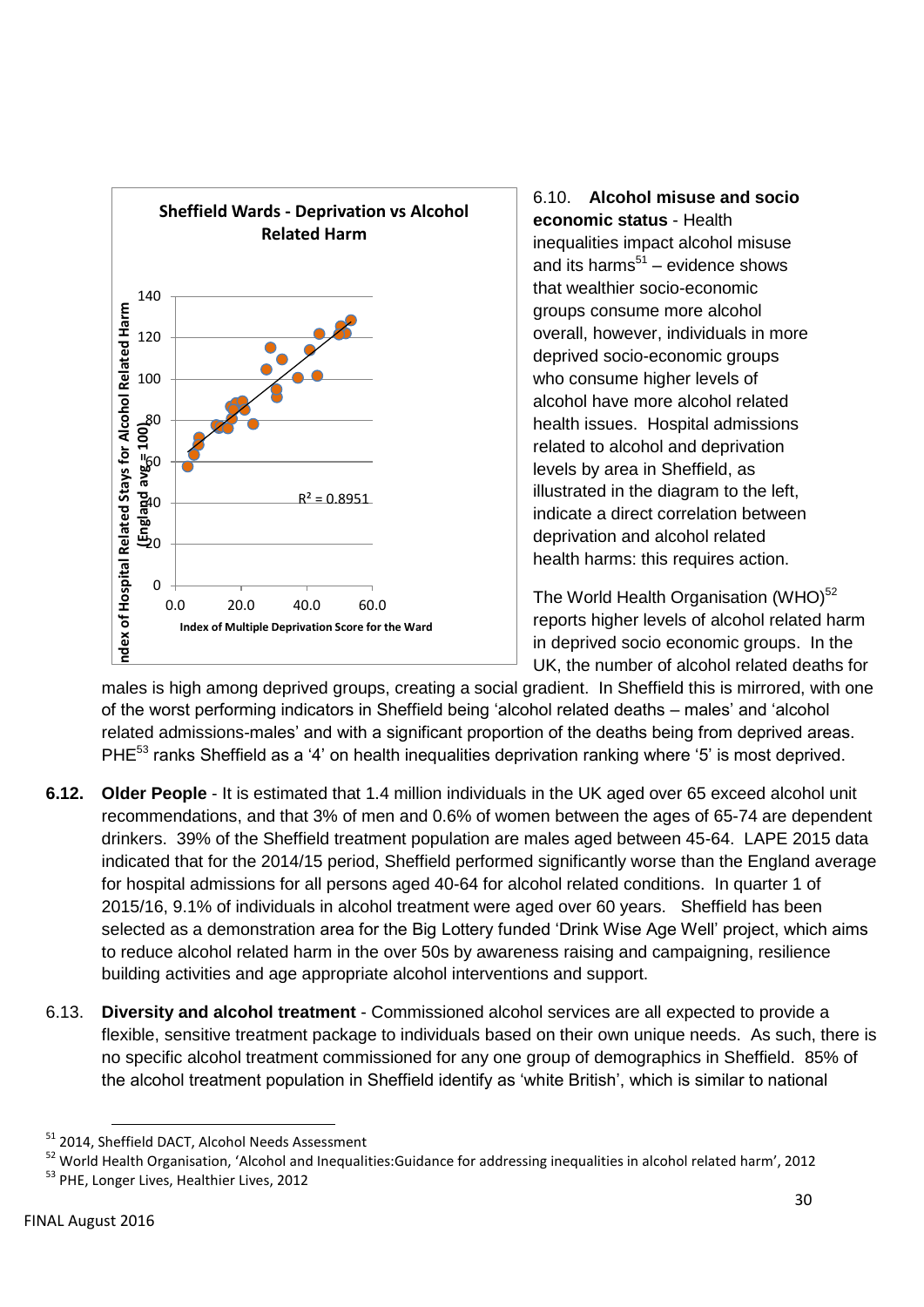figures. Sheffield drug treatment services do work into BME communities and have specific links to community leaders and groups. Embedding screening for alcohol misuse as standard into universal settings is the best way to ensure that screening is applied fairly and will provide a 'catch all' assessment of alcohol misuse within different cohorts. The annual needs assessment carried out by Sheffield DACT identifies the demographics of the treatment population and identifies any gaps that need to be addressed.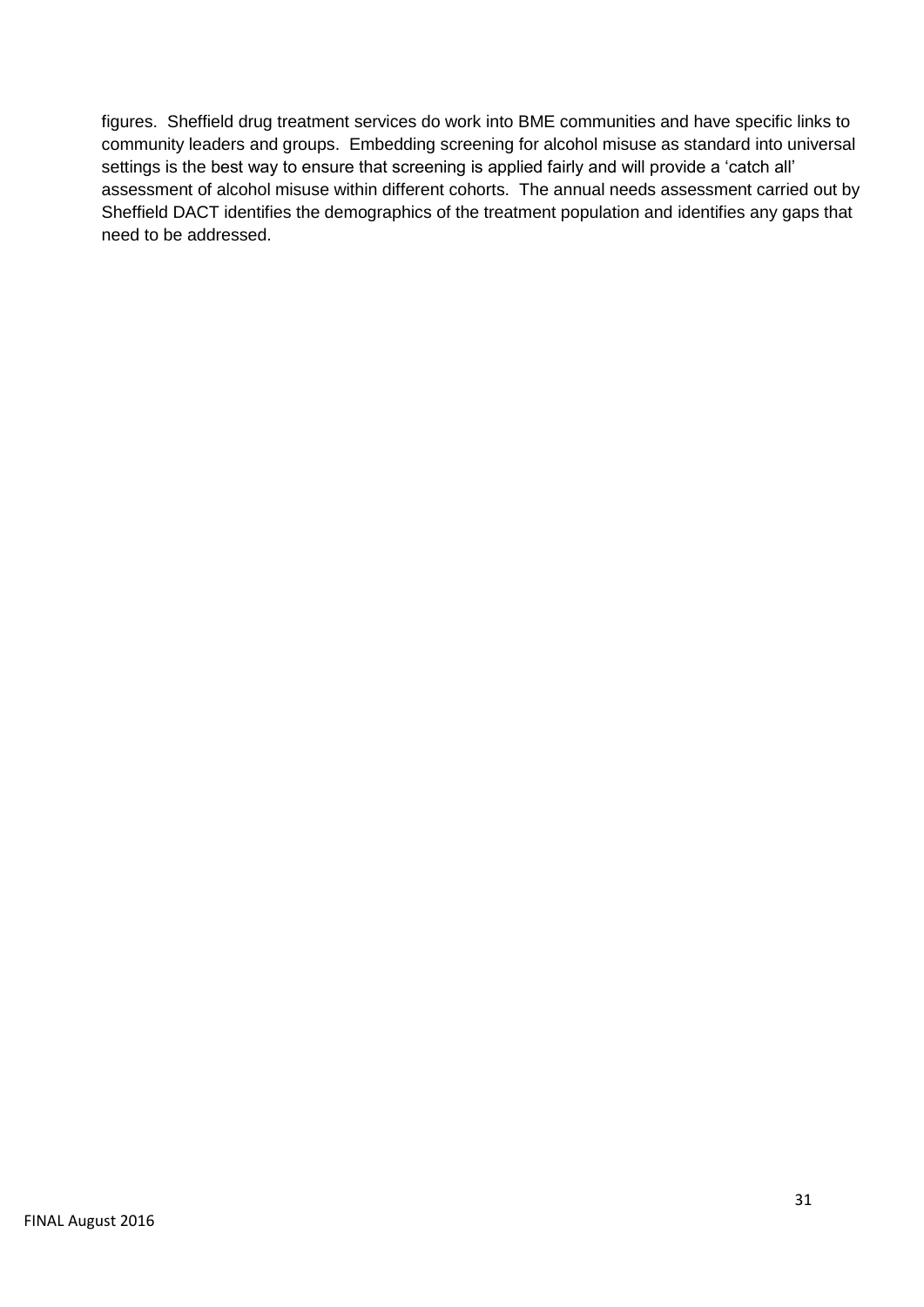# **Appendix 1 - Action Plan- Alcohol Strategy 2016-2020**

The action plan below will form the working plan for the Alcohol Strategy Implementation Group to be formed after the strategy has been through Cabinet: the group will be chaired by the Director of Public Health and will have membership across all key organisations and agencies identified as having actions in the strategy period.

| <b>Action</b><br>number | <b>Action</b>                                                                                                                                                                                                                                                                                                                                                                                                                                                                                                                                                                                                             | <b>Outcome/indicator of success</b>                                                | <b>Deadline</b>                  | <b>Owner</b>               |  |
|-------------------------|---------------------------------------------------------------------------------------------------------------------------------------------------------------------------------------------------------------------------------------------------------------------------------------------------------------------------------------------------------------------------------------------------------------------------------------------------------------------------------------------------------------------------------------------------------------------------------------------------------------------------|------------------------------------------------------------------------------------|----------------------------------|----------------------------|--|
|                         | The outcomes below highlighted in grey are outcomes measures which can reflect the successes of actions taken in the implementation of the alcohol strategy<br>through national data published annually - Local Alcohol Profiles for England (LAPE).                                                                                                                                                                                                                                                                                                                                                                      |                                                                                    |                                  |                            |  |
|                         | All of the actions below these will impact either directly or indirectly on these. However, there will be some actions for which the outcomes will be difficult to<br>quantify, for example, universal screening can be justified through the strong evidence base, but difficult to prove the outcome of in terms of numbers<br>accessing further interventions or not, etc. Therefore the measures monitored by LAPE give the most reliable indication of longer term city wide health<br>outcomes from the culmination of actions across all 5 themes of the strategy and work undertaken in delivery of the strategy. |                                                                                    |                                  |                            |  |
|                         | Improve Sheffield rates of alcohol specific mortality<br>which are currently significantly worse than the                                                                                                                                                                                                                                                                                                                                                                                                                                                                                                                 | LAPE data to indicate Sheffield rate<br>at similar to or better than the           | End of strategy period 2020      | Strategy<br>implementation |  |
|                         | England average (for all persons and specifically<br>males).                                                                                                                                                                                                                                                                                                                                                                                                                                                                                                                                                              | <b>England average.</b>                                                            | LAPE data published June<br>2020 | group (SIG)                |  |
|                         | Improve Sheffield rates of alcohol admission<br>Episodes which are currently significantly worse than                                                                                                                                                                                                                                                                                                                                                                                                                                                                                                                     | <b>LAPE data to indicate Sheffield rate</b><br>at similar to or better than the    | End of strategy period 2020      | <b>SIG</b>                 |  |
|                         | the England average (for all persons and specifically<br>females).                                                                                                                                                                                                                                                                                                                                                                                                                                                                                                                                                        | <b>England average.</b>                                                            | LAPE data published June<br>2020 |                            |  |
|                         | Improve Sheffield rates of alcohol admissions by                                                                                                                                                                                                                                                                                                                                                                                                                                                                                                                                                                          | <b>LAPE data to indicate Sheffield rate</b>                                        | End of strategy period 2020      | <b>SIG</b>                 |  |
|                         | the age group 40-64 (for all persons, males and<br>females) which are currently significantly worse than<br>the England average.                                                                                                                                                                                                                                                                                                                                                                                                                                                                                          | as similar to or better than the<br><b>England average.</b>                        | LAPE data published June<br>2020 |                            |  |
|                         | Improve Sheffield's performance on the following<br>indicators from 'similar to the England average':                                                                                                                                                                                                                                                                                                                                                                                                                                                                                                                     | <b>LAPE data to indicate Sheffield rate</b><br>at better than the England average. | End of strategy period 2020.     | <b>SIG</b>                 |  |
|                         | * Alcohol related mortality;<br>* Admission episodes for alcohol related                                                                                                                                                                                                                                                                                                                                                                                                                                                                                                                                                  |                                                                                    | LAPE data published June<br>2020 |                            |  |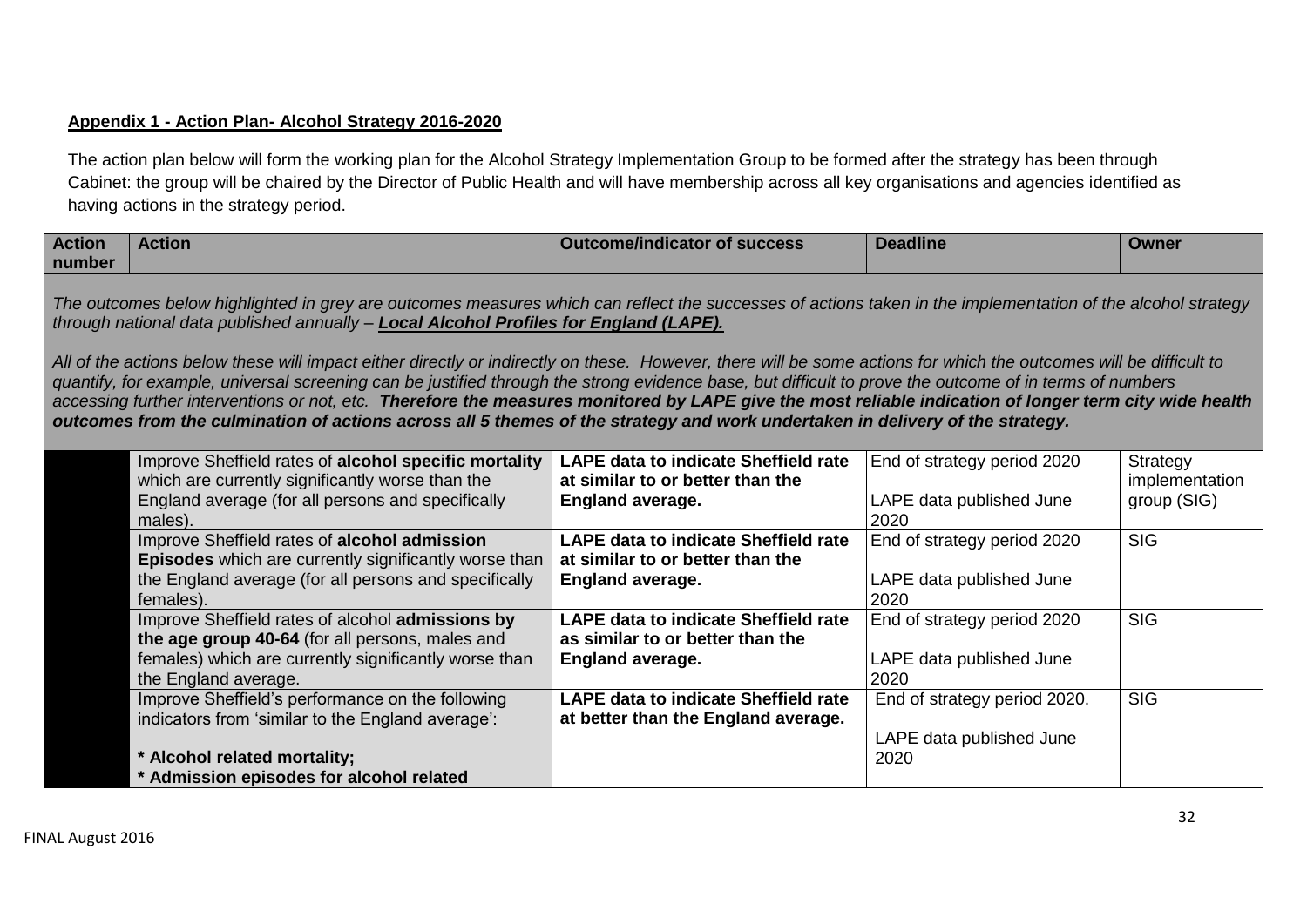| <b>Action</b><br><b>Action</b>                                                                          | <b>Outcome/indicator of success</b>         | <b>Deadline</b>                  | <b>Owner</b>         |
|---------------------------------------------------------------------------------------------------------|---------------------------------------------|----------------------------------|----------------------|
| number<br>conditions (broad);                                                                           |                                             |                                  |                      |
| * Alcohol specific mortality among females;                                                             |                                             |                                  |                      |
| * Mortality from chronic liver disease;                                                                 |                                             |                                  |                      |
| * Alcohol related mortality (all persons)                                                               |                                             |                                  |                      |
| Improve Sheffield's rates of 'Admission episodes                                                        | <b>LAPE data to indicate Sheffield rate</b> | End of strategy period 2020.     | <b>SIG</b>           |
| for mental and behavioural disorders due to use                                                         | at similar to or better than the            |                                  |                      |
| of alcohol conditions' from significantly worse than<br>the England average.                            | <b>England average.</b>                     | LAPE data published June<br>2020 |                      |
| Improve Sheffield's rate of 'benefit claimants due to                                                   | <b>LAPE to indicate Sheffield rate at</b>   | End of strategy period 2020.     | <b>SIG</b>           |
| alcohol use disorder' from significantly worse than                                                     | similar to or better than the England       |                                  |                      |
| the national average.                                                                                   | average.                                    | LAPE data published June         |                      |
|                                                                                                         |                                             | 2020                             |                      |
| Maintain Sheffield's ranking as significantly better                                                    | <b>LAPE to indicate Sheffield rate at</b>   | End of strategy period 2020.     | <b>SIG</b>           |
| than the national average on the following indicators:                                                  | similar to or better than the England       |                                  |                      |
| * Persons admitted to hospital for alcohol                                                              | average.                                    | LAPE data published June<br>2020 |                      |
| specific conditions;                                                                                    |                                             |                                  |                      |
| * Persons under 18 admitted to hospital for                                                             |                                             |                                  |                      |
| specific conditions;                                                                                    |                                             |                                  |                      |
| * Persons admitted to hospital for alcohol related                                                      |                                             |                                  |                      |
| conditions.                                                                                             |                                             |                                  |                      |
| Set up 'Alcohol Strategy Implementation Group'<br>with Director of Public Health and key implementation | Membership agreed with Chair.               | December 2016                    | <b>HPJ</b> and Chair |
| stakeholders represented including: Public Health,                                                      | First meeting of group and terms of         | January 2017                     |                      |
| DACT, Licensing, Trading Standards, SHSC, STH,                                                          | reference agreed.                           |                                  |                      |
| CCG, YAS, SYFR, primary care, pharmacy etc.                                                             |                                             |                                  |                      |
|                                                                                                         |                                             |                                  |                      |
|                                                                                                         |                                             |                                  |                      |
|                                                                                                         |                                             |                                  |                      |
|                                                                                                         |                                             |                                  |                      |
|                                                                                                         |                                             |                                  |                      |
|                                                                                                         | Theme 1 - Alcohol and Health                |                                  |                      |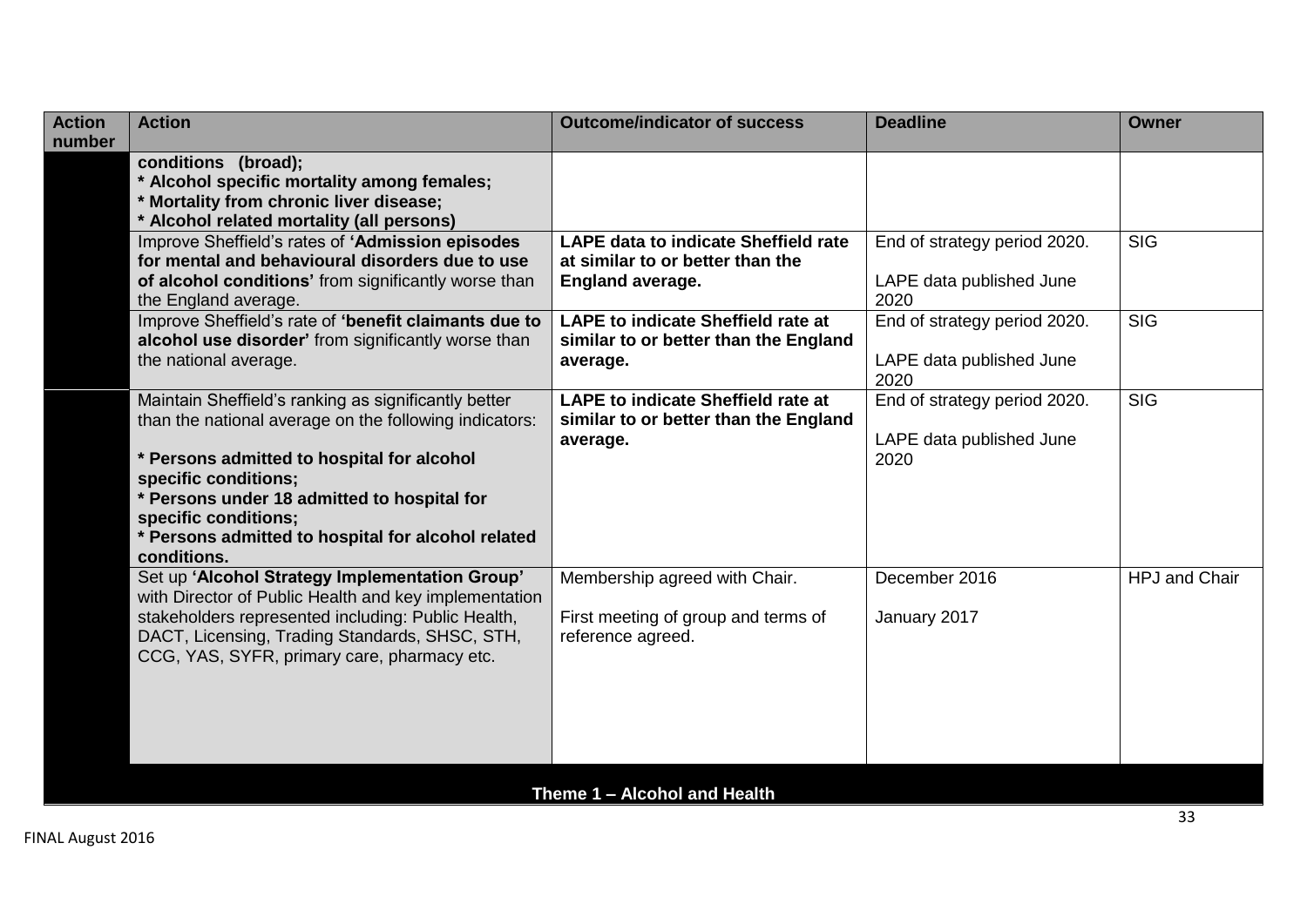| <b>Action</b><br>number | <b>Action</b>                                                                                                                                                                                                                                                                          | <b>Outcome/indicator of success</b>                                                                                                                                                                                             | <b>Deadline</b>                                        | <b>Owner</b>            |
|-------------------------|----------------------------------------------------------------------------------------------------------------------------------------------------------------------------------------------------------------------------------------------------------------------------------------|---------------------------------------------------------------------------------------------------------------------------------------------------------------------------------------------------------------------------------|--------------------------------------------------------|-------------------------|
| $\mathbf{1}$            | <b>Health Awareness Campaigning</b><br>Implement Sheffield wide health awareness<br>campaigns about the physical and mental health<br>impacts of alcohol use. Include condition specific<br>campaigns and reference to current renewed<br>Department of Health guidance.               | Number of campaigns run during<br>strategy period.<br>Geographical spread of campaigns<br>across the city to prioritise deprived<br>socio-economic areas experiencing<br>high levels of alcohol related hospital<br>admissions. | Routinely throughout the<br>strategy period 2016-2020. | $\overline{\text{SIG}}$ |
| $\overline{2}$          | Links between ill health from alcohol and tobacco<br><b>use</b><br>Explore the opportunity for smoking cessation<br>services in Sheffield to offer as standard, screening<br>for alcohol use using the electronic screening tool<br>and covering tobacco use during alcohol screening. | Standardised screening in smoking<br>services.<br>Number of individuals screened.<br>Number of individuals receiving a brief<br>intervention.<br>Number of individuals referred to<br>treatment services.                       | April 2017<br>On-going                                 | <b>DACT</b>             |
| $\overline{3}$          | <b>Community pharmacies and alcohol</b><br>Implement pharmacy based screening and brief<br>interventions using the alcohol screening tool to<br>access a wider reach of individuals that are self-<br>managing health problems.                                                        | Agreed screening protocol.<br>Numbers of individuals screened.<br>Numbers of individuals receiving a brief<br>intervention.<br>Number of individuals referred to<br>treatment services.                                         | January 2018<br>On-going                               | <b>SIG</b>              |
| $\overline{4}$          | <b>Pathways to support</b><br>Publicity exercise to ensure primary healthcare and<br>other universal providers are aware of the opportunity<br>to use the screening tool and the referral pathway to<br>access community services.                                                     | 100% pharmacies receive pathway.<br>100% GP surgeries receive pathway.<br>Increased contacts and referrals from<br>pharmacy and GP settings.                                                                                    | January 2017<br>On-going                               | <b>DACT</b>             |
| $\overline{5}$          | <b>Renew Alcohol Liaison Nurse offer</b><br>During mobilisation of the community alcohol<br>treatment contract: create revised offer based on<br>winning bid for service, in agreement with Sheffield<br>Teaching Hospitals and implement.                                             | Revised liaison offer in place.<br>Feedback from SHSC and STH on<br>effectiveness of liaison pathway.                                                                                                                           | October 2016<br>On-going                               | <b>SIG</b>              |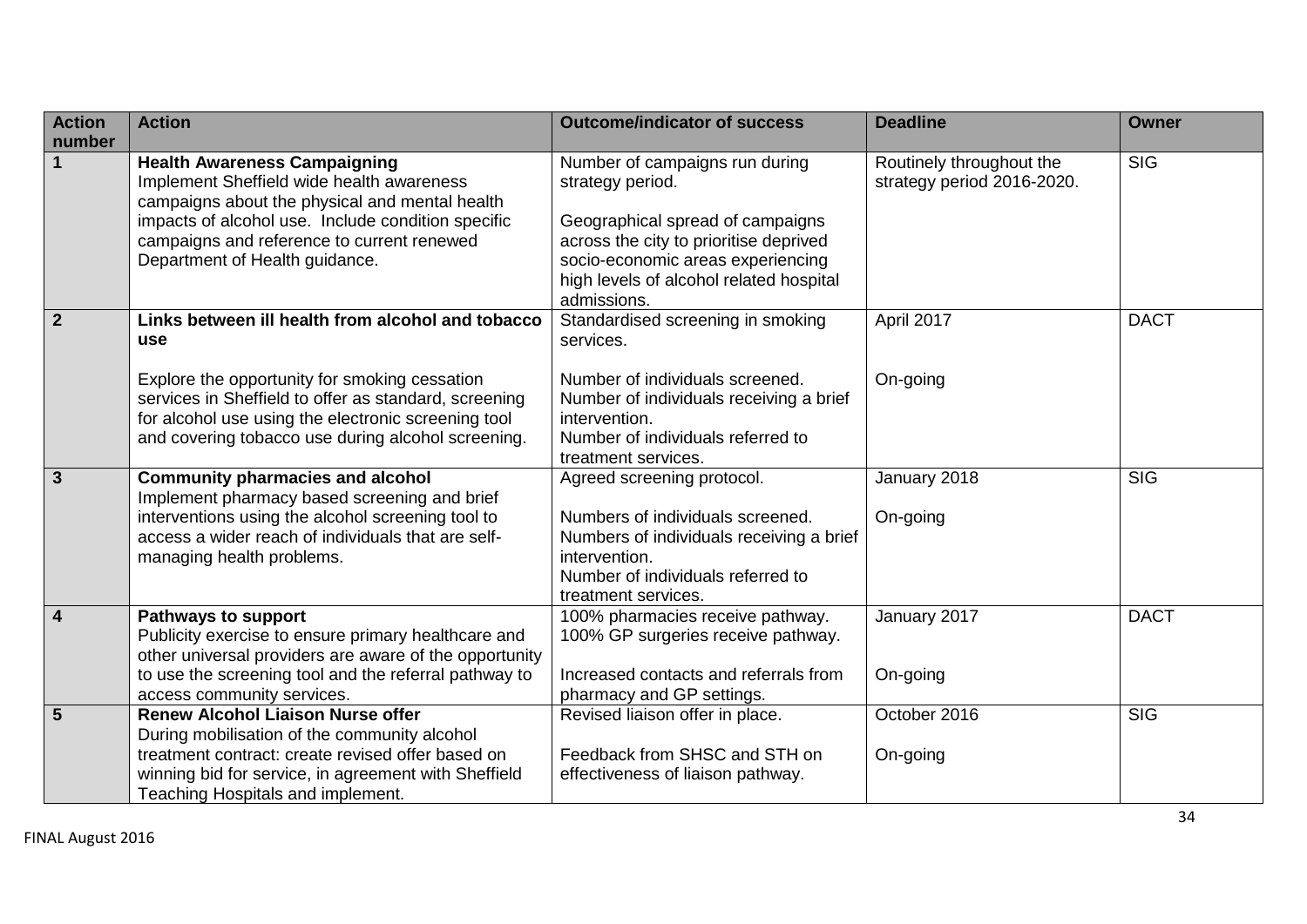| <b>Action</b><br>number | <b>Action</b>                                                                                                                                                                                                                                                                                                                                               | <b>Outcome/indicator of success</b>                                                                                                    | <b>Deadline</b>                                | <b>Owner</b> |
|-------------------------|-------------------------------------------------------------------------------------------------------------------------------------------------------------------------------------------------------------------------------------------------------------------------------------------------------------------------------------------------------------|----------------------------------------------------------------------------------------------------------------------------------------|------------------------------------------------|--------------|
|                         | Implement protocol for STH to identify individuals<br>requiring support from liaison team through standard<br>screening processes.                                                                                                                                                                                                                          | Increase in patients identified and<br>routed to Alcohol Liaison Team.                                                                 | <b>July 2017</b>                               |              |
| $6\phantom{1}6$         | Rapid access back to community treatment<br>Agree protocol between STH and community<br>treatment for staff to identify individuals who could be<br>medically discharged from hospital and into<br>community treatment either before or during an<br>unplanned inpatient detoxification.                                                                    | Protocol in place.<br>Numbers accessing community<br>treatment subject to the protocol.                                                | April 2017<br>On-going                         | <b>SIG</b>   |
| $\overline{7}$          | Reduce readmission and relapse rates among<br>patients receiving detoxification at STH<br>Focused work on post discharge offer from<br>community services, community support workers and<br>peer mentor schemes to improve levels of sustained<br>recovery post discharge and reduce levels of<br>disengagement with community treatment post<br>discharge. | Implement agreed post discharge<br>protocol.<br>Re-audit a cohort of patients<br>discharged 6 months after protocol is<br>implemented. | <b>July 2017</b><br>February 2018              | <b>SIG</b>   |
| 8                       | <b>Alcohol related deaths</b><br>Explore the feasibility of implementing a local alcohol<br>related deaths process in Sheffield if national<br>guidance is released to support this.                                                                                                                                                                        | National guidance issued.<br>Local process agreed.                                                                                     | Open - ended during 4 year<br>strategy period. | <b>SIG</b>   |
| 9                       | <b>Yorkshire Ambulance Service</b><br>Agreed data sharing with YAS to give the SIG<br>intelligence on alcohol related call outs in Sheffield.                                                                                                                                                                                                               | Invite YAS to sit on SIG.<br>Receipt of regular data.                                                                                  | December 2016.<br><b>July 2017.</b>            | <b>SIG</b>   |
| 10                      | Young people admission notification<br>Notification process to be agreed between Sheffield<br>Children's Hospital and young people's substance<br>misuse treatment services where alcohol related<br>admissions occur.                                                                                                                                      | Invite SCH to sit on SIG with Hidden<br>Harm SGC Substance Misuse<br>Manager.<br>Oversee implementation of notification<br>system.     | December 2016<br>September 2017                | <b>SIG</b>   |
| 11                      | Alcohol screening for pregnant women<br>Standardised screening of all pregnant women in<br>Sheffield using electronic screening tool. All                                                                                                                                                                                                                   | Standard screening in place.<br>Monitor impact on potential reduced                                                                    | September 2016<br>End of strategy period 2020. | <b>SIG</b>   |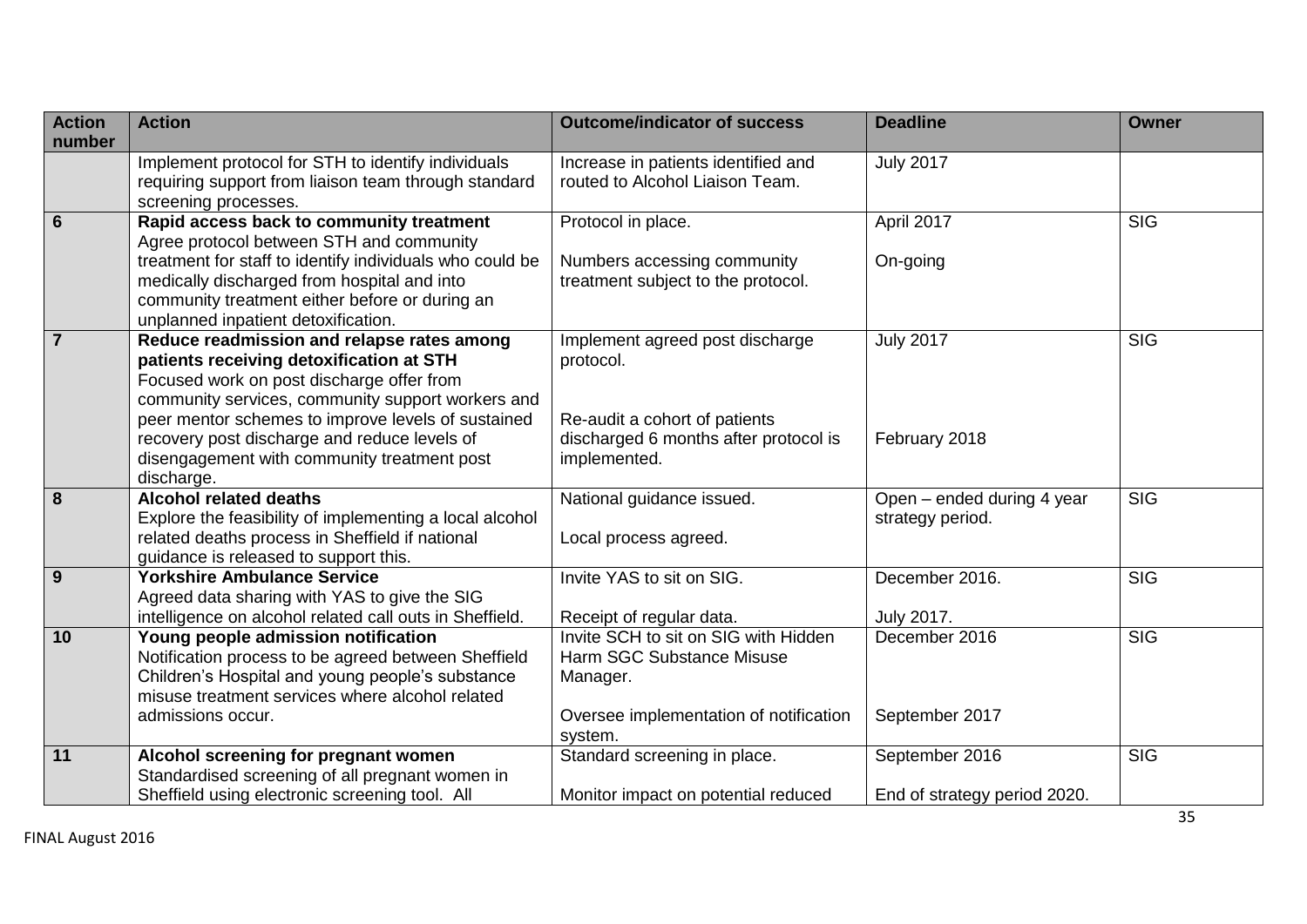| <b>Action</b>   | <b>Action</b>                                                                                        | <b>Outcome/indicator of success</b>                                | <b>Deadline</b>         | <b>Owner</b> |
|-----------------|------------------------------------------------------------------------------------------------------|--------------------------------------------------------------------|-------------------------|--------------|
| number          | indicated to be referred to Vulnerabilities midwives.                                                |                                                                    |                         |              |
|                 |                                                                                                      | child protection processes instigated                              |                         |              |
| $\overline{12}$ |                                                                                                      | through life of strategy.                                          |                         | <b>SIG</b>   |
|                 | <b>Hospital data sharing</b>                                                                         | Agree data sharing protocol.                                       | April 2017              |              |
|                 | Agree data sharing protocol between SIG and STH to                                                   |                                                                    |                         |              |
|                 | allow access to accurate and timely alcohol related<br>admission data to inform needs assessment and | Focus activity in action plan in                                   | On-going                |              |
|                 |                                                                                                      | response to data picture of admissions<br>in a 'real time' manner. |                         |              |
| $\overline{13}$ | allow responsive action during the strategy period.<br>Local alcoholic liver disease index           | Lead clinician identified                                          | January 2017            | <b>SIG</b>   |
|                 | Scope local clinician led alcoholic liver disease index                                              |                                                                    |                         |              |
|                 | for use in identification of LD across Sheffield health                                              |                                                                    | September 2017          |              |
|                 | services.                                                                                            | Index agreed and consulted on                                      |                         |              |
|                 |                                                                                                      | Index implemented across health                                    | January 2018            |              |
|                 |                                                                                                      | services.                                                          |                         |              |
| 14              | <b>Health checks</b>                                                                                 | Agreement with CCG to deliver alcohol                              |                         |              |
|                 | Mandatory health checks for the over 40s in Sheffield                                                | screening as part of health checks                                 | April 2017              | <b>SIG</b>   |
|                 | offers an opportunity to screen using local tools,                                                   | using local screening tool.                                        |                         |              |
|                 | thousands of individuals in an 'at risk' age group and                                               |                                                                    |                         |              |
|                 | provide brief interventions and onward referral.                                                     | Implementation of screening during                                 |                         |              |
|                 |                                                                                                      | health checks.                                                     | To be decided.          |              |
| 15              | Development of electronic screening tool                                                             | Development of tool capacity.                                      | September 2017          | <b>SIG</b>   |
|                 | Develop the electronic screening tool to be utilised as                                              |                                                                    |                         |              |
|                 | a self-screening tool (web based) for the wider                                                      | Roll out as local Public Health                                    | 2018                    |              |
|                 | Sheffield population as a Public Health campaign to                                                  | campaign using PH's dedicated                                      |                         |              |
|                 | self-screen, receive brief interventions and advice,                                                 | Communications team encouraging                                    |                         |              |
|                 | and to keep an alcohol diary/monitoring record.                                                      | people to self-screen and recommend                                |                         |              |
|                 |                                                                                                      | to others.                                                         |                         |              |
|                 |                                                                                                      |                                                                    |                         |              |
|                 |                                                                                                      | Evaluate the use of the tool as a                                  | After self-screening is |              |
|                 |                                                                                                      | response to this over an agreed period                             | launched.               |              |
|                 |                                                                                                      | and impact on referrals to treatment /                             |                         |              |
|                 |                                                                                                      | numbers self-screening and their                                   |                         |              |
|                 |                                                                                                      | feedback on the tool.                                              |                         |              |
| 16              | Research into screening and health harms                                                             | Invite representative of SCHaRR to sit                             | December 2016           |              |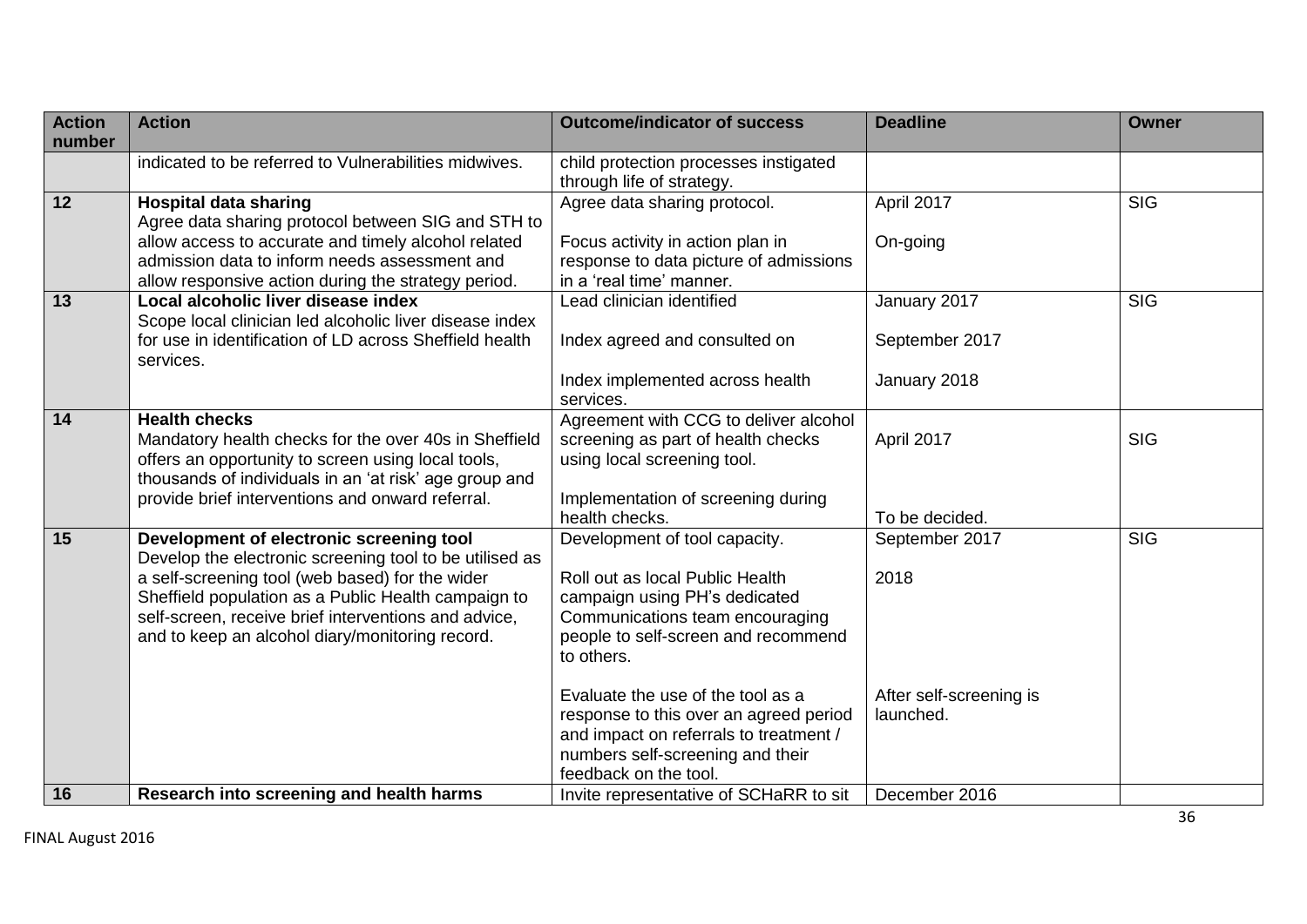| <b>Action</b><br>number | <b>Action</b>                                                                                                                                                | <b>Outcome/indicator of success</b>                                                                                                                | <b>Deadline</b>                                                                                  | <b>Owner</b>            |
|-------------------------|--------------------------------------------------------------------------------------------------------------------------------------------------------------|----------------------------------------------------------------------------------------------------------------------------------------------------|--------------------------------------------------------------------------------------------------|-------------------------|
|                         | Explore partnership working with the University of<br>Sheffield's School of Health and Related Research                                                      | on the SIG.                                                                                                                                        |                                                                                                  |                         |
|                         | (SCHaRR) in evaluating the widespread policy<br>impact of screening and brief intervention, and using<br>data to map alcohol harms across Sheffield to       | Agree terms of evaluations and<br>mapping.                                                                                                         | 2017                                                                                             |                         |
|                         | choose targets for intensive screening and BI.                                                                                                               | Target interventions accordingly in<br>response to evidenced need.                                                                                 | Throughout 4 year strategy<br>period.                                                            |                         |
| 17                      | Workforce impacts of alcohol harm<br>Initiate engagement with large employers in Sheffield<br>in order to offer support to:                                  | Number of employers receiving<br>information, training policy advice.<br>Numbers of individuals screened                                           | Throughout 4 year strategy<br>period.                                                            |                         |
|                         | - Understand the impact of alcohol on productivity<br>in the workforce:<br>- Support fit for purpose workforce policy;<br>- Screen and BI across workforces. | through workforce initiatives.                                                                                                                     |                                                                                                  |                         |
|                         |                                                                                                                                                              | Theme 2 - Alcohol, Treatment and Recovery                                                                                                          |                                                                                                  |                         |
| 18                      | New alcohol community contract period to be used<br>to build a local evidence base for the efficacy of<br>treatment by implementing 3 and 6 month post       | Commence collection of post discharge<br>clients in all successful treatment exits.                                                                | October 2016                                                                                     | <b>SIG</b>              |
|                         | successful discharge outcome checks and collating<br>the evidence over the contract period.                                                                  | Annual summary reports to be<br>prepared and submitted to SIG.                                                                                     | Annually at the end of each full<br>contract year.                                               |                         |
|                         |                                                                                                                                                              | Outcome to influence future service<br>commissioning plans.                                                                                        | Current contract period ends<br>September 2021.                                                  |                         |
| 19                      | <b>On-going commissioning of Safeguarding</b><br><b>Children's Substance Misuse Service:</b><br>working with treatment providers in Sheffield to             | <b>Strategic Commissioning Manager to</b><br>continue to sit on Hidden Harm Board.                                                                 | On-going                                                                                         | $\overline{\text{SIG}}$ |
|                         | prioritise the safeguarding of the children of<br>substance misusing parents or 'Hidden Harm' and<br>involvement with the Hidden Harm Board.                 | Hidden Harm Strategy and Alcohol<br>Strategy to identify the same strategic<br>aims addressing parental alcohol use<br>and its impact on children. | December 2016 (both Alcohol<br>Strategy and Hidden Harm<br>Strategy currently being<br>reviewed) |                         |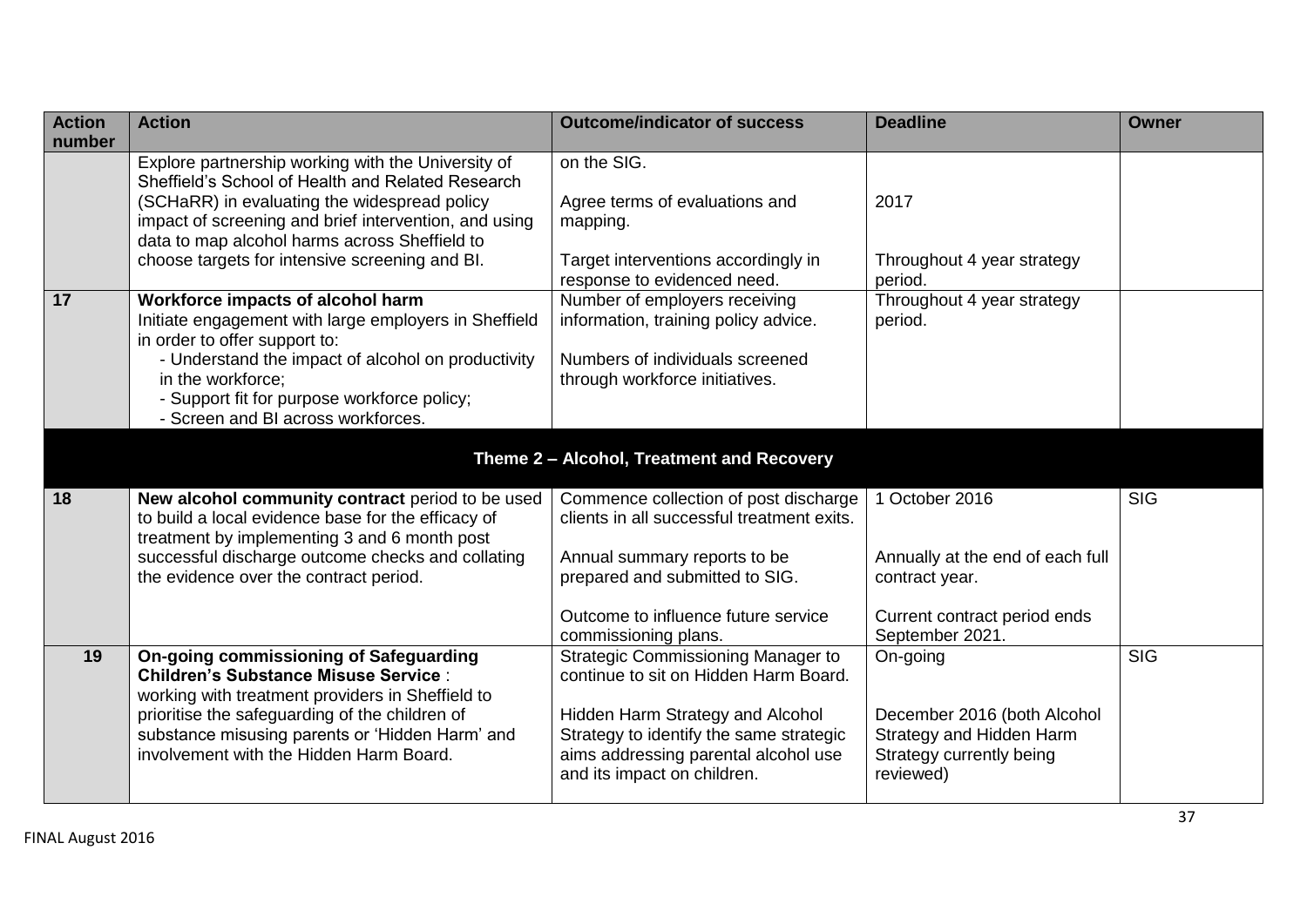| <b>Action</b><br>number | <b>Action</b>                                                                                                                                                                                                                                                                                                                                                                                                                                       | <b>Outcome/indicator of success</b>                                                                                                                                                                                                                                                                              | <b>Deadline</b>                                                         | <b>Owner</b> |
|-------------------------|-----------------------------------------------------------------------------------------------------------------------------------------------------------------------------------------------------------------------------------------------------------------------------------------------------------------------------------------------------------------------------------------------------------------------------------------------------|------------------------------------------------------------------------------------------------------------------------------------------------------------------------------------------------------------------------------------------------------------------------------------------------------------------|-------------------------------------------------------------------------|--------------|
|                         |                                                                                                                                                                                                                                                                                                                                                                                                                                                     | Further implementation of the use of<br>electronic screening tool in services<br>such as MAST and health visiting to<br>prioritise the needs of the family<br>through identifying parental alcohol<br>misuse.                                                                                                    | On-going through 4 year<br>strategy period.                             |              |
| 20                      | Inpatient detoxification for alcohol dependency<br>Review commissioning arrangements for the 5<br>substance misuse specialist inpatient detox beds<br>currently based on Burbage Ward at the Michael<br>Carlisle Centre to evaluate how Sheffield offers this<br>provision and could offer better outcomes.                                                                                                                                         | Review commissioning process and<br>make a recommendation.<br>Implement recommendations for<br>inpatient detox. provision (planned)                                                                                                                                                                              | By beginning end of 2017/18<br>2018/19                                  | <b>SIG</b>   |
| 21                      | <b>Recovery community</b><br>Continue to develop and enhance the 'recovery<br>community' in Sheffield and work with Sheffield<br>Hallam University's 'Sheffield Addiction Recovery<br>Research Group' to achieve their goal of making<br>Sheffield the recovery capital of the UK through:                                                                                                                                                          | Attendance at SARRG meetings<br>Regular recovery events and meetings<br>Annual recovery month activities (each<br>September) to raise the profile of<br>recovery in Sheffield.<br>Promotion of mutual aid, peer mentor<br>schemes, and 'visible' recovery in<br>treatment and universal settings in the<br>city. | On-going<br>On-going<br>September 2016, 2017, 2018,<br>2019<br>On-going | <b>SIG</b>   |
| $\overline{22}$         | Sustainable recovery in the community: work to<br>improve the recovery capital of individuals leaving<br>treatment or hospital to maximise successful<br>outcomes by linking them with Community Support<br>Workers in their locality who can support them to<br>attend their follow up community treatment<br>appointments but in addition broker access to other<br>community initiatives and activities making lapse and<br>relapse less likely. | Agree discharge protocol between<br>community services/hospital and<br><b>Community Support Workers (with</b><br>consent).<br>Implement protocol.<br>Monitor impact on sustainable recovery<br>outcomes.                                                                                                         | April 2017<br><b>July 2017</b><br>On-going                              | <b>SIG</b>   |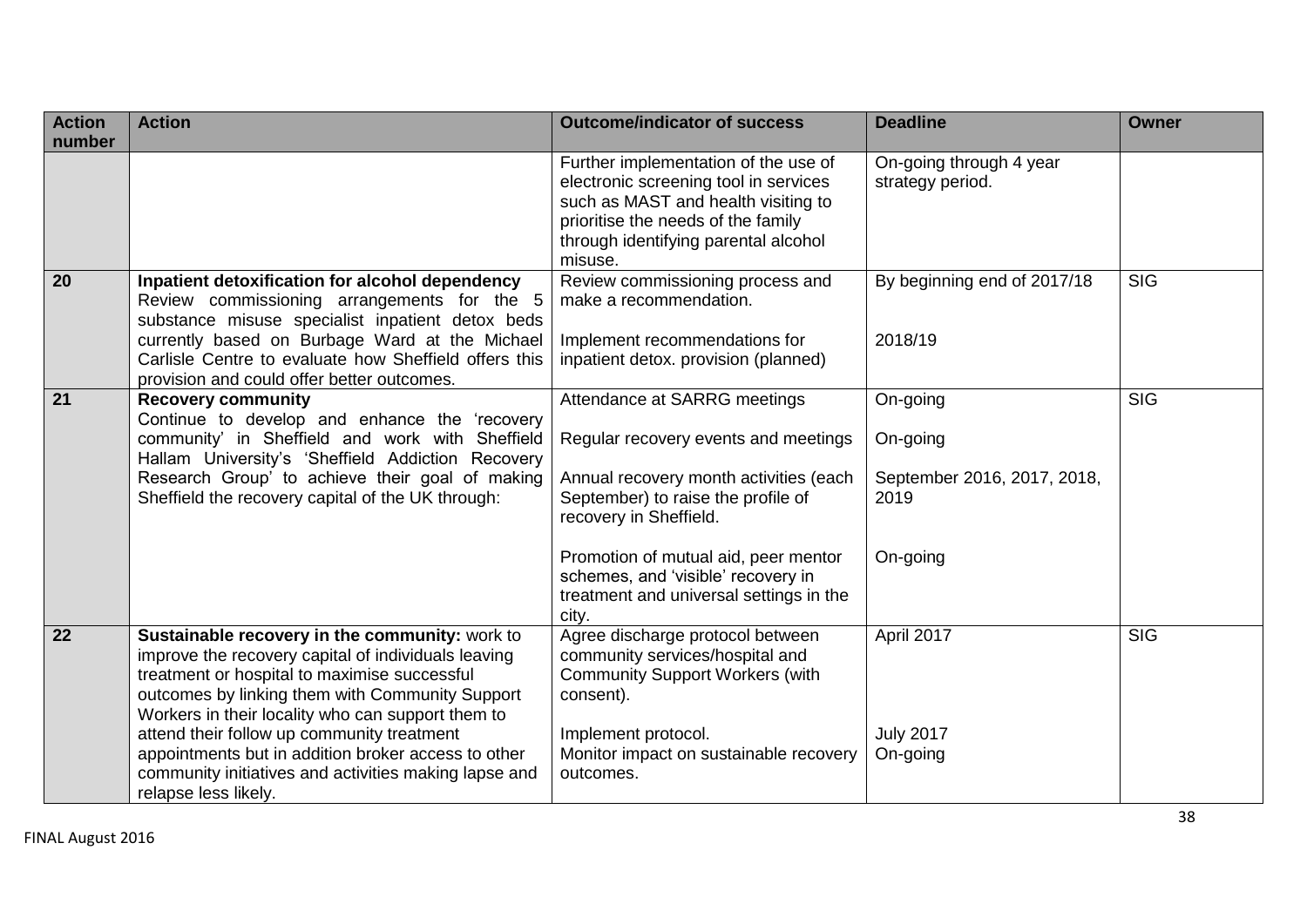| <b>Action</b><br>number | <b>Action</b>                                                                                                                                                                                                        | <b>Outcome/indicator of success</b>                                                                          | <b>Deadline</b>               | <b>Owner</b> |
|-------------------------|----------------------------------------------------------------------------------------------------------------------------------------------------------------------------------------------------------------------|--------------------------------------------------------------------------------------------------------------|-------------------------------|--------------|
|                         |                                                                                                                                                                                                                      | Theme 3 - Licensing, Trading Standards and the Night Time Economy                                            |                               |              |
| 23                      | Continued implementation of successful night time<br>economy based initiatives:                                                                                                                                      | Maintain Sheffield reputation from<br>National BBN awards 2016                                               | Annually                      | <b>SIG</b>   |
|                         | 1. Best Bar None<br>2. Purple Flag accreditation                                                                                                                                                                     | Promote a safe, profitable and diverse<br>night time economy.                                                | 2016/17<br>2017/18<br>2018/19 |              |
|                         | 3. Re-publicise BBN app to increase downloads<br>and increase access to safe licensed<br>premises identified through the BBN scheme.                                                                                 | Number of app downloads during<br>strategy period.                                                           | On-going                      |              |
| 24                      | Evaluate approaches to and explore implementation<br>of policy measures in Sheffield to support reduced<br>alcohol consumption across the Sheffield population.                                                      | Evaluate potential as part of work with<br>Licensing.                                                        | On-going                      | <b>SIG</b>   |
| 25                      | <b>Explore Cumulative Impact Policy/Zone</b><br>implementation in Sheffield in response to its<br>evidence base in reducing alcohol related harm and<br>overall population consumption within all appropriate        | Gather relevant data from authorities to<br>evidence an area/s where a CIP may<br>be effective in Sheffield. | January-April 2017            | <b>SIG</b>   |
|                         | guidance.<br>Use crime, anti-social behaviour, hospital and<br>ambulance data to evidence where there is a need<br>for a CIP to be considered.                                                                       | Explore this during work on the 10 year<br>Licensing Strategy.                                               | January - April 2017          |              |
| 26                      | <b>New Psychoactive Substances and alcohol</b><br>Raise the issue of poly alcohol and NPS use at the<br>NPS Strategy group and explore actions in response<br>to this, including outreach by staff based in the Non- | Ensure linkage between NPS and<br>alcohol strategy.<br>Number of outreach operations                         | January 2017<br>On-going      | <b>SIG</b>   |
|                         | Opiate treatment service into night time economy<br>venues to engage people and raise awareness of                                                                                                                   | delivered/individuals worked with.                                                                           |                               |              |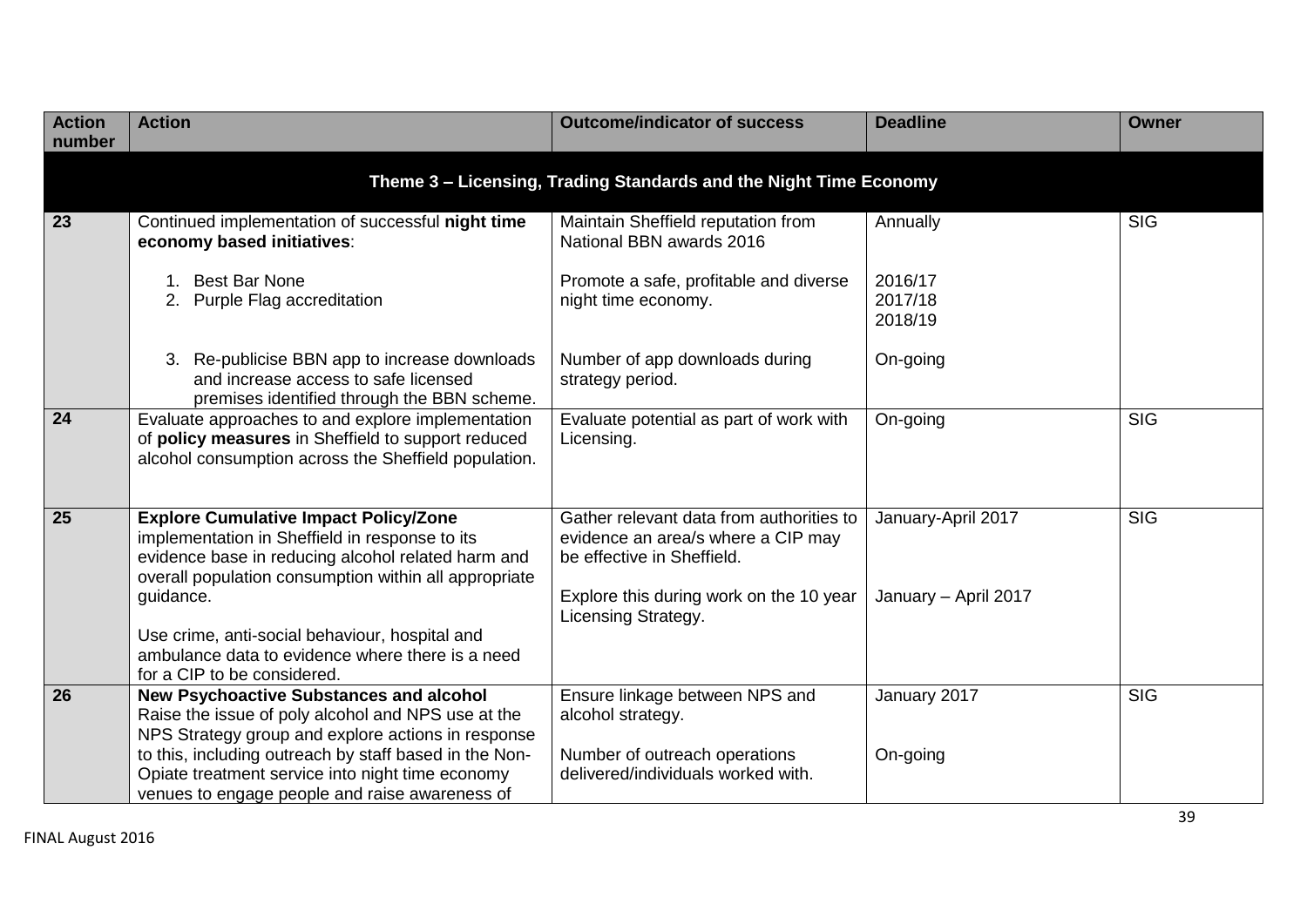| <b>Action</b><br>number | <b>Action</b>                                                                                                                                                                                                                                                                                       | <b>Outcome/indicator of success</b>                                                                                                                                                                                                          | <b>Deadline</b>                           | <b>Owner</b> |
|-------------------------|-----------------------------------------------------------------------------------------------------------------------------------------------------------------------------------------------------------------------------------------------------------------------------------------------------|----------------------------------------------------------------------------------------------------------------------------------------------------------------------------------------------------------------------------------------------|-------------------------------------------|--------------|
|                         | health harms.                                                                                                                                                                                                                                                                                       | Roll out of the DUDIT (Drug Use<br>Disorders Identification Tool) across<br>agencies with access to the electronic<br>screening tool (offered on same IT<br>platform) to allow city wide screening<br>for both alcohol and non-opiate drugs. | 2017                                      |              |
|                         |                                                                                                                                                                                                                                                                                                     | Numbers of individuals screened, given<br>a brief intervention and referred into<br>treatment where a need is identified.                                                                                                                    | On-going                                  |              |
| $\overline{27}$         | Involvement in 10 year licensing strategy and<br>statements of intent<br>Key members of the Alcohol Strategy Implementation<br>Group to attend consultations and working group<br>forming the 10 year licensing statement to ensure all<br>of the actions regarding licensing in this plan are kept | Full involvement in consultation<br>process.<br>Full involvement in working<br>groups/policy groups.                                                                                                                                         | 2016/17<br>2016/17 onwards                | <b>SIG</b>   |
|                         | on the agenda and fully explored and evaluated.                                                                                                                                                                                                                                                     | Implementation of Licensing based<br>responses to reducing alcohol related<br>harm and cross population health<br>harms.                                                                                                                     | On-going                                  |              |
| 28                      | <b>Public Health and Licensing applications</b><br>As standard, new license applications are sent to the<br>LA office of PH. At present there is not standard<br>response / consideration process to ensure all<br>applications are considered fully from a PH point of                             | Agenda item at Strategy<br>Implementation Group and<br>consultation for 10 year licensing<br>policy.                                                                                                                                         | January 2017                              | <b>SIG</b>   |
|                         | view.<br>Agree a meaningful protocol through which this can<br>be achieved which is acceptable to both Licensing<br>and Public Health.                                                                                                                                                              | Agree protocol.<br>Protocol implemented.                                                                                                                                                                                                     | <b>June 2017</b><br><b>July 2017</b>      |              |
| 29                      | <b>Test purchasing</b><br>Under the South Yorkshire Police Test Purchase<br>protocol for multi-agency working, undertake on-                                                                                                                                                                        | On-going test purchasing operations.<br>Intelligence shared and reported at                                                                                                                                                                  | On-going<br>Quarterly throughout strategy | <b>SIG</b>   |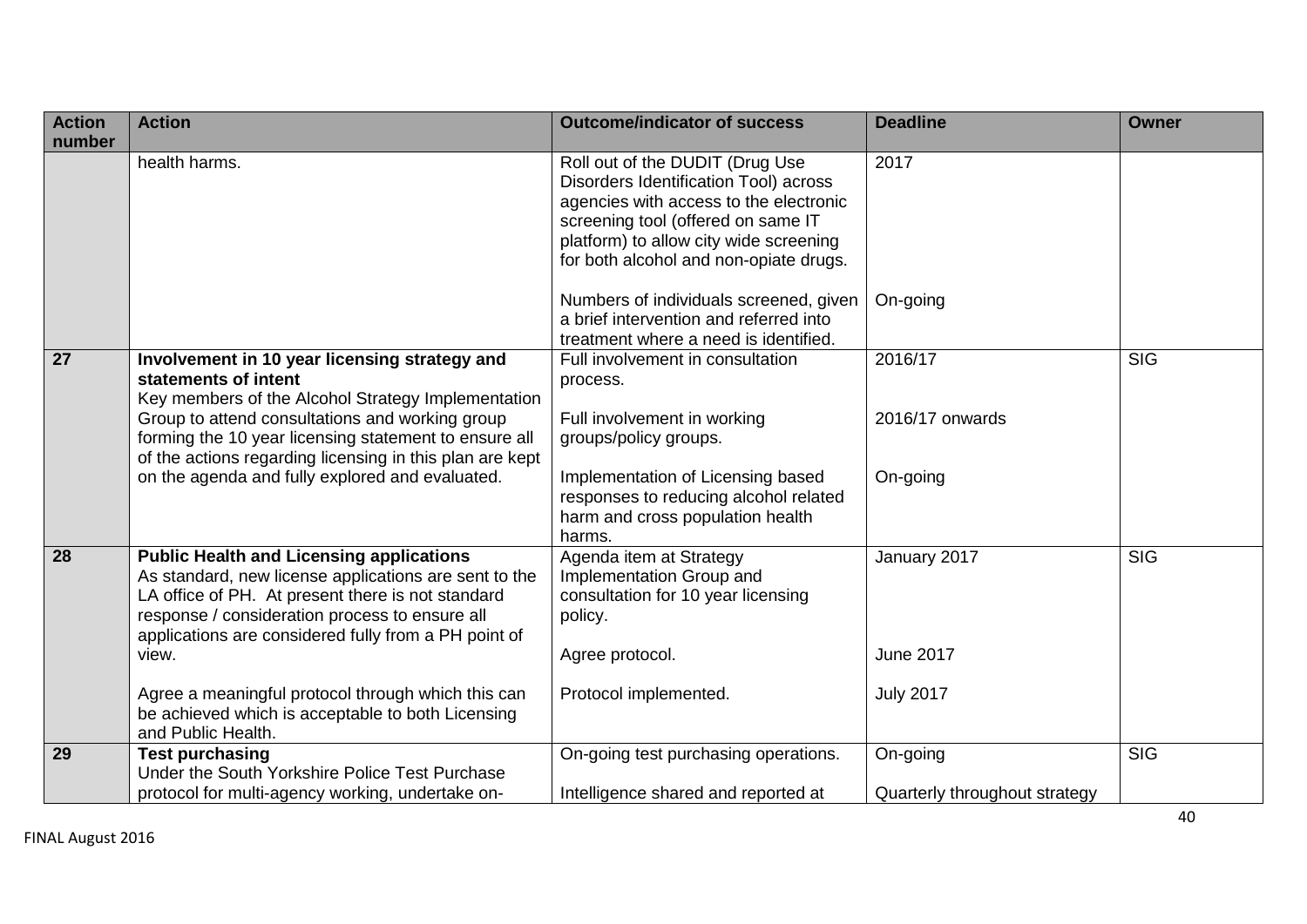| <b>Action</b><br>number | <b>Action</b>                                                                                                                                                                                                                            | <b>Outcome/indicator of success</b>                                                                               | <b>Deadline</b>                                                                        | <b>Owner</b>            |
|-------------------------|------------------------------------------------------------------------------------------------------------------------------------------------------------------------------------------------------------------------------------------|-------------------------------------------------------------------------------------------------------------------|----------------------------------------------------------------------------------------|-------------------------|
|                         | going test purchase operations and intelligence<br>sharing to target high risk retailers selling alcohol to<br>underage individuals or selling illicit/counterfeit                                                                       | <b>Strategy Implementation Group</b><br>meetings.                                                                 | period                                                                                 |                         |
|                         | alcohol.                                                                                                                                                                                                                                 | Reduction in positive test purchase<br>outcomes as a proportion of operations<br>conducted on an annual basis.    | 2017/18<br>2018/19<br>2019/20                                                          |                         |
| 30                      | <b>Reduce the Strength</b><br>Evaluate the need for a 'Reduce the Strength' pilot in<br>Sheffield. Encourage voluntary participation through<br>increasing awareness of alcohol related harm among<br>retailers in Sheffield.            | Evaluation completed and conclusions<br>drawn.<br>Implemented if agreed.                                          | December 2017<br>Post evaluation                                                       | <b>SIG</b>              |
| $\overline{31}$         | <b>Increased fines for licensing breaches</b><br>Support Trading Standards to lobby for increased<br>fines for retailers that breach their license conditions<br>to act as a deterrent to breaching conditions.                          | Method to challenge low fines to be<br>agreed.<br>Impact on increased fines.                                      | 2017/18<br>If lobbying is successful.                                                  | $\overline{\text{SIG}}$ |
|                         |                                                                                                                                                                                                                                          | Theme 4 - Alcohol and Crime                                                                                       |                                                                                        |                         |
| 32                      | <b>Ward based meetings</b><br>SCC Communities Officer to continue to co-ordinate<br>multi-agency meetings in communities to respond<br>quickly to locality based alcohol related anti-social<br>behaviour issues.                        | Meetings held quarterly                                                                                           | On-going                                                                               | <b>SIG</b>              |
| 33                      | <b>Domestic abuse perpetrators</b><br>Any funded domestic abuse perpetrator programme<br>to include education about the impact of alcohol,<br>identification of alcohol misuse and referrals to<br>support or treatment where indicated. | All domestic abuse perpetrators<br>attending the programme to be<br>screened using the alcohol screening<br>tool. | To be confirmed - domestic<br>abuse perpetrator funding is<br>currently being sourced. | <b>SIG</b>              |
|                         | Address domestic abuse among offenders through                                                                                                                                                                                           | 100% of attendees to receive<br>information on the impact of alcohol<br>use on their offending.                   | On-going once implemented.                                                             |                         |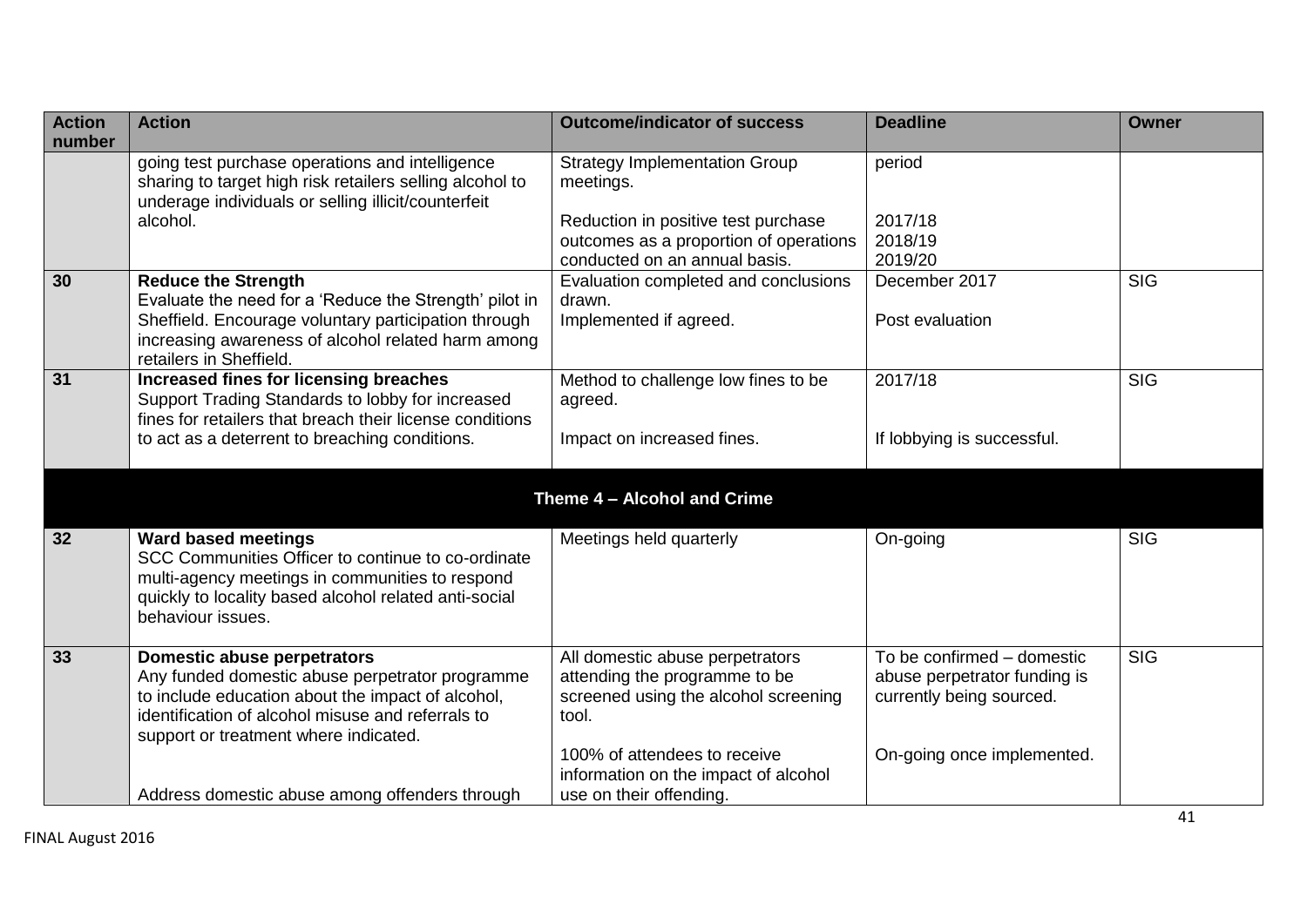| <b>Action</b><br>number | <b>Action</b>                                                                                                                                                                                                      | <b>Outcome/indicator of success</b>                                                                                                   | <b>Deadline</b>                  | <b>Owner</b> |
|-------------------------|--------------------------------------------------------------------------------------------------------------------------------------------------------------------------------------------------------------------|---------------------------------------------------------------------------------------------------------------------------------------|----------------------------------|--------------|
|                         | new Integrated Offender Management (IOM)                                                                                                                                                                           |                                                                                                                                       |                                  |              |
|                         | arrangements.                                                                                                                                                                                                      | Protocol agreed for addressing DA<br>perpetration through IOM case<br>management.                                                     | 2017                             |              |
| 34                      | Domestic abuse incidents attended by SYP<br><b>officers</b><br>Agree a 'consent to contact' protocol where officers<br>attending a domestic abuse incident aggravated by                                           | Protocol agreed between SCC and<br><b>SYP</b>                                                                                         | April 2017                       |              |
|                         | alcohol offer the victim and/or perpetrator a call back<br>from alcohol services to talk about their alcohol use.                                                                                                  | Protocol implemented force-wide.                                                                                                      | Summer 2017                      |              |
|                         | This will offer an opportunity to engage people who<br>may not ordinarily approach services.                                                                                                                       | 100% of individuals at these incidents<br>offered a callback.                                                                         | On-going after implementation    |              |
|                         |                                                                                                                                                                                                                    | Monitor numbers accepting referral and<br>translation onto treatment caseload.                                                        | On-going                         |              |
| 35                      | Domestic abuse victims and alcohol                                                                                                                                                                                 | Refresher training completed.                                                                                                         | <b>July 2017</b>                 | <b>SIG</b>   |
|                         | Offer refresher training on use of electronic screening<br>tool to staff of domestic abuse services and<br>implement service wide screening where appropriate.                                                     | 100% of appropriate (i.e. once risk<br>management has been addressed)<br>victims of domestic abuse to be<br>screened for alcohol use. | September 2017 onwards.          |              |
| 36                      | <b>Fixed penalty notice waiver</b>                                                                                                                                                                                 | Invite SYP to sit on implementation                                                                                                   | December 2016                    | <b>SIG</b>   |
|                         | Expand the fixed penalty notice waiver scheme<br>outside of the city centre and into localities to address<br>low level alcohol related offending in communities,<br>increasing access to education and awareness. | group.<br>Agree localities for expanding scheme.<br>Implement expansion                                                               | <b>July 2017</b><br>October 2017 |              |
|                         |                                                                                                                                                                                                                    | Monitoring of use and outcomes of                                                                                                     | On-going from implementation     |              |
|                         |                                                                                                                                                                                                                    | those issued with a fixed penalty<br>notice.                                                                                          | - quarterly                      |              |
| 37                      | <b>Alcohol conditional bail</b>                                                                                                                                                                                    | Review the current offences included in                                                                                               | <b>July 2017</b>                 | <b>SIG</b>   |
|                         | Review alcohol conditional bail, develop to include                                                                                                                                                                | the alcohol conditional bail scheme.                                                                                                  |                                  |              |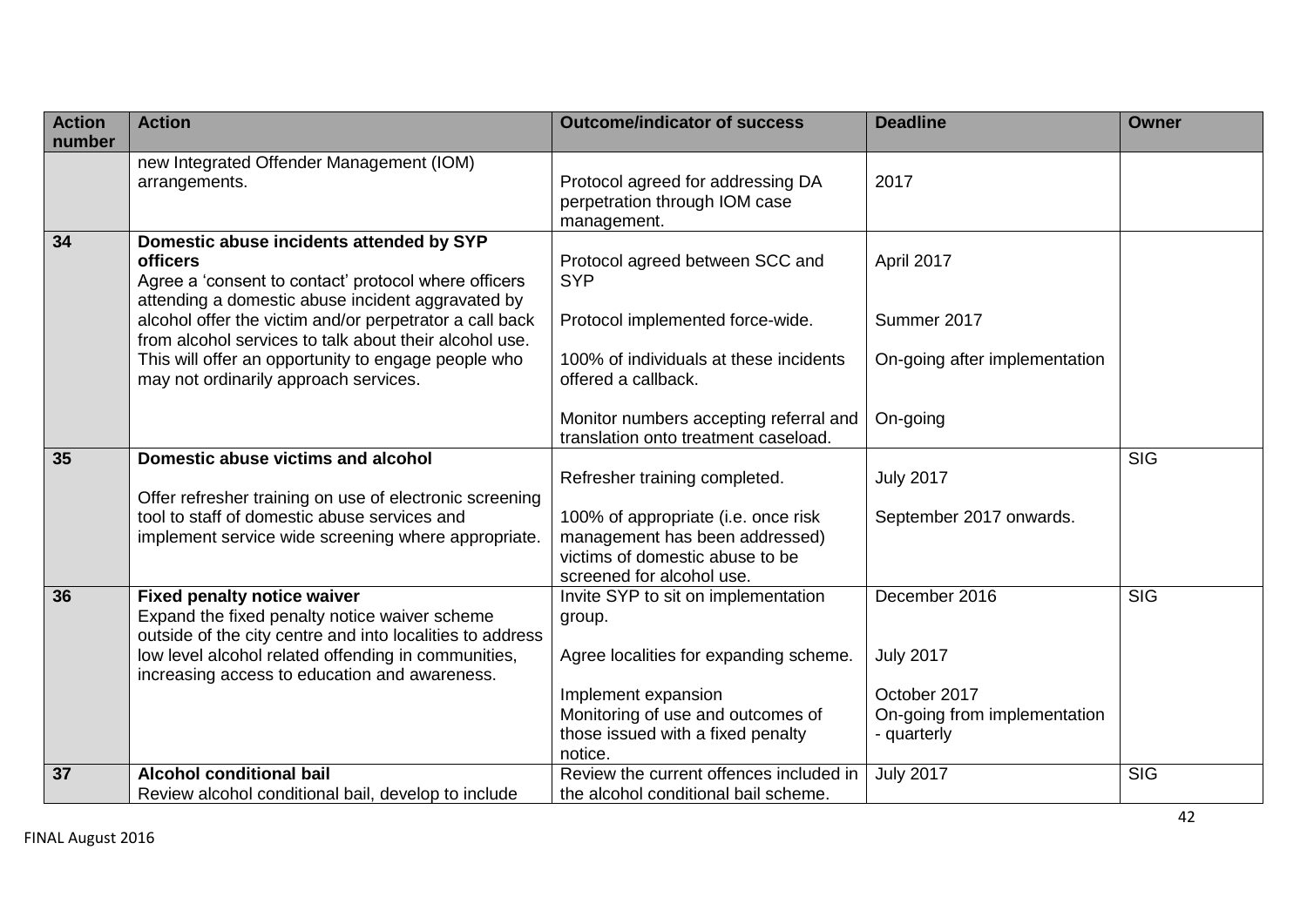| <b>Action</b><br>number | <b>Action</b>                                                                                                                                                                                                                                                                      | <b>Outcome/indicator of success</b>                                                                                    | <b>Deadline</b>           | <b>Owner</b> |
|-------------------------|------------------------------------------------------------------------------------------------------------------------------------------------------------------------------------------------------------------------------------------------------------------------------------|------------------------------------------------------------------------------------------------------------------------|---------------------------|--------------|
|                         | more offences and ensure the system is implemented<br>in the sole custody suite for Sheffield and Rotherham,<br>Shepcote Lane.                                                                                                                                                     | Renew the scheme's conditions.                                                                                         | September 2017            |              |
|                         |                                                                                                                                                                                                                                                                                    | Implement at Shepcote Lane in<br>agreement with alcohol treatment and<br>CJIT provider.                                | January 2018              |              |
|                         |                                                                                                                                                                                                                                                                                    | Monitoring of use rates and trends to<br>inform local intelligence on alcohol and<br>offending.                        | Ongoing from January 2018 |              |
| 38                      | Standardised screening of offenders on license                                                                                                                                                                                                                                     | Agreed standardised screening with<br>NPS and CRC.                                                                     | September 2017            | <b>SIG</b>   |
|                         | Embed the electronic screening tool into National<br>Probation Service (NPS) and Community<br>Rehabilitation Company (CRC) standard                                                                                                                                                | Implementation of process.                                                                                             | January 2018              |              |
|                         | assessment/initial appointment processes to identify<br>alcohol misuse among offenders and address re-                                                                                                                                                                             | 100% on caseload screened.                                                                                             | January 2018 onwards      |              |
|                         | offending risk associated with substance misuse.                                                                                                                                                                                                                                   | Reduced re-offending rates among<br>screened positive offenders.                                                       | Data for 2019 and 2020    |              |
| 39                      | <b>Local prisons</b>                                                                                                                                                                                                                                                               | Identify key link person working in<br>regional prison provision.                                                      | January 2017              | <b>SIG</b>   |
|                         | Develop protocols between community treatment and<br>regional prisons to ensure prisoners with alcohol use<br>disorders are identified, receive support during their<br>sentence and are referred into community treatment<br>on release in the same structured manner as they are | Scope what is offered to current<br>prisoners with alcohol misuse issues<br>including how this is identified.          | Summer 2017               |              |
|                         | if they are opiate using substance misusers.                                                                                                                                                                                                                                       | Agree protocol for Sheffield residents<br>being released from prison with<br>identified alcohol use disorders to allow | January 2018              |              |
|                         |                                                                                                                                                                                                                                                                                    | them access to community support on<br>release and reduce the risk of alcohol<br>related reoffending.                  |                           |              |
| 40                      | <b>Victims of crime</b>                                                                                                                                                                                                                                                            |                                                                                                                        |                           | <b>SIG</b>   |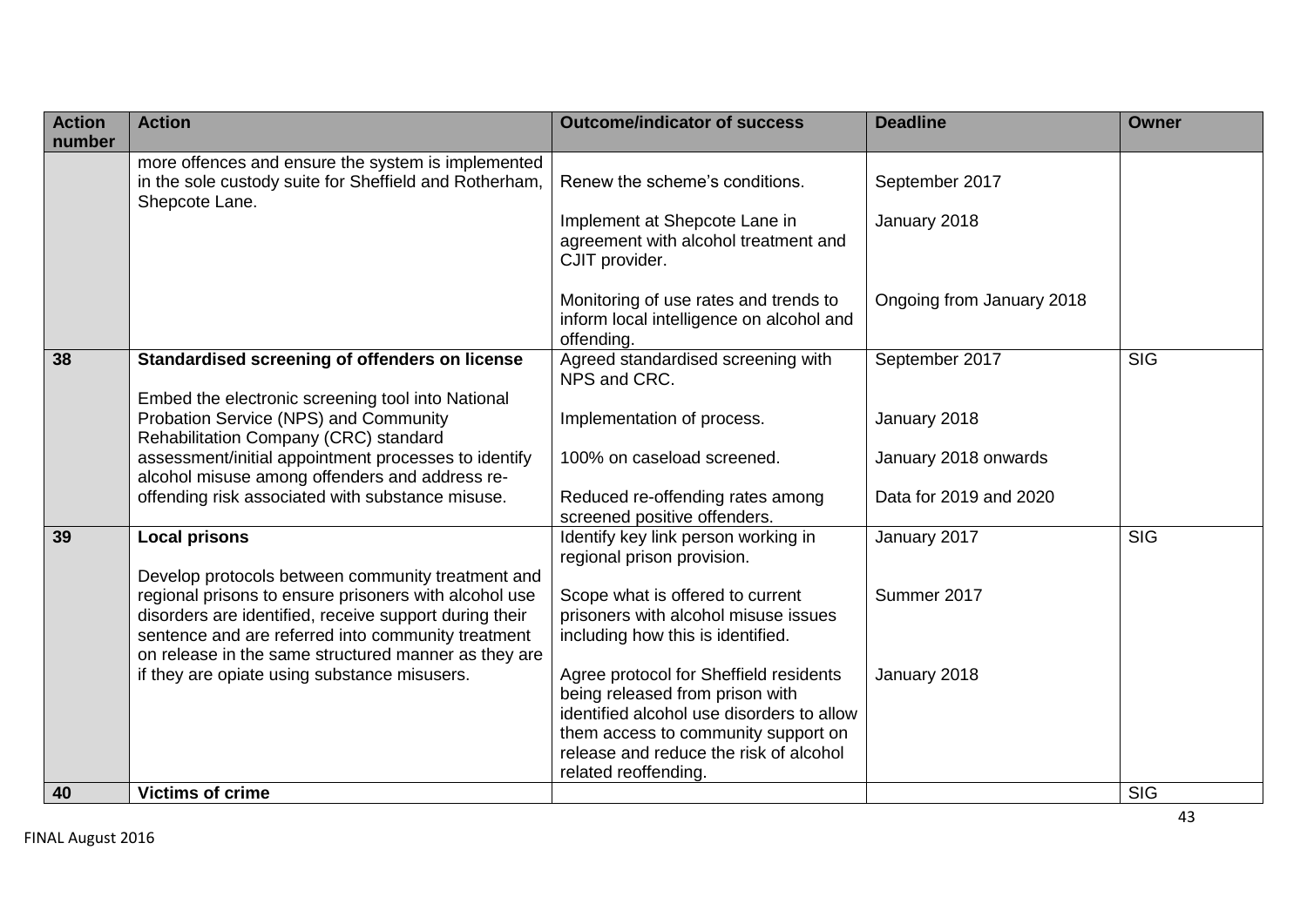| <b>Action</b><br>number | <b>Action</b>                                                                                                                                                                                                                                                                                                                                                            | <b>Outcome/indicator of success</b>                                                                                                                                                                                                        | <b>Deadline</b>                                                                         | <b>Owner</b>            |
|-------------------------|--------------------------------------------------------------------------------------------------------------------------------------------------------------------------------------------------------------------------------------------------------------------------------------------------------------------------------------------------------------------------|--------------------------------------------------------------------------------------------------------------------------------------------------------------------------------------------------------------------------------------------|-----------------------------------------------------------------------------------------|-------------------------|
|                         |                                                                                                                                                                                                                                                                                                                                                                          |                                                                                                                                                                                                                                            |                                                                                         |                         |
|                         | Explore screening of victims / witnesses of crime<br>accessing support services in order to gain access to                                                                                                                                                                                                                                                               | Identify key link person in agencies.                                                                                                                                                                                                      | September 2017                                                                          |                         |
|                         | a cohort of individuals vulnerable to alcohol misuse<br>but likely under-identified.                                                                                                                                                                                                                                                                                     | Agree process/pathway.                                                                                                                                                                                                                     | January 2018                                                                            |                         |
|                         | Scope out the offer of alcohol discussions/screening<br>with victims of crime engaged in restorative justice<br>interventions.                                                                                                                                                                                                                                           | Implement pathway and monitor<br>number of individuals screened and<br>prevalence of those meeting threshold<br>and referred.                                                                                                              | April 2018 onwards                                                                      |                         |
|                         |                                                                                                                                                                                                                                                                                                                                                                          | Theme 5 - Community Responses and Vulnerable Groups and Individuals                                                                                                                                                                        |                                                                                         |                         |
| 41                      | Vulnerable individuals entrenched in 'street<br>culture'<br>Continue to oversee case management conferences<br>for vulnerable alcohol users entrenched in 'street<br>culture' in Sheffield through multi agency case<br>conferencing and trouble-shooting to improve<br>outcomes.                                                                                        | On-going risk management and case<br>resolution for vulnerable alcohol users<br>engaged in 'street culture' in the city<br>centre.                                                                                                         | On-going, bi-monthly                                                                    | <b>DACT</b>             |
|                         | Continue anti-begging campaign work and promotion<br>of 'positive giving' in Sheffield.                                                                                                                                                                                                                                                                                  | On-going promotion of this campaign<br>which seeks to encourage 'positive'<br>giving to charities supporting this cohort<br>rather than giving money directly.<br>Reduction in street begging activity and<br>increased charitable giving. | On-going                                                                                | <b>DACT</b>             |
| $\overline{42}$         | <b>Social Impact Bond funding</b><br>Scope opportunities to use social impact funding to<br>provide up front intensive interventions to vulnerable<br>alcohol users who are frequent users of costly<br>interventions across the NHS and Local Authority in<br>order to minimise use of services and ensure there is<br>a community/closer to home offer they can access | Identify social impact bond project.<br>Apply for funding and identify<br>deliverable outcomes.<br>Secure funding and implement.                                                                                                           | This is an open ended action<br>which could be used during the<br>life of the strategy. | $\overline{\text{SIG}}$ |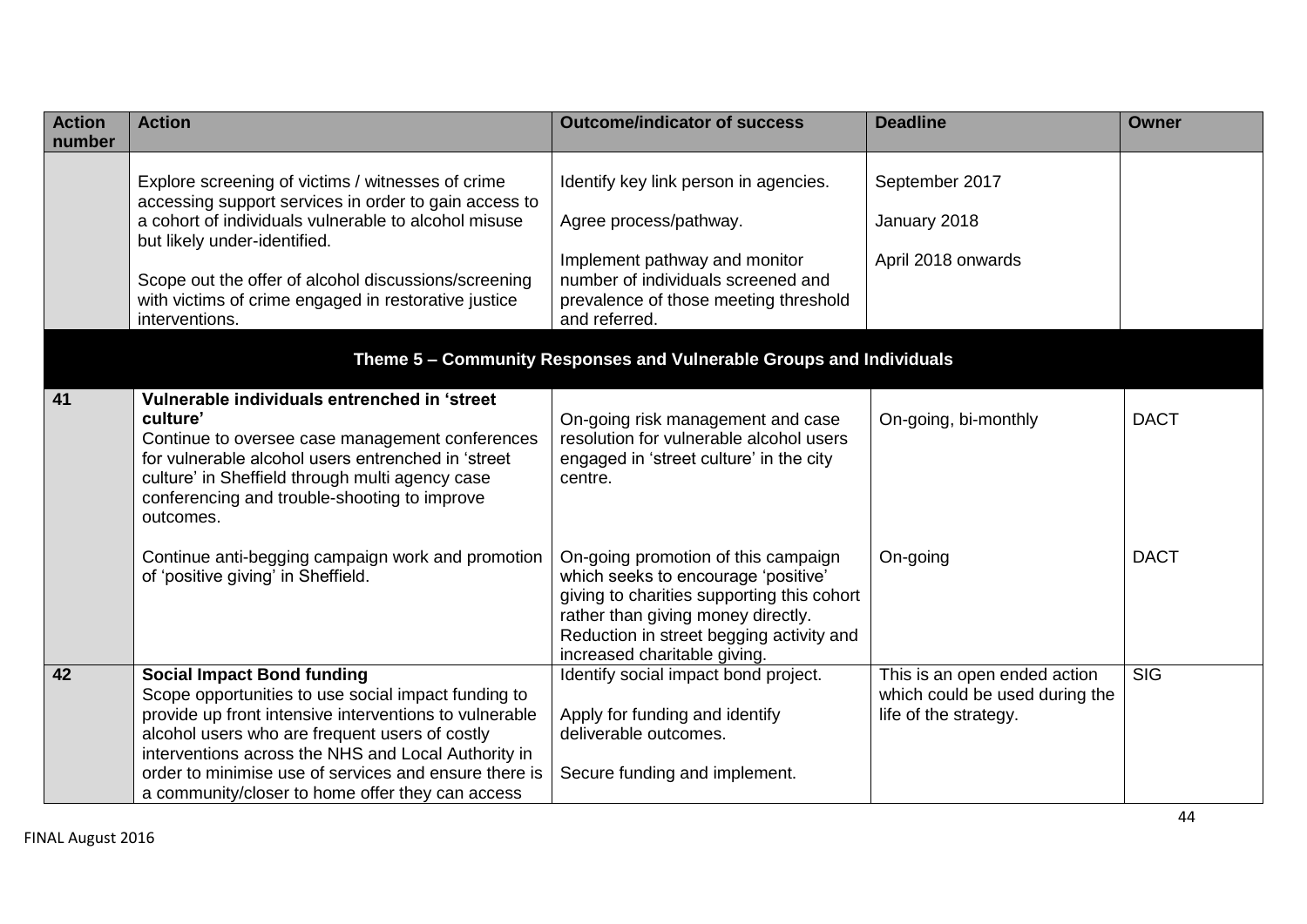| <b>Action</b> | <b>Action</b>                                                                                                                                                                                                                                                                                                         | <b>Outcome/indicator of success</b>                                                                                                                                            | <b>Deadline</b> | <b>Owner</b> |
|---------------|-----------------------------------------------------------------------------------------------------------------------------------------------------------------------------------------------------------------------------------------------------------------------------------------------------------------------|--------------------------------------------------------------------------------------------------------------------------------------------------------------------------------|-----------------|--------------|
| number        |                                                                                                                                                                                                                                                                                                                       |                                                                                                                                                                                |                 |              |
|               | when in crisis.                                                                                                                                                                                                                                                                                                       | Evaluate outcomes.                                                                                                                                                             |                 |              |
| 43            | Alcohol and sexual health<br>Explore opportunities to promote safe alcohol use<br>and screen individuals seeking support with sexual<br>health related matters such as:<br>Emergency contraception;<br>GUM clinic.                                                                                                    | Agreed screening process and<br>standard screening / educational<br>information issued on safe alcohol use.                                                                    | 2017/18         | <b>SIG</b>   |
| 44            | <b>Trilogy of risk</b><br>Prioritise intensive intervention planning for families<br>subject to the 'trilogy of risk' where substance<br>misuse, domestic abuse and mental health are<br>identified within the family unit, include linking into<br>'Building Successful Families' project work where<br>appropriate. | To be decided at Strategy<br>Implementation Group as this requires<br>a number of departments involved.                                                                        | To be decided.  | <b>SIG</b>   |
| 45            | Alcohol and mental health / liaison psychiatry<br>Standardise screening of all individuals accessing<br>support from Community Mental Health teams to<br>identify any contributory alcohol related factors to<br>mental health presentations.                                                                         | 100% screening rate across CMHTs.                                                                                                                                              | October 2017    | <b>SIG</b>   |
|               | Promote pathway awareness and screening to<br>professionals delivering IAPT interventions.                                                                                                                                                                                                                            | Active signposting from IAPT to alcohol<br>screening and support.                                                                                                              | October 2017    |              |
|               | When the CCG commissioned Liaison Psychiatry<br>service starts in Jan 2017, SIG members should be<br>included on their working group and be able to feed<br>into the process of ensuring alcohol is given the<br>attention it needs across hospital sites by those<br>delivering the Liaison Psychiatry service.      | SIG involvement in Liaison Psychiatry<br>action plan and a member of the<br>management of Liaison Psychiatry to<br>be offered a place on the strategy<br>implementation group. | January 2017    |              |
| 46            | Socio economic deprivation and alcohol harms<br>Work with SCHaRR to map health harms by socio-                                                                                                                                                                                                                        | Invite SCHaRR to sit on SIG.                                                                                                                                                   | January 2017    | <b>SIG</b>   |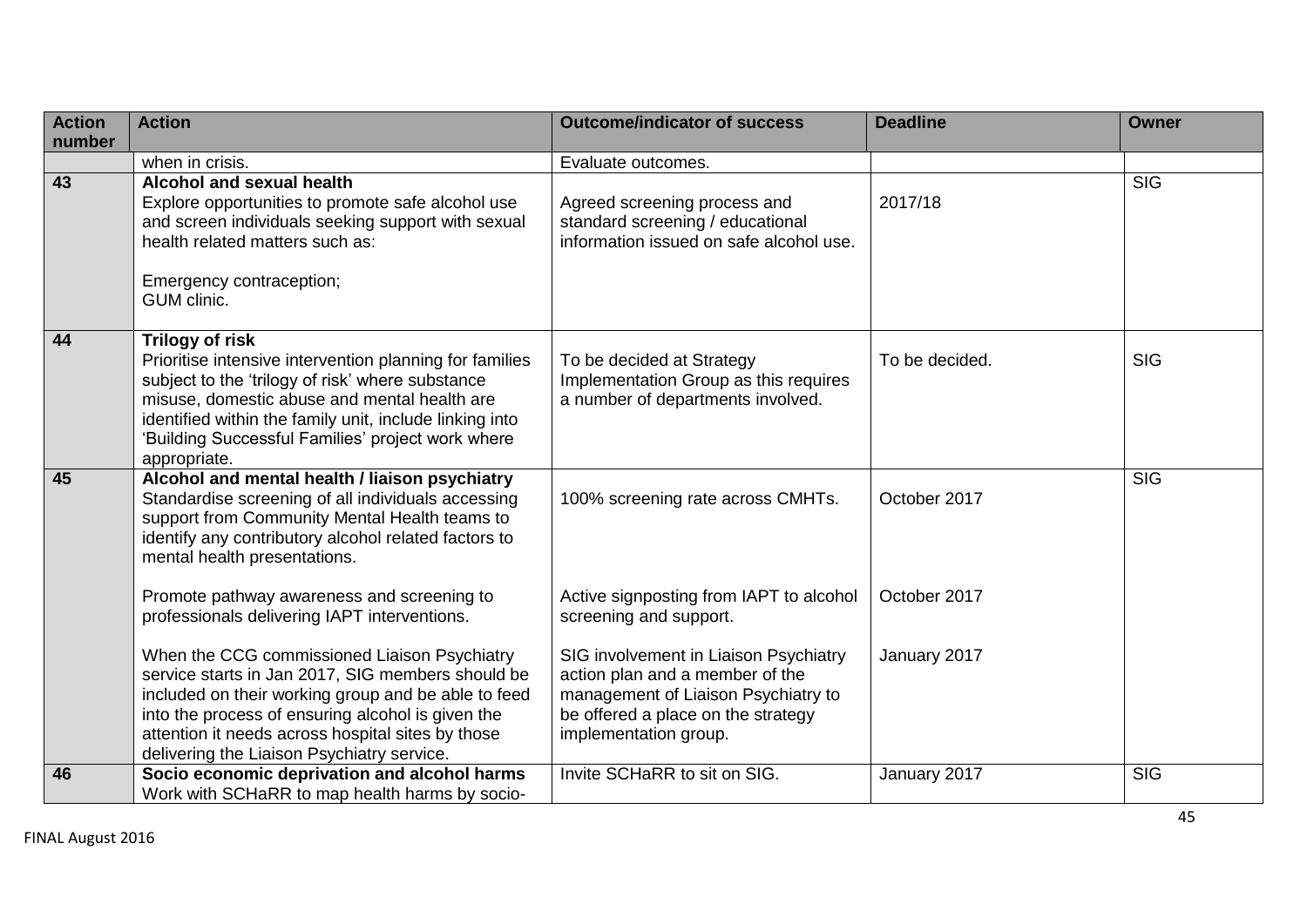| <b>Action</b><br>number | <b>Action</b>                                                                                                                                                                                                                                                                                                     | <b>Outcome/indicator of success</b>                                                                                                                                                                                                                            | <b>Deadline</b>                                              | <b>Owner</b> |
|-------------------------|-------------------------------------------------------------------------------------------------------------------------------------------------------------------------------------------------------------------------------------------------------------------------------------------------------------------|----------------------------------------------------------------------------------------------------------------------------------------------------------------------------------------------------------------------------------------------------------------|--------------------------------------------------------------|--------------|
|                         | economic status across Sheffield and target specific<br>actions listed above in particularly deprived areas.                                                                                                                                                                                                      | Accurate profile of health harms in most<br>deprived areas in Sheffield agreed.                                                                                                                                                                                | September 2017                                               |              |
|                         |                                                                                                                                                                                                                                                                                                                   | Targeted interventions agreed in<br>response.                                                                                                                                                                                                                  | September 2017 onwards (see<br>specific interventions above) |              |
| 47                      | Alcohol and older people<br>Continue partnership work with Drink Wise Age Well<br>and support referrals to and from treatment and vice<br>versa.                                                                                                                                                                  | Increased targeted support offered to<br>over 50s with alcohol use disorders<br>which can be tailored to the age group.                                                                                                                                        | On-going                                                     | <b>SIG</b>   |
|                         | Explore screening in settings with access to older<br>and retired cohorts in Sheffield.                                                                                                                                                                                                                           | Implement screening and early<br>identification, ultimately will reduce<br>alcohol related ill health among this<br>cohort and should reduce alcohol<br>admissions in the 40-64 age bracket on<br>which Sheffield performs worse than<br>the national average. | October 2017                                                 |              |
| 48                      | Alcohol and housing services                                                                                                                                                                                                                                                                                      | Invite Housing/Housing Independence<br>Service representation onto SIG.                                                                                                                                                                                        | January 2017                                                 | <b>SIG</b>   |
|                         | Facilitate access to screening for housing support<br>staff and staff working in floating support, supported<br>housing provision and other specialist housing<br>provision to support them identify alcohol use<br>disorders early, screen, deliver brief interventions<br>and refer to support where indicated. | Implement housing wide awareness<br>and screening across the city, again<br>with a focus on deprived areas.                                                                                                                                                    | On-going                                                     |              |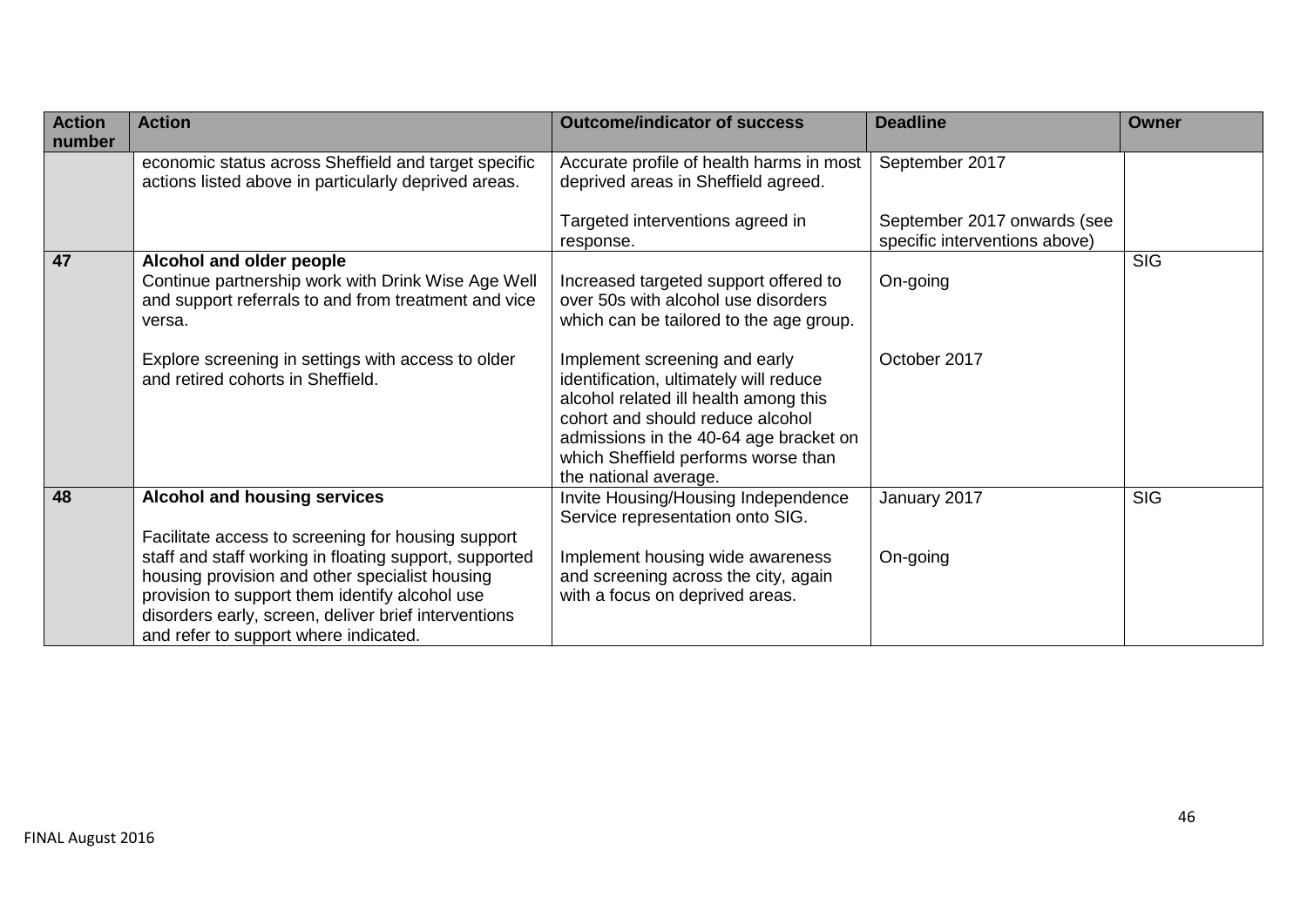## **Appendix 2 – Attendees at Alcohol Strategy Expert Group and core consultation group – 30 March 2015**

- Ian Ashmore Trading Standards Sheffield City Council
- Julie Colleyshaw Team Manager Community Rehabilitation Company
- Benita Mumby Force Licensing Lead South Yorkshire Police
- Sue Smith Ben's Centre
- Daryl Bishop Ben's Centre
- Dr Jeremy Wight Director of Public Health
- Dr Dermot Gleeson Consultant Hepatologist Sheffield Teaching Hospitals
- Dr David Best Professor and Recovery lead Sheffield Hallam University
- Dr Gurjit Barn General Practitioner, special interest alcohol
- Dr Karen O'Connor General Practitioner
- Sergeant Sowerby South Yorkshire Police
- Mike Simms Alcohol Liaison Nurse SHSC
- Nick Simmonite city centre licensee and chair of 'U-Night' group
- Quentin Marris Service Manager Addaction DIP
- Emma Wells Service Manager Drink Wise Age Well
- Councillor Geoff Smith Chair of Licensing Board Sheffield City Council
- Susan Hird Public Health Consultant Sheffield CCG
- Theresa Ward Service Manager High Risk Domestic Abuse Services
- Rachel Dillon Commissioning Manager Sheffield CCG
- Josie Soutar Chief Executive, Sheffield Alcohol Support Service (SASS)
- Carl Cundall Alcohol Recovery Community Manager SASS
- Elise Gilwhite Public Health Sheffield City Council
- Sam Pryor Cathedral Archer Project
- Dr Olawale Lagundoye Clinical Director for substance misuse services SHSC
- Chris Wood Service Manager, SHSC substance misuse services
- Adele Rowett Service Manager, SHSC Opiate Service
- Wendy Fowler Team Leader, SHSC Alcohol Service